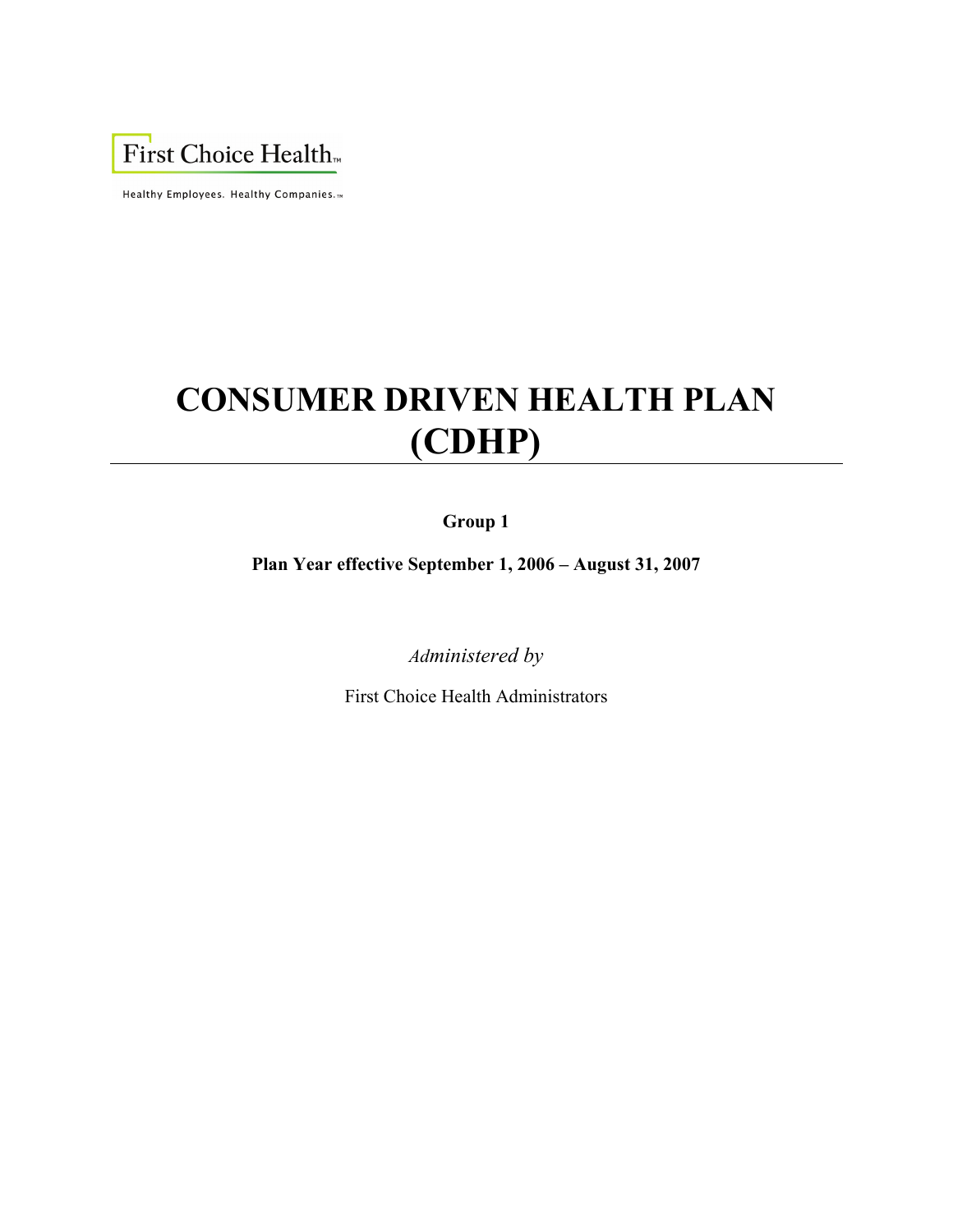# **TABLE OF CONTENTS**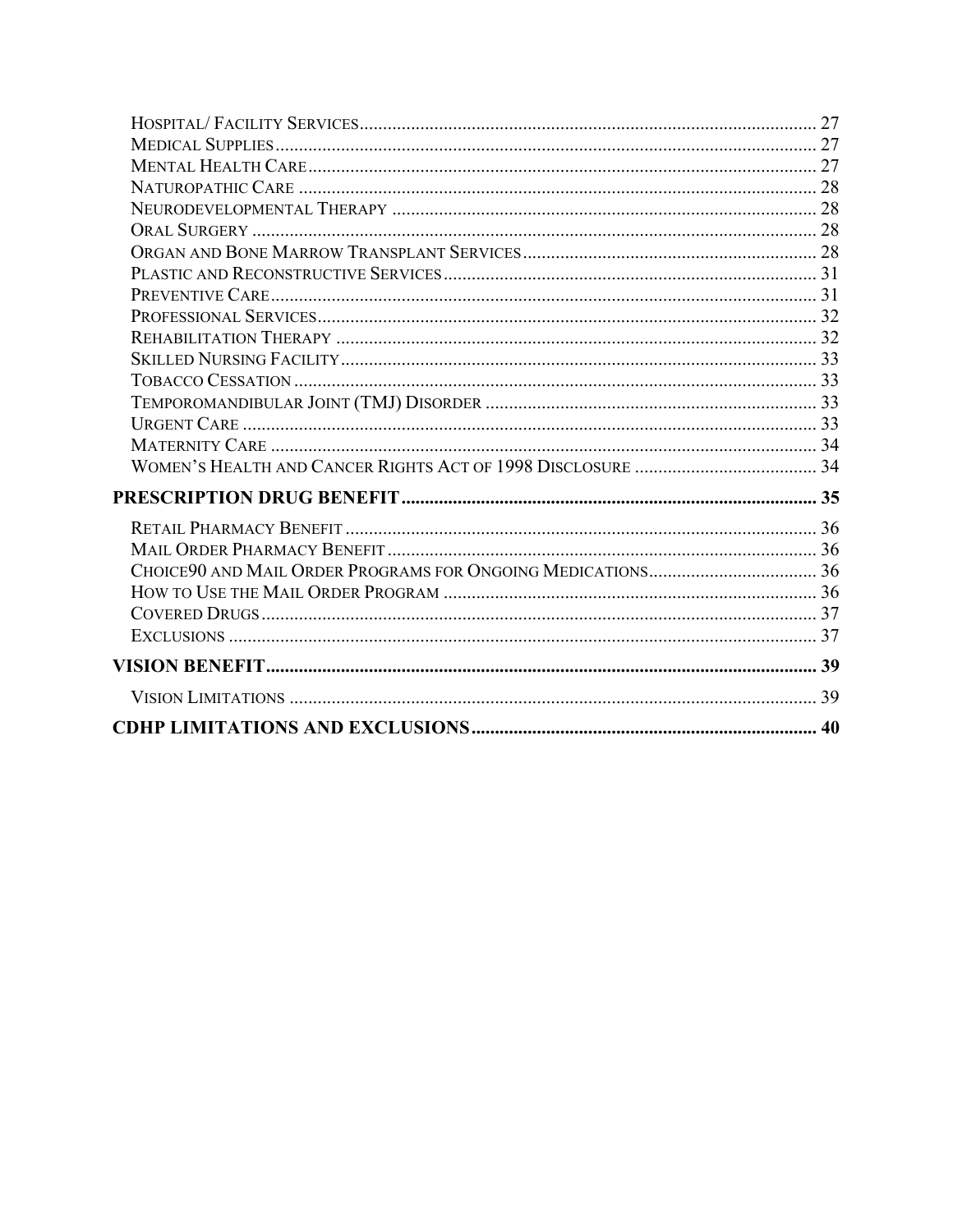<span id="page-3-0"></span>**Active Employee** is an employee who is on the regular payroll of First Choice Health Network, Inc. and is scheduled to perform the duties of his or her job on a full-time or part-time basis.

**Accidental Injury** means physical harm caused by a sudden and unforeseen event at a specific time and place.

**Adverse Benefit Determination** means a denial, decrease, or ending of a benefit. This includes a failure to provide or make payment (in whole or in part) for a benefit including claims based on medical necessity or experimental and investigational exclusions.

**Agreement** means the Services Agreement, Plan Document, Summary of Benefits, attachments, and any endorsements or amendments to the agreement approved by the Plan Administrator.

**Allowed Amount** means the maximum amount paid by the Plan for a medically necessary covered service. Generally, this is an amount agreed to contractually by the Plan and participating providers. The allowable amount paid by the Plan for services from nonparticipating providers and for out-of-area providers is based on usual, customary and reasonable (UCR) rates.

**Ambulatory Surgical Facility** means a licensed facility that is used mainly for performing outpatient surgery.

**Benefit Administrator or Plan Administrator** means the department designated by your employer group to administer the Plan on behalf of the group's employees.

**Case Management** means a program whereby a case manager monitors these patients and explores and discusses coordinated and/or alternative types of appropriate medically necessary care.

**Certificate of Creditable Coverage** means a certificate issued by a health Plan which describes a person's prior period(s) of creditable health care coverage as required by the Health Insurance Portability and Accountability Act of 1996 (HIPAA).

**Chemical Dependency** means an illness characterized by a physiological or psychological dependency, or both, on a controlled substance and/or alcohol, which impairs or endangers the participant or dependents' health.

**Child (or Children)** An unmarried natural child, adopted child, a child placed with the participant for the purposes of legal adoption, a stepchild, or other legally designated ward who is not older than the maximum dependent child age unless meeting full time student status requirements or physically handicapped.

**Claim** means any request for a Plan benefit, made by you or your authorized representative. A participant making a claim for benefits is a "claimant" under ERISA regulations.

**Coinsurance** means a cost-sharing requirement that requires a participant or dependent to pay a percentage of the cost of specified covered services.

**Concurrent claim** means any claim that is reconsidered after an initial approval for ongoing course of treatment was made and results in a reduced or terminated benefit.

**Copayment** means a set amount that a participant or dependent is responsible to pay at the time of service. Copayments are paid in addition to membership contribution.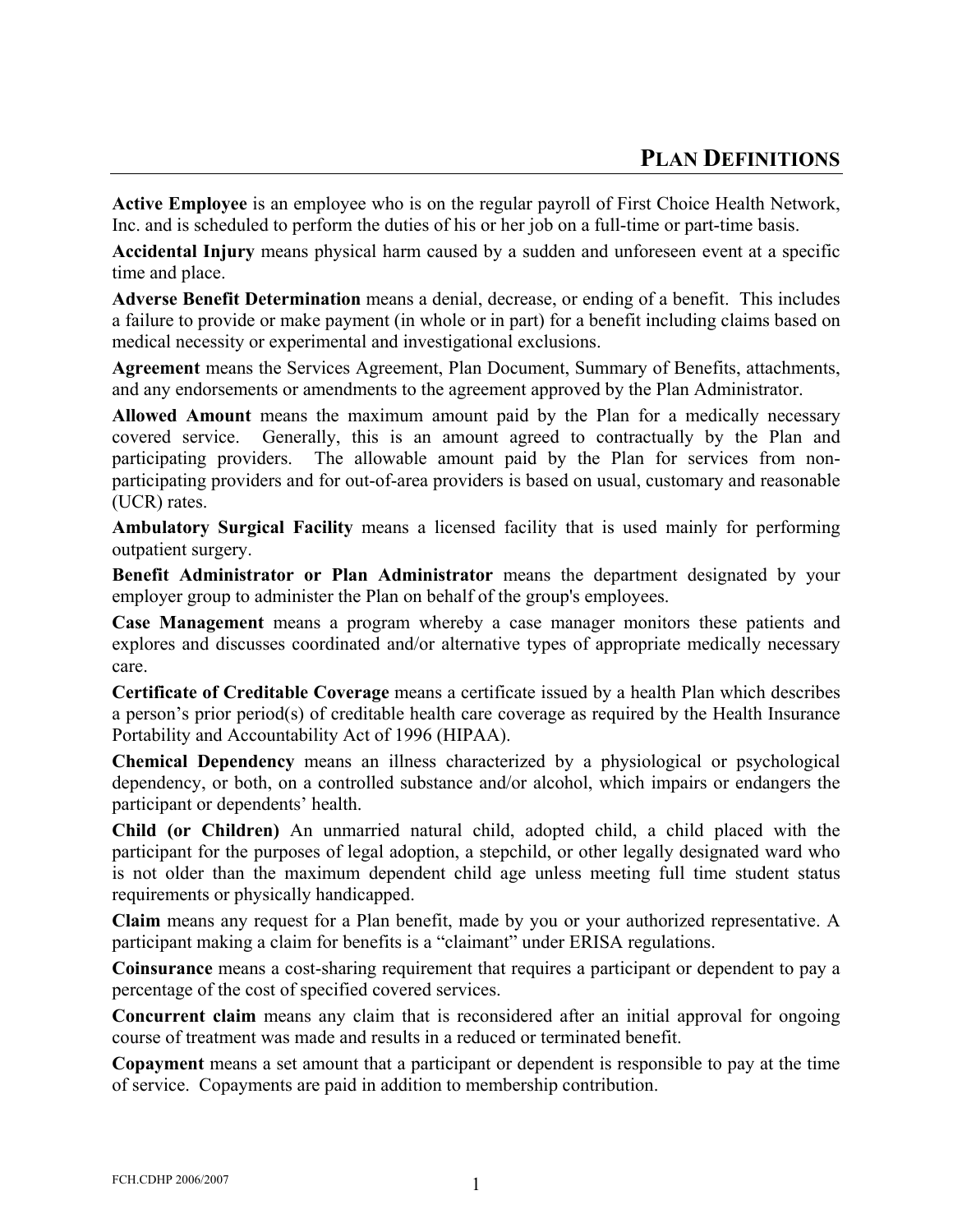**Custodial Care** is care designed primarily to assist in activities of daily living, including institutional care that serves primarily to support self-care and provide room and board. Custodial care includes, but is not limited to, bathing, dressing, walking assistance, help with getting in and out of bed, feeding, preparation of special diets, and supervision of medications that are ordinarily self-administered.

**Deductible** means the amount the participant or dependant must pay each Plan year before your employer is obligated to pay for covered services. Only covered services are applied towards the calculation of the Plan year deductible.

**Dental Professional**: means any of the following who is acting within the scope of the license

- A doctor of dental medicine (D.M.D.);
- A doctor of dental surgery  $(D.D.S.)$ ;
- A dental hygienist; or
- A denturist.

**Dental Services** refer to services by any provider which are related to natural and unnatural teeth or structures and tissues contiguous to teeth (whether or not teeth are actually present). Dental services also include any associated service, such as, but not limited to anesthesia, laboratory, pathology, supplies, appliances, x-ray, or facility support.

**Dentist** is a person who is properly trained and licensed to practice dentistry and who is practicing within the scope of such license.

**Dependent** means an employee's legal spouse, domestic partner or child.

**Developmental disability** means a condition which meets all of the following:

- A condition defined as mental retardation, cerebral palsy, epilepsy, autism, or another neurological or other condition;
- Originates before the individual reaches eighteen years of age;
- Is expected to continue indefinitely; and
- Results in a substantial handicap.

**Domestic partners** mean 2 individuals, either opposite or same sex, who each meet all the following criteria:

- Must be 18 or older; and
- Must have a close personal relationship of mutual caring and are each other's sole domestic partner and are responsible for each other's common welfare; and
- Have been domestic partners for the last consecutive 12 months; and
- Were mentally competent to consent to contract when our domestic partnership began; and
- Currently share the same regular and permanent residence; and
- Must be financially interdependent and are jointly responsible for "basic living expenses" and
- Neither partner can be married or legally separated from any other person or involved in another domestic partner relationship; and
- Partners must not be blood relatives of a degree of closeness that would prohibit marriage in the State in which they reside; and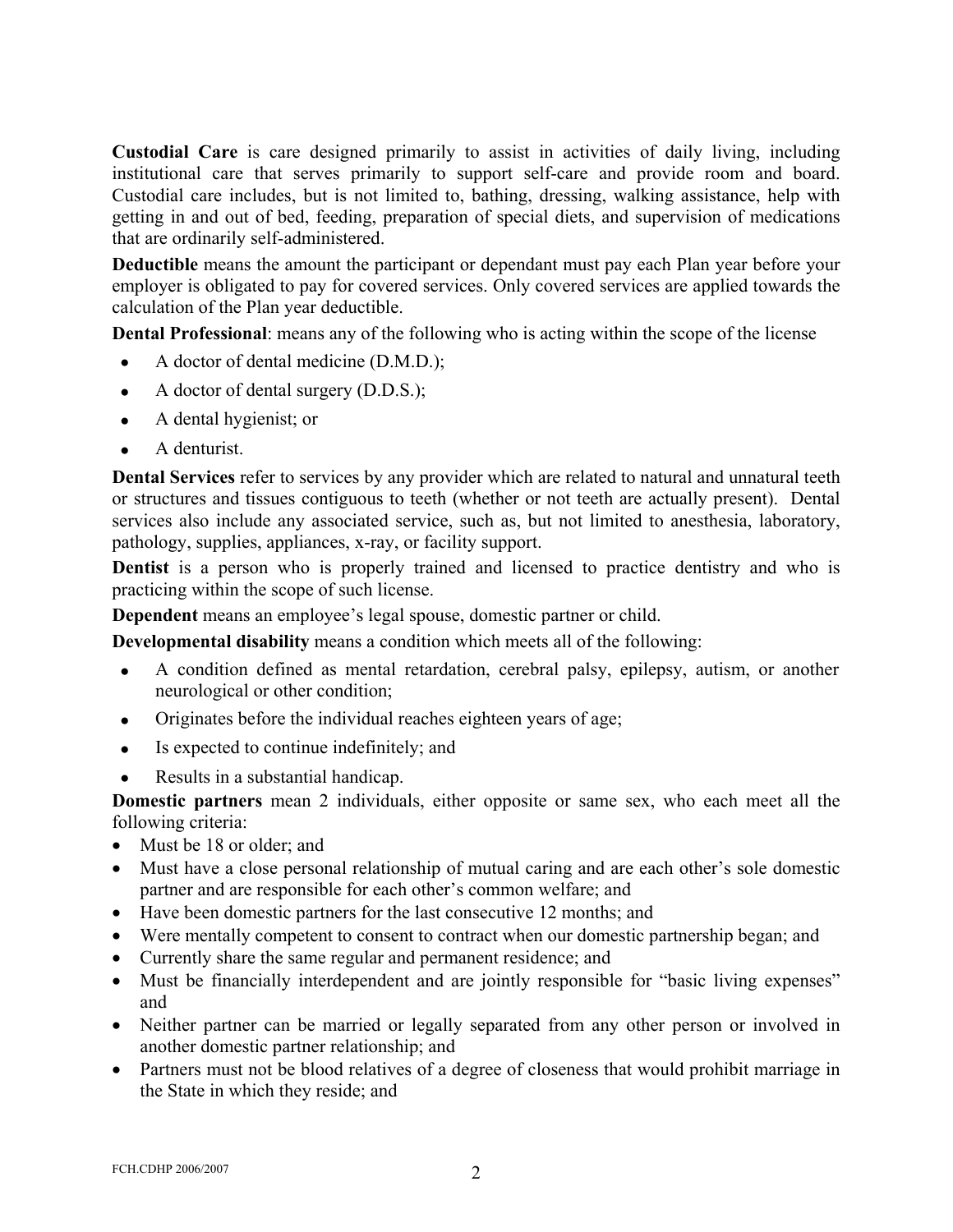- The partners must complete during the enrollment process the Affidavit of Domestic Partnership (and be responsible for keeping a copy of the original and providing copies when requested by the Plan Administrator).
- *Note: The domestic partner of an enrolled dependent is not eligible for coverage. Children of domestic partners are not eligible for health Plan coverage. A domestic partner who loses coverage eligibility under any circumstances is not eligible for COBRA or a continuation of coverage.*

**Durable Medical Equipment (DME)** is medical equipment which can withstand repeated use, is not disposable, is used to serve a medically therapeutic purpose, is generally not useful to a person in the absence of a sickness or injury, and is appropriate for use in the home.

**Emergency (Medical Emergency, Emergent)** means the emergent and acute onset of a symptom or symptoms, including severe pain, that would lead a prudent layperson acting reasonably to believe that a health condition exists that requires immediate medical attention, and that failure to provide medical attention would result in serious impairment to bodily functions or serious dysfunction of a bodily organ or part, or would place the person's health in serious jeopardy.

**Employee** means a person who is an active, regular employee of First Choice Health Network, Inc. in an employee/employer relationship.

**Employee Contribution** is the employee portion of the costs for this benefit Plan.

**Employer Group** means the employer entity that sponsors the group health Plan.

**Experimental and Investigational Procedures** means services which are determined to be:

- Not in general use in the medical community;
- •
- Not proven safe & effective or to show a demonstrable benefit for a particular illness or disease;
- Under continued scientific testing and research;
- A significant risk to the health or safety of the patient; or
- Not proven to result in greater benefits for a particular illness or disease than other generally available services.

**ERISA** is the Employee Retirement Income Security Act of 1974, as amended.

**FCH** means First Choice Health, an abbreviation for FCHN, Inc.

**FCHA** means First Choice Health Administrators, a division of FCHN, Inc.

**FCHN, Inc.** means First Choice Health Network, Inc.

**Full-time** means an employee who works a minimum of 35 hours per week.

**Full-time Student** means a dependent child age 22 or younger, who is enrolled at an accredited school or other institution of higher education and is taking a minimum of twelve (12) credit hours each grading period during at least through three (3) quarters or two (2) semesters per academic year. A full-time course load is determined by the individual institution. In general, most colleges and universities consider a full-time course load to be a minimum of 12 credits.

**HIPAA** means the Health Insurance Portability and Accountability Act of 1996.

**Generic Drug** is identical or the bio-equivalent to a brand name drug in dosage form, safety, strength, route of administration, quality, performance characteristics and intended use.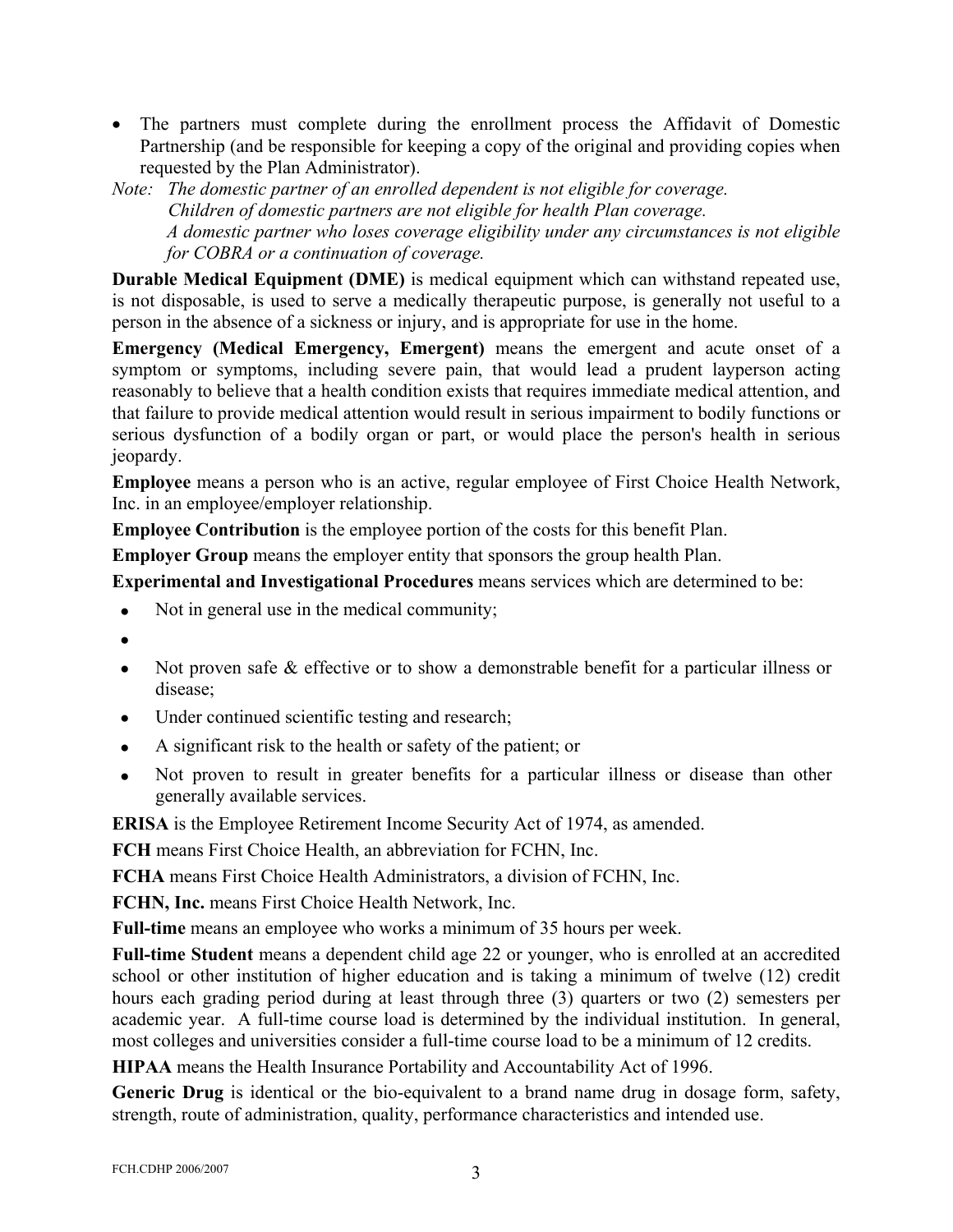**Health Savings Account (hereinafter "HSA")** is an account that allows you to pay for certain medical expenses on a tax-free basis. HSA contributions can be made by FCH as your employer, by you, or both.

**Incur, Incurs, Incurred and Incurred Date** mean, with respect to a dental expense, the date the services or supplies are provided to you, except:

- Bridgework, a crown, or onlay work is incurred on the date the tooth or teeth are seated:
- Placement or modification of a full or partial denture is incurred on the date the impression is made; and
- Root canal therapy is incurred on the date the pulp chamber is opened.

**Initial Eligibility** means the date an eligible employee or dependent is first eligible for coverage under this Plan.

**Lifetime** is a reference to benefit maximums and limitations. Lifetime is understood to mean while covered under this Plan. Under no circumstances does lifetime mean during the lifetime of the participant or dependant.

**Maximum Child Age** is eighteen (18) years old, unless meeting full-time student status requirements.

**Medical Group** means a group or association of providers, including hospital(s), listed in the Provider Directory.

**Medically Necessary** is a medical service or supply that meets all the following criteria:

- It is required for the treatment or diagnosis of a covered medical condition;
- It is the most appropriate supply or level of service that is essential for the diagnosis or treatment of the patient's covered medical condition;
- It is known to be effective in improving health outcomes for the patient's medical condition in accordance with sufficient scientific evidence and professionally recognized standards;
- It is not furnished primarily for the convenience of the patient or provider of services; and
- It represents the most economically efficient use of medical services and supplies that may be provided safely and effectively to the patient.

The fact that a service or supply is furnished, prescribed, or recommended by a physician or other provider does not, of itself, make it medically necessary. A service or supply may be medically necessary in part only.

**Non-participating Provider** means a provider who delivers or furnishes health care services but who is not a contracted FCHN, Inc. provider.

**Notification for Emergent Admissions or Childbirth** means if you are admitted to a nonparticipating hospital or facility you must call the Plan Customer Service phone number listed on your ID card within two business days after the admission.

**Open Enrollment Period** is a defined period of time in which you are allowed to enroll yourself and/or your dependents for health care benefit coverage through your employer group.

**Part-time employee** means an employee who works any combination of hours less than 35 hours per week.

**Participant** means any eligible employee or other eligible individual who is enrolled in this employer group Plan, and who is not a dependent.

**Participating Pharmacy** means those contracted outpatient pharmacies listed in the Provider Directory.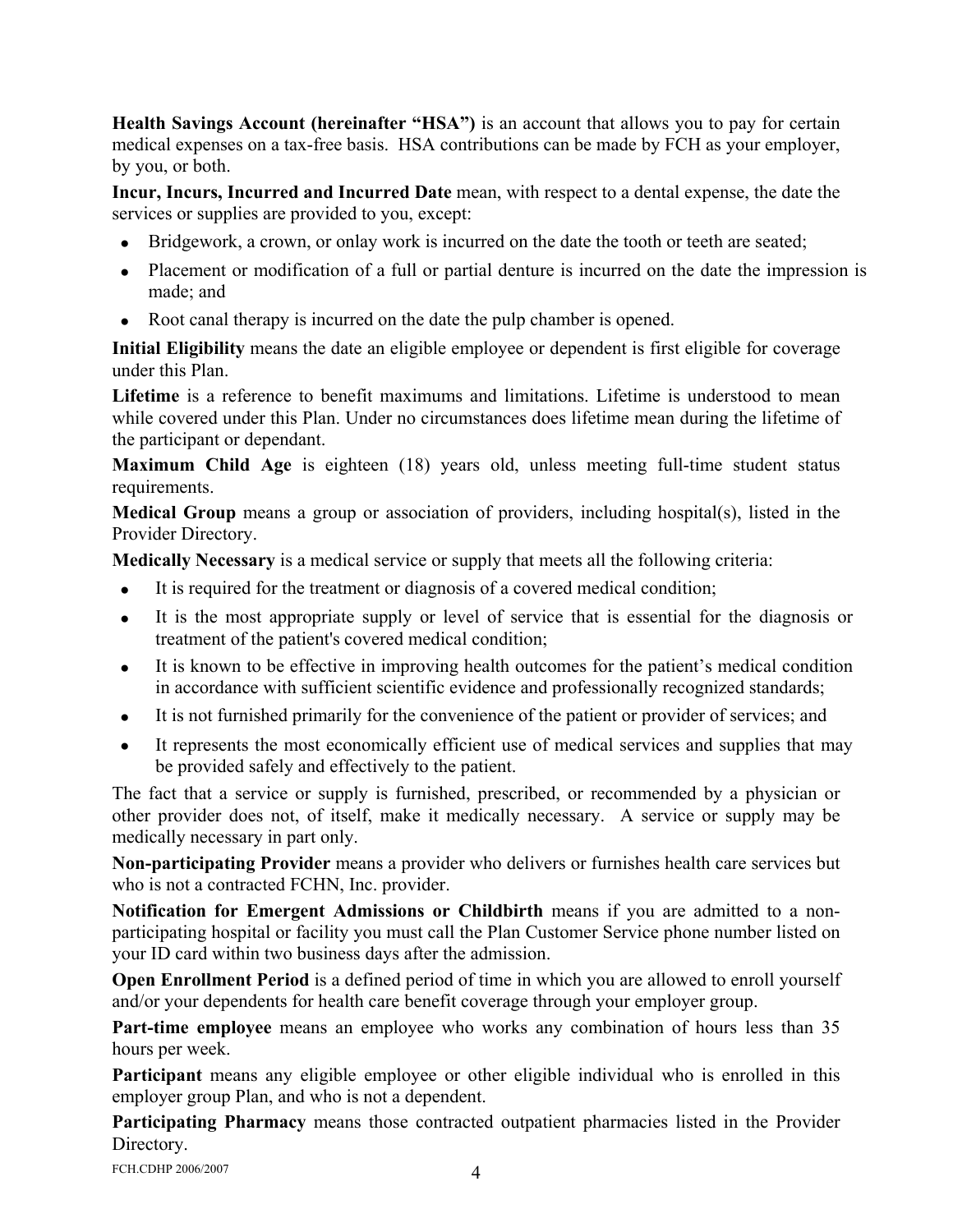**Participating Provider** means a contracted provider in the Plan service area and listed in the Provider Directory.

**Participating Specialist** means a contracted provider in the Plan service area and listed in the Provider Directory.

**Periodontal Splint** means any appliance designed to retain teeth in position, and includes multiple abutments for fixed bridgework.

**Personal Representative** means an individual acting on behalf of the claimant in obtaining or appealing a benefit claim. The authorized representative must have a signed form (specified by the Plan) by the claimant except for urgent care benefits or appeals. Once an authorized representative is selected, all information and notifications should be directed to that representative until the claimant states otherwise.

**Plan Document** means the instrument or instruments that set forth and govern the duties of Plan Sponsor and eligibility and benefit provisions of the Plan which provide for the payment or reimbursement of covered services.

**Plan Year** means the twelve (12) month period beginning September 1 and ending August 31 of the same year.

**Post-Service claim** means any claim for a Plan benefit under the Plan that is not a pre-service claim and is a request for payment or reimbursement for covered services already received.

**Precertification** is the process of obtaining coverage determination from the Plan Administrator prior to obtaining certain inpatient and outpatient services, which are specifically indicated in this document.

**Pre-Service claim** means any claim for a Plan benefit for which the Plan requires approval before medical care is obtained.

**Primary Care Provider (PCP)** means a participating provider who manages and coordinates the health care needs of the patient. A PCP may be in general practice, family practice, internal medicine or general pediatrics, an advanced registered nurse practitioner (ARNP) or an allopathic or osteopathic physician specializing in general practice.

**Prosthetic devices** are artificial substitutes which generally replace missing parts of the human body, such as a limb, bone, joint, eye, tooth, or other organ or part thereof, and materials which become ingredients or components of prostheses.

**Provider** means any person, organization, health facility or institution licensed to deliver or furnish health care services.

**Provider Directory** is the listing of participating providers, hospitals, and other facilities that have agreed to provide covered services to Plan participants or dependents.

**Referral** means a request for benefit coverage when a PCP refers a patient to another practitioner or facility other than the PCP location.

**Skilled Care Services** may include skilled nursing and skilled rehabilitation services which meet all the following criteria: 1) Must be delivered or directly supervised by licensed professional medical personnel in order to obtain the specific medical outcome, 2) are ordered by a physician, and 3) are medically necessary for the treatment of the sickness, injury or medical condition. Of note, determination of benefits for skilled care services is based on both the skilled nature of the specific service and the need (medical necessity) for physician-directed medical management. The absence of a caregiver to perform an unskilled service does not cause the service to become "skilled".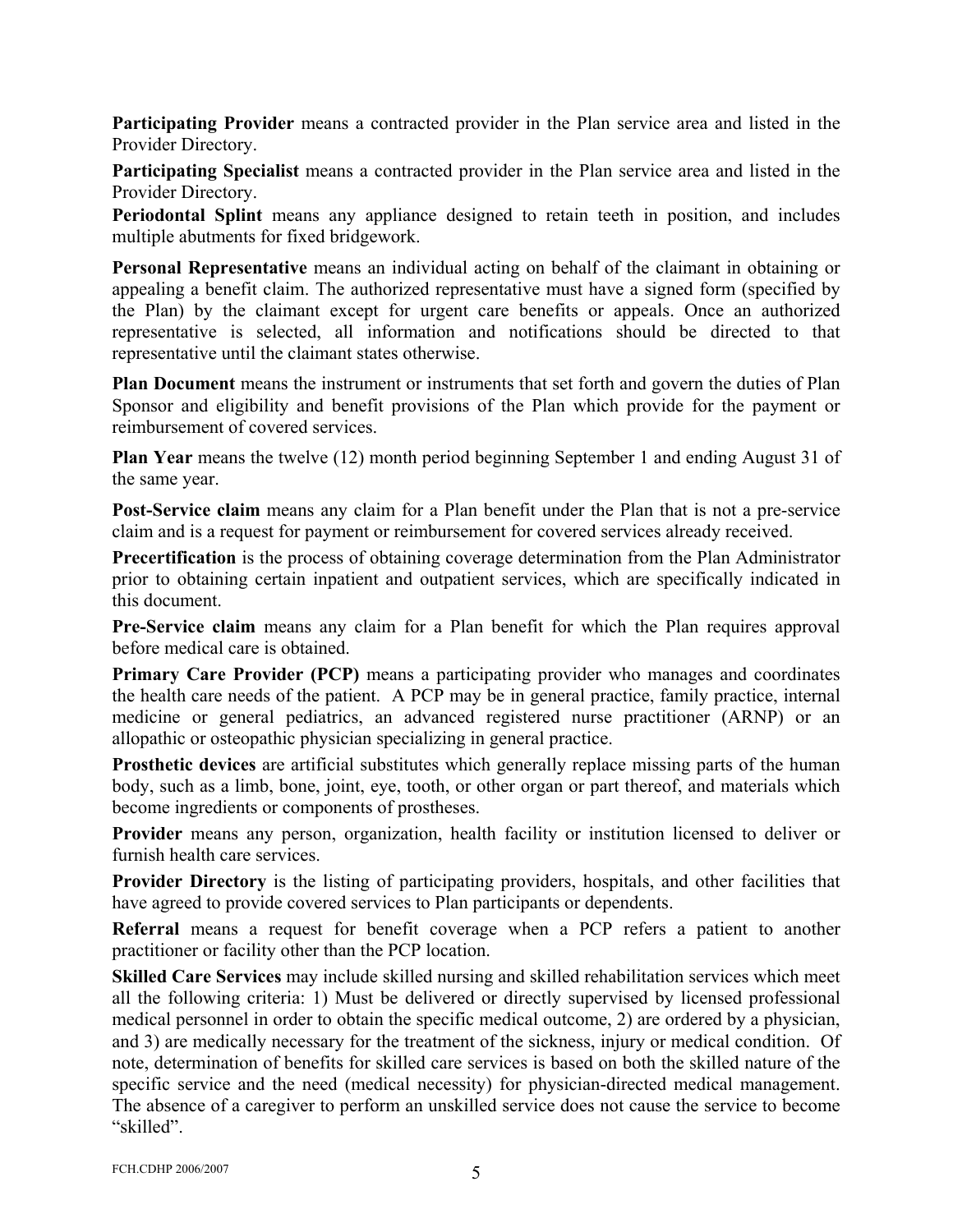**Skilled Nursing Facility** means a qualified facility designated by FCHA which has the staff and equipment to provide skilled nursing care as well as other related services.

**Spouse** means an individual who is living in a marital relationship with the participant. The marital relationship must be recognized as lawful by the laws of the State in which the participant resides.

**Standard Reference Compendia** means the American Hospital Formulary Service-Drug Information; the American Medical Association Drug Evaluation; the United States Pharmacopoeia-Drug Information; or other authoritative compendia as identified by the Federal Secretary of Health and Human Services regarding the effective use of prescription medication.

**Summary Plan Description (SPD)** means the ERISA required summary of benefit plan terms that must be furnished to participants and describes the terms and conditions under which the Plan operates and the requirements for eligibility and enrollment, covered services, limitations and exclusions, and other terms and conditions that apply to participation in the Plan.

**Temporomandibular Joint Disorders (TMJ)** means those disorders which have one or more of the following characteristics: (i) pain in the musculature associated with the Temporomandibular Joint, (ii) internal derangement of the Temporomandibular Joint, (iii) arthritic problems with the Temporomandibular Joint, or (iv) an abnormal range of motion or limitation of motion of the Temporomandibular Joint.

**Third Party Administrator (TPA)** is the organization providing services to this employer group in connection with the operation of this Plan, as may be delegated to it, including processing and payment of claims.

**Urgent Care** means services which are medically necessary and immediately required as a result of an unforeseen illness, injury, or condition and it was not reasonable given the circumstances to obtain the services through your PCP or regular provider office.

**Urgent Care Claim** means a claim for medical care or treatment that if normal pre-service standards are applied:

- Would seriously jeopardize the claimant's life, health or ability to regain maximum function; or
- In the opinion of a physician with knowledge of the claimant's medical condition, would subject the claimant to severe pain that cannot be adequately managed without the care or treatment requested.

**Usual, Customary and Reasonable (UCR)** is the allowable paid by FCHA for services from non-participating providers and out-of-area providers as designated by an independent entity for the applicable geographical location.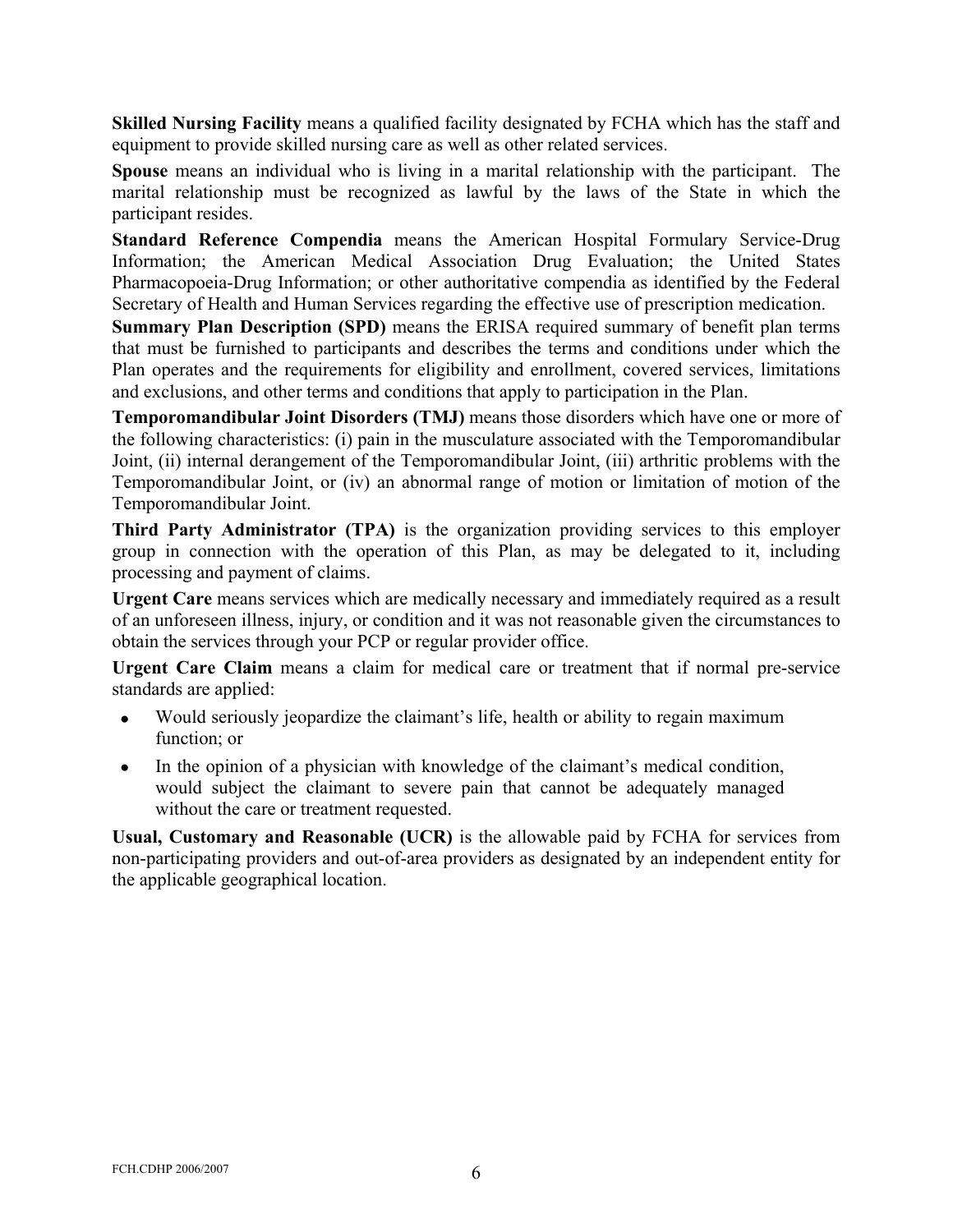<span id="page-9-0"></span>First Choice Health Network, Inc. (FCHN) is the employer and Plan Sponsor of this self-funded employee group health Plan (herein after referred to as the "Plan.") First Choice Health Administrators (FCHA), a division of FCHN, provides services required to administer the Plan including decisions regarding benefit coverage, medical management, and claim payment (herein after referred to collectively as "FCH"). FCH maintains the ultimate authority, responsibility and control over the assets, management and administration of the Plan.

For the purpose of this document, the term "you" is meant to include all eligible participants and dependents covered under the Plan.

## **HOW TO CONTACT FIRST CHOICE HEALTH ADMINISTRATORS**

You may call FCHA Customer Service directly whenever you have questions or concerns. The number for your Customer Service department is printed on your ID card. You may also contact them by mail, fax or via the Internet at the addresses listed below:

> First Choice Health Administrators Customer Service Department PO Box 12659 Seattle, WA 98111-4659 **(800) 430-3818** (statewide) Fax: (888) 206-3092 [www.fchadmin.com](http://www.fchadmin.com/)

FCHA business hours are Monday through Friday, 8:00 AM to 5:00 PM (Pacific Standard Time) during which time you may speak to a Customer Service Representative. The office is closed on the following holidays: New Year's Day, President's Day, Memorial Day, Independence Day  $(4<sup>th</sup>$  of July), Labor Day, Thanksgiving Day, the day after Thanksgiving Day, Christmas Eve Day and Christmas Day. If the holiday falls on a Saturday, the office is closed on Friday. If the holiday falls on Sunday, the office is closed Monday (the holiday is recognized during the same calendar week in which the holiday falls).

For your convenience, you may access your specific claim and enrollment status information via the Internet or by telephonic automated voice response system 24 hours a day.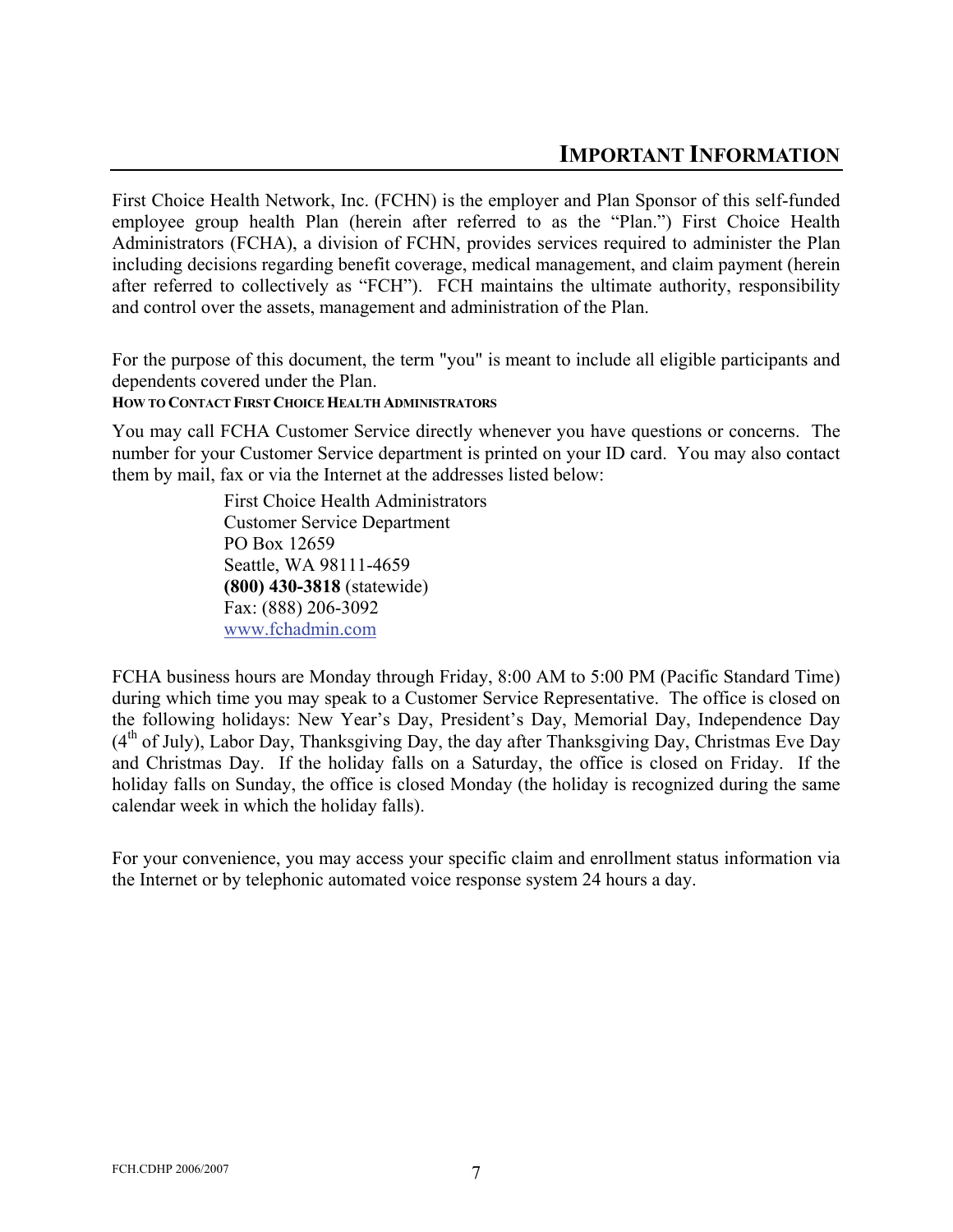## <span id="page-10-0"></span>**YOUR ID CARD**

Your ID card identifies you as an FCH Plan participant and contains important information about your coverage and benefits. We recommend that you present your ID card each time you receive care. If you lose your ID card, please notify Customer Service immediately and a representative will assist you in obtaining a new card. Under no circumstances should you give your ID card to another person for their use.

## **WAITING PERIODS**

There is a twelve (12) month waiting period for Organ and Bone Marrow Transplants. Please see section COVERED SERVICES AND RELATED SUPPLIES, subsection ORGAN AND BONE MARROW TRANSPLANT SERVICES (Page 27) for specific information regarding the organ transplant waiting period.

## **PARTICIPANT REIMBURSEMENT LIABILITY**

You are always responsible for the following costs associated with your health care:

- Plan year deductible, if applicable;
- Copayments, if applicable;
- Coinsurance, if applicable;
- The difference between a non-participating provider's charge for a service and FCHA's allowed amount for that service (see section DEFINITIONS under UCR);
- Any costs for care you receive after your benefit limits have been exhausted;
- Any costs for non-covered services; and
- Any cost for services that require precertification that were not obtained.

## **CLERICAL ERROR**

Any clerical error by FCHA, the Plan Administrator, or an agent of the Plan Administrator in keeping pertinent records or a delay in making any changes will not invalidate coverage otherwise validly in force or continue coverage validly terminated. An equitable adjustment of contributions will be made if the error or delay is discovered.

If, due to a clerical error, an overpayment occurs in a Plan reimbursement amount, the Plan retains the contractual right to the overpayment. The person or institution receiving the overpayment will be required to return the incorrect amount of money to FCH via FCHA, the third party administrator which is defined in section DEFINITIONS.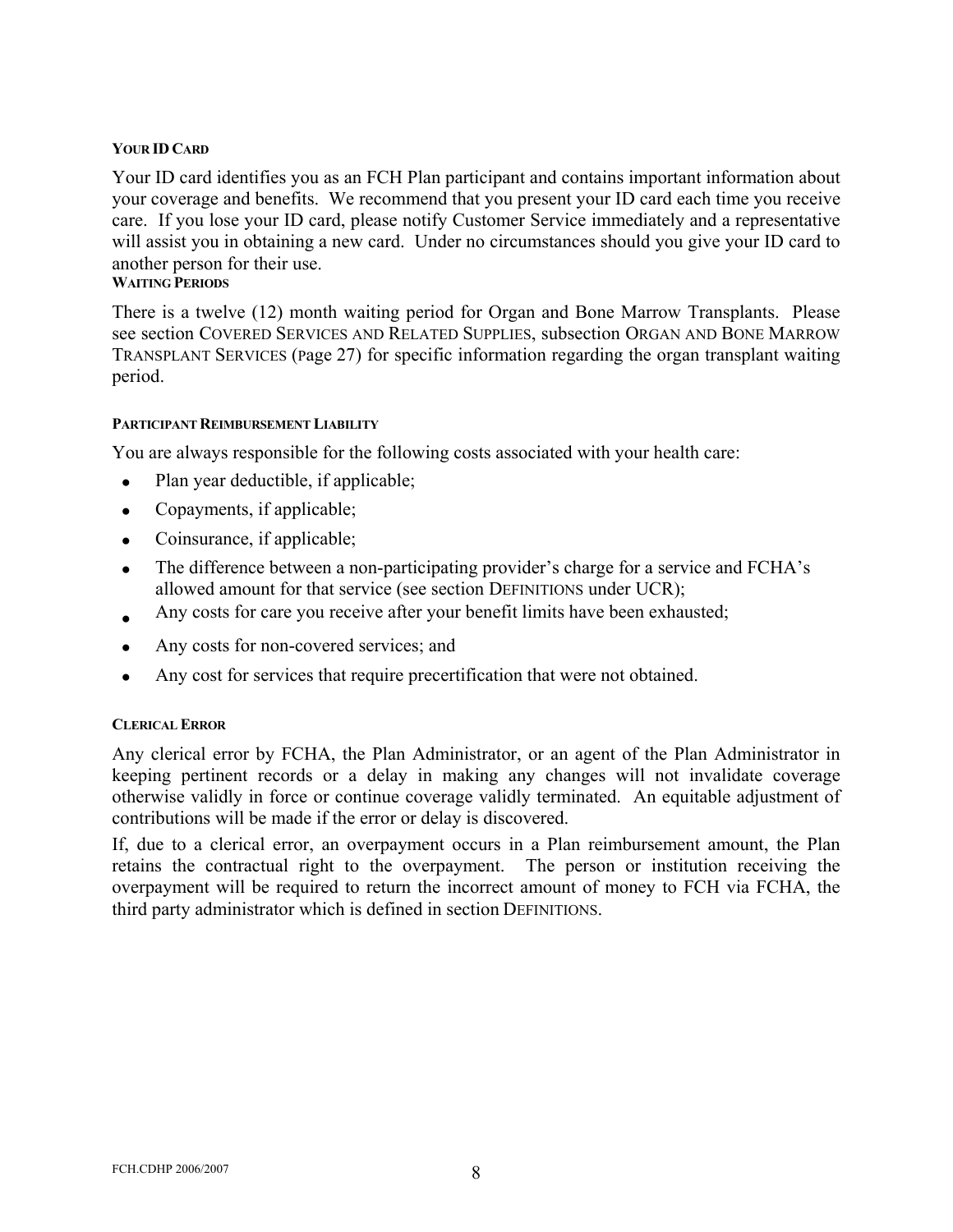## <span id="page-11-0"></span>**FINDING A PROVIDER**

First Choice Health Network (FCH) is the provider network for this Plan. In order to receive the network level of benefit coverage, medically necessary care for covered services must be provided by First Choice Health Network (FCH) participating providers. Please reference the Provider Directory for a complete list of participating providers.

The Healthcare Direct network is available and defined as in-network for those enrollees who live or work in Oregon or dependants with active full time student status in Oregon. You may access an up to date list of providers at the websites listed below. The Healthcare Direct network is also available to all participants for urgent or emergent care when traveling in Oregon.

The Beech Street Provider Network is available and defined as in-network for those enrollees who live or work outside of the FCH or Healthcare Direct network service areas including dependants with active full time student status outside of the FCH and Healthcare Direct service areas. The Beech Street Provider Network is also available to all participants for urgent or emergent care when traveling.

| <b>Networks by</b><br>State/Area:            | State/Area:                                                                | <b>Phone</b>                      | <b>Websites</b>        |
|----------------------------------------------|----------------------------------------------------------------------------|-----------------------------------|------------------------|
| <b>First Choice</b><br><b>Health Network</b> | Washington, Alaska,<br>Montana, Idaho                                      | $1 - 800 -$<br>430-3818           | www.1stchoiceadmin.com |
| Healthcare<br>Direct of<br>Oregon            | Oregon                                                                     | 7-877-287-<br>2922                | www.hedirect.net       |
| <b>Beech Street</b><br><b>Network</b>        | All other states areas<br>not served by FCH or<br><b>Healthcare Direct</b> | $1 - 800 -$<br>877-1444,<br>ext.2 | www.beechstreet.com    |

If you receive care from a non-network provider, your benefits will be at the lower non-network level.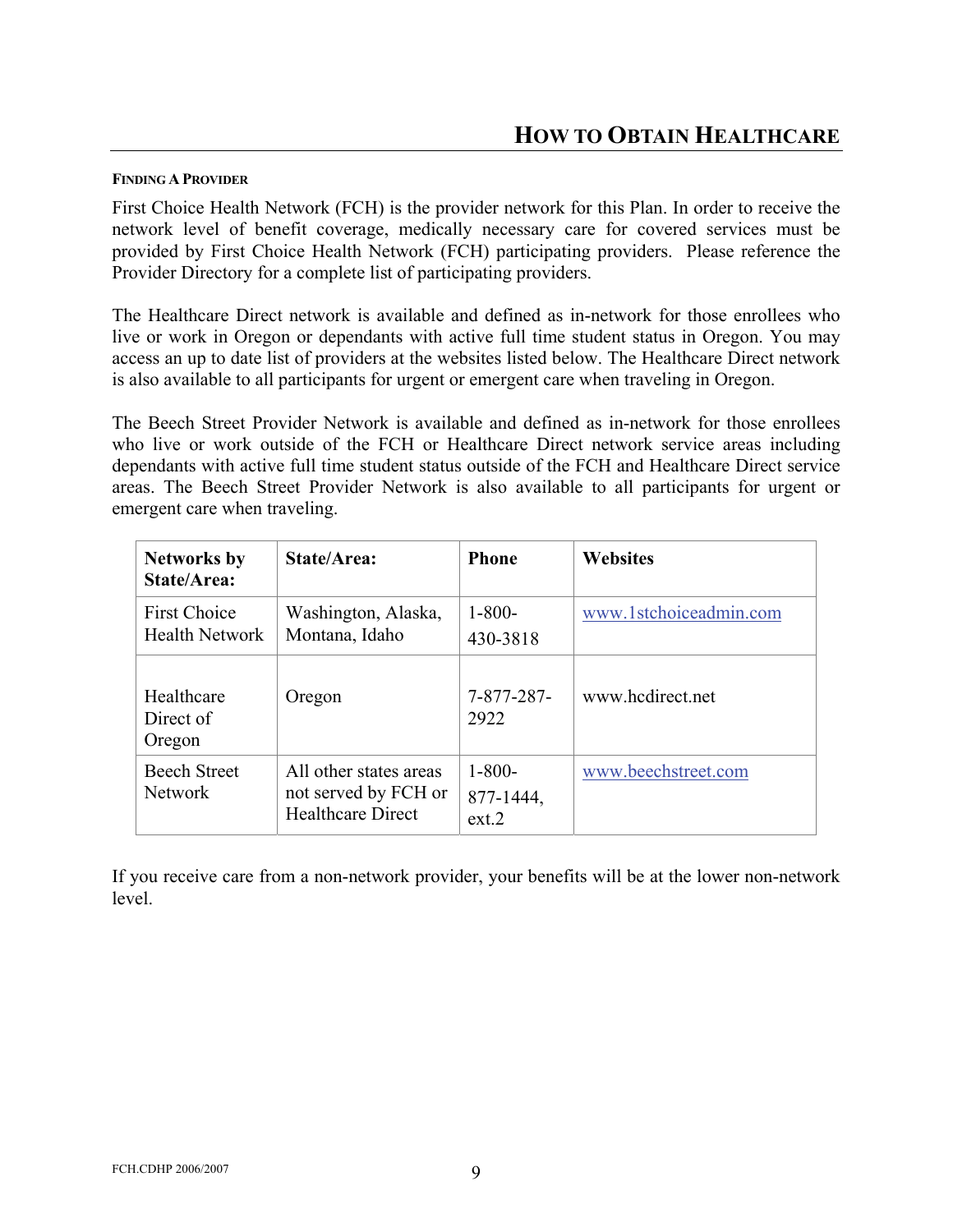#### <span id="page-12-0"></span>**MENTAL HEALTH/CHEMICAL DEPENDENCY CARE**

You may access Mental Health or Chemical Dependency care directly.

For assistance finding a provider specific to your Mental Health or Chemical Dependency needs, you may call the EAP phone number listed on your ID card (1-800-777-4114). Ask for a FCH participating provider.

## **NOTIFICATION FOR EMERGENT ADMISSIONS OR CHILDBIRTH**

Admissions directly from the Emergency Room or for childbirth do not require precertification. However, notification is required within two business days after the admission. If you are admitted, you or your provider are responsible for notifying FCHA by calling the Customer Service phone number listed on your ID card within the 2 business days stated above. **Failure to notify FCHA of an emergent admission will result in a denial of benefits.** 

#### **CASE MANAGEMENT**

A catastrophic medical condition may require long-term, perhaps lifetime care involving extensive services in a facility or at home. Case Management is a program whereby a nurse monitors such cases and explores and discusses coordinated and/or alternative types of appropriate medically necessary care. The case manager consults with the patient, family and attending physician.

A Plan of care is developed which may include some or all of the following:

- Personal support to the patient;
- Contacting the family to offer assistance and support;
- Monitoring hospital or skilled nursing facility stays;
- Addressing alternative care options; and
- Assisting in obtaining any necessary equipment and services.

Case management may identify a custom treatment Plan, if it would be beneficial to both the patient and the Plan. The Plan Administrator, the patient or designated representative and the attending physician must all agree to any custom treatment Plan.

Once agreement is reached, the specific medically necessary services stated in the treatment Plan will be reimbursed, subject to all Plan terms and conditions.

*Case management is a voluntary service.* There are no reductions of benefits or penalties if the patient and family choose not to participate. Each treatment is individually tailored to a specific patient and should not be seen as appropriate or recommended for any other patient, even one with the same diagnosis. The final decision on the course of treatment rests with patients and their providers.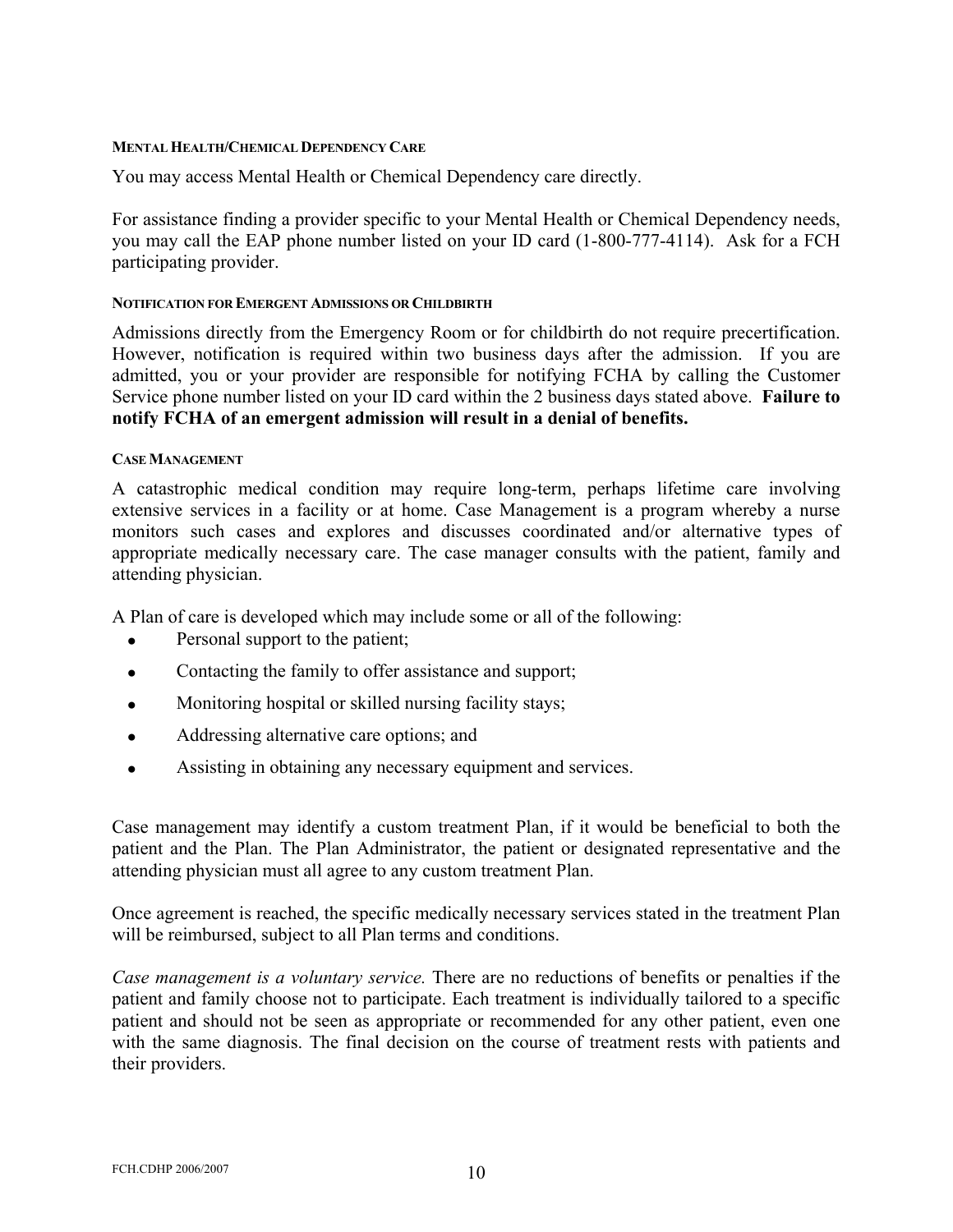#### <span id="page-13-0"></span>**24/7 NURSELINE**

Questions about your health, symptoms, and conditions can come up at anytime. Registered Nurses are available to you 24/7 through the nurseline to offer reliable and timely information.

The Nurseline provides:

- A valuable resource to assist you with timely health care information;
- Assistance to you in evaluating health lifestyle choices;

#### **MATERNITY PROGRAM**

MaternaLink is a free, voluntary program that is available to covered employees and their spouses/domestic partners. It is designed to help screen for potential risk factors associated with pregnancy and to provide ongoing education. The program includes comprehensive educational materials, access to a 24- hour BabyLine and a free electronic OB newsletter. In the event you develop problems during your pregnancy, a maternity RN is available to assist in the coordination of your care with your health care provider. You are encouraged to call 1-800-395- BABY (2229) when your pregnancy is confirmed to register with MaternaLink.

#### **DISEASE MANAGEMENT**

The free, voluntary Disease Management program is designed for people with chronic conditions with the goal of reducing the severity of health problems and minimizing complications. It provides proactive programs via mailings, telephonic nurse management, Internet programs, and hand-held biometric devices. Programs for the following chronic conditions are available: congestive heart failure, coronary artery disease, asthma, diabetes, and musculoskeletal. You are encouraged to call FCHA Medical Management at 1-800-808-0450 to obtain more information or to self-refer to a program.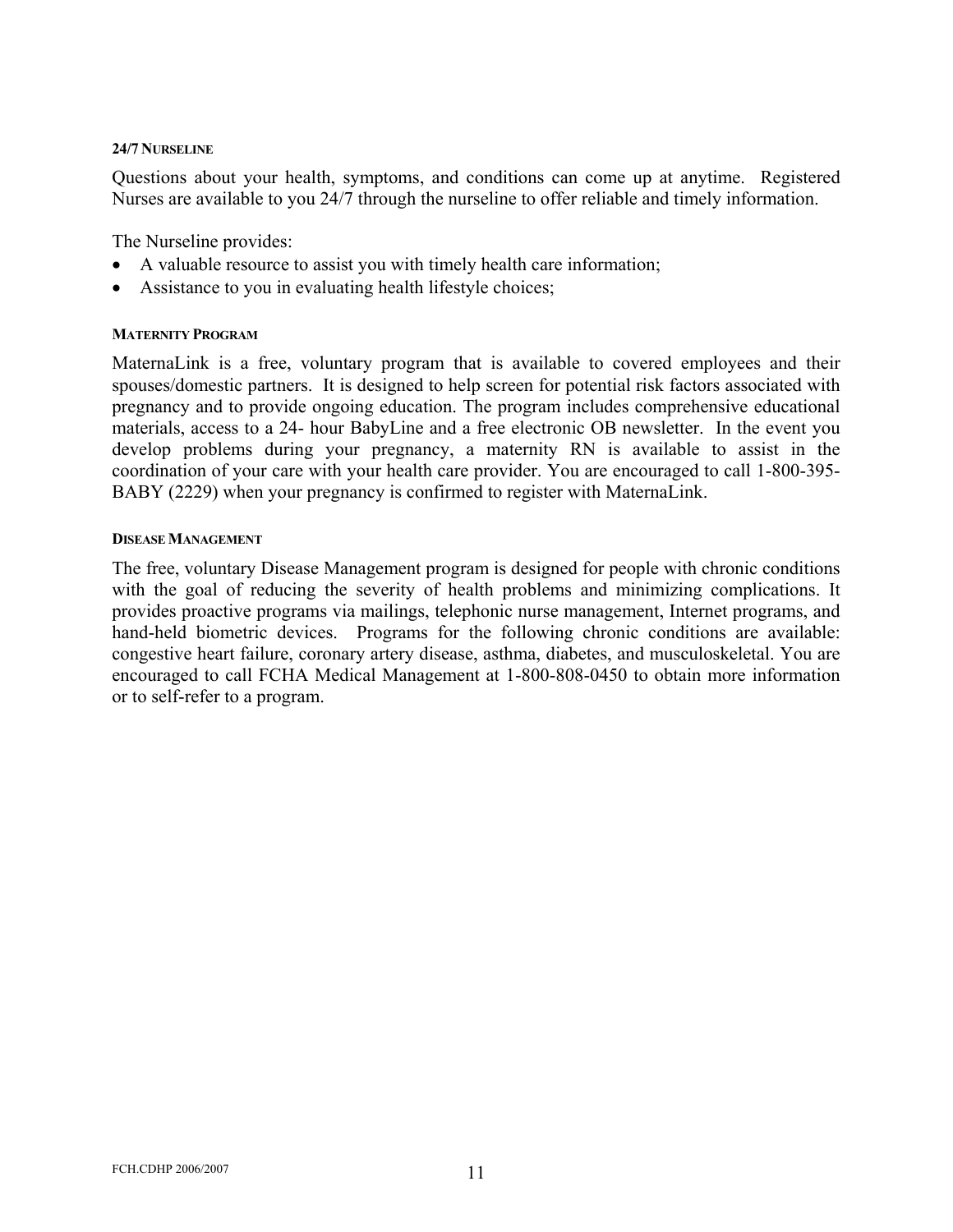# **CDHP BENEFIT SUMMARY**

<span id="page-14-0"></span>

|                                                               | <b>CDHP PPO with Health Savings Account</b> |                      |  |
|---------------------------------------------------------------|---------------------------------------------|----------------------|--|
| <b>CDHP/HSA Plan</b>                                          | network                                     | out-of-network       |  |
| <b>Annual Deductible</b>                                      |                                             |                      |  |
| Employee                                                      | \$1,400                                     | \$2,800              |  |
| $Employee + 1$                                                | \$2,100                                     | \$4,200              |  |
| Employee $+2$ or more                                         | \$2,800                                     | \$5,600              |  |
| Coinsurance                                                   | 90%                                         | 70%                  |  |
| Out-of-Pocket Maximum                                         |                                             |                      |  |
| <b>Employee Only</b>                                          | \$2,500                                     | \$5,000              |  |
| $Employee + 1$                                                | \$3,750                                     | \$7,500              |  |
| Employee $+2$ or more                                         | \$5,000                                     | \$10,000             |  |
|                                                               |                                             |                      |  |
| Lifetime Maximum                                              | \$2,000,000                                 |                      |  |
| <b>Office Visit</b>                                           | 90% after deductible                        | 70% after deductible |  |
| <b>Emergency Room</b>                                         | 90% after deductible                        | 70% after deductible |  |
| Preventive Care                                               | 100% to \$400/mem                           | 70%                  |  |
|                                                               |                                             |                      |  |
| Prescription Drugs (Retail)                                   | 90% after deductible                        | No Coverage          |  |
|                                                               | Includes Generic,                           |                      |  |
|                                                               | Formulary and Non-                          |                      |  |
|                                                               | Formulary                                   |                      |  |
| Prescription Drugs (mail-order) and/or<br>Choice 90 Program - | 100% after deductible                       | No Coverage          |  |
| <b>Walgreens Pharmacy</b>                                     |                                             |                      |  |
|                                                               |                                             |                      |  |
| Kroger (Fred Meyer & QFC)<br>Contributions (Premium)          |                                             |                      |  |
| Self Only                                                     |                                             | 0.00<br>$\mathbf{S}$ |  |
|                                                               |                                             | \$165.00             |  |
| Employee & Spouse/Domestic Partner                            |                                             | \$121.00             |  |
| Employee & Child(ren)                                         |                                             |                      |  |
| Family                                                        |                                             | \$325.00             |  |

- The benefits of this Plan are provided for medically necessary covered services at the percentages specified below after the applicable deductible has been met.
- Benefit payment is based on the allowed amount. Your benefit coverage is greater and out-of-pocket costs are less when your care is provided by a participating provider (Network Benefit Level).
- When the Plan year out-of-pocket maximum has been reached, the Plan will provide benefits for many covered services at 100% of the allowed amount for the remainder of the Plan year. Exceptions are noted.
- Certain services and procedures require precertification (see page 15 for more information.)
- Benefit visit and dollar maximums listed in this section apply to the Network benefit level and Out-of-Network benefit level options combined.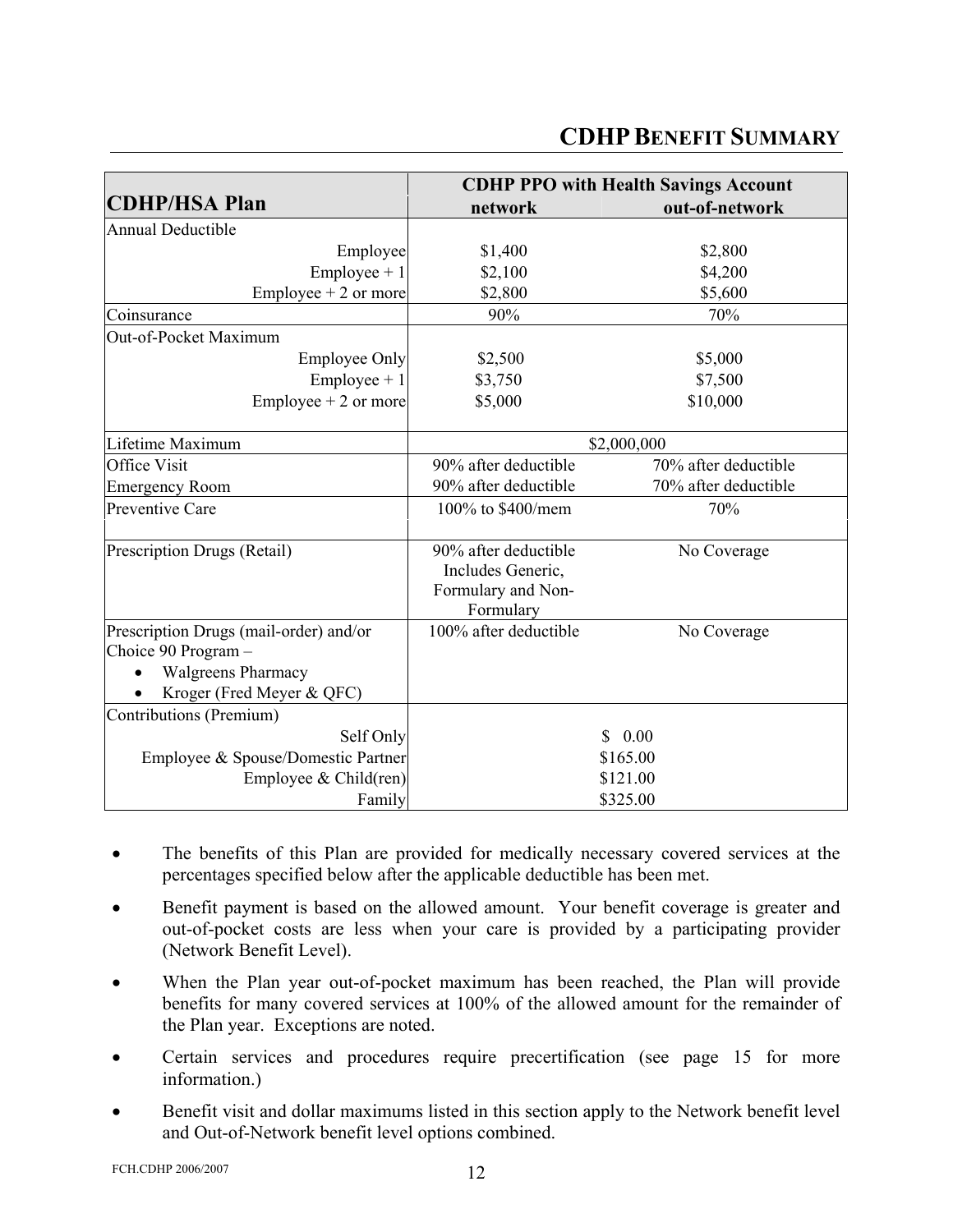## **EMPLOYER HEALTH SAVING ACCOUNT CONTRIBUTIONS**

First Choice Health will provide employer health saving account contributions based on a percentage of your deductible and your annual base salary.

| <b>HSA Funding Levels</b>        | Percentage        | <b>Family Size</b> | <b>Salary Level</b>              |
|----------------------------------|-------------------|--------------------|----------------------------------|
|                                  | of                |                    |                                  |
|                                  | <b>Deductible</b> |                    |                                  |
| Level A Income                   | 100%              | Single / Family    | \$30,000 / \$40,000<br>Less than |
| Level B Income                   | 90%               | Single / Family    | \$40,000 / \$50,000<br>Less than |
| Level C Income                   | 80%               | Single / Family    | \$50,000 / \$60,000<br>Less than |
| Level D Income                   | 70%               | Single / Family    | Less than \$60,000 to \$100,000  |
| Level E Income                   | 50%               | Single / Family    | \$100,000<br>Greater than        |
| Longevity Benefit (over 7 years) | 100%              | Single / Family    | 100% funded                      |

The "Level" of employer health saving account contribution is established based on your salary level and family size at the time of open enrollment and is only subject to change based on a qualifying event, or the longevity benefit, as set forth in the Plan Document. The annual employer contribution amount will be prorated and deposited **monthly** into the employee's HSA account.

| <b>Contribution Level</b>       | <b>Employer HSA Contribution</b> |
|---------------------------------|----------------------------------|
| <b>Level A HSA Contribution</b> | <b>Annually</b>                  |
| EE Only                         | \$1,400                          |
| $EE+Sp/DP$ or $EE+Ch (ren)$     | \$2,100                          |
| Family                          | \$2,800                          |
| <b>Level B HSA Contribution</b> | Annually                         |
| EE Only                         | \$1,260                          |
| $EE+Sp/DP$ or $EE+Ch (ren)$     | \$1,890                          |
| Family                          | \$2,520                          |
| <b>Level C HSA Contribution</b> | <b>Annually</b>                  |
| EE Only                         | \$1,120                          |
| $EE+Sp/DP$ or $EE+Ch (ren)$     | \$1,680                          |
| Family                          | \$2,240                          |
| <b>Level D HSA Contribution</b> | Annually                         |
| EE Only                         | \$980                            |
| $EE+Sp/DP$ or $EE+Ch (ren)$     | \$1,470                          |
| Family                          | \$1,960                          |
| <b>Level E HSA Contribution</b> | <u>Annually</u>                  |
| EE Only                         | \$700                            |
| $EE+Sp/DP$ or $EE+Ch (ren)$     | \$1,050                          |
| Family                          | \$1,400                          |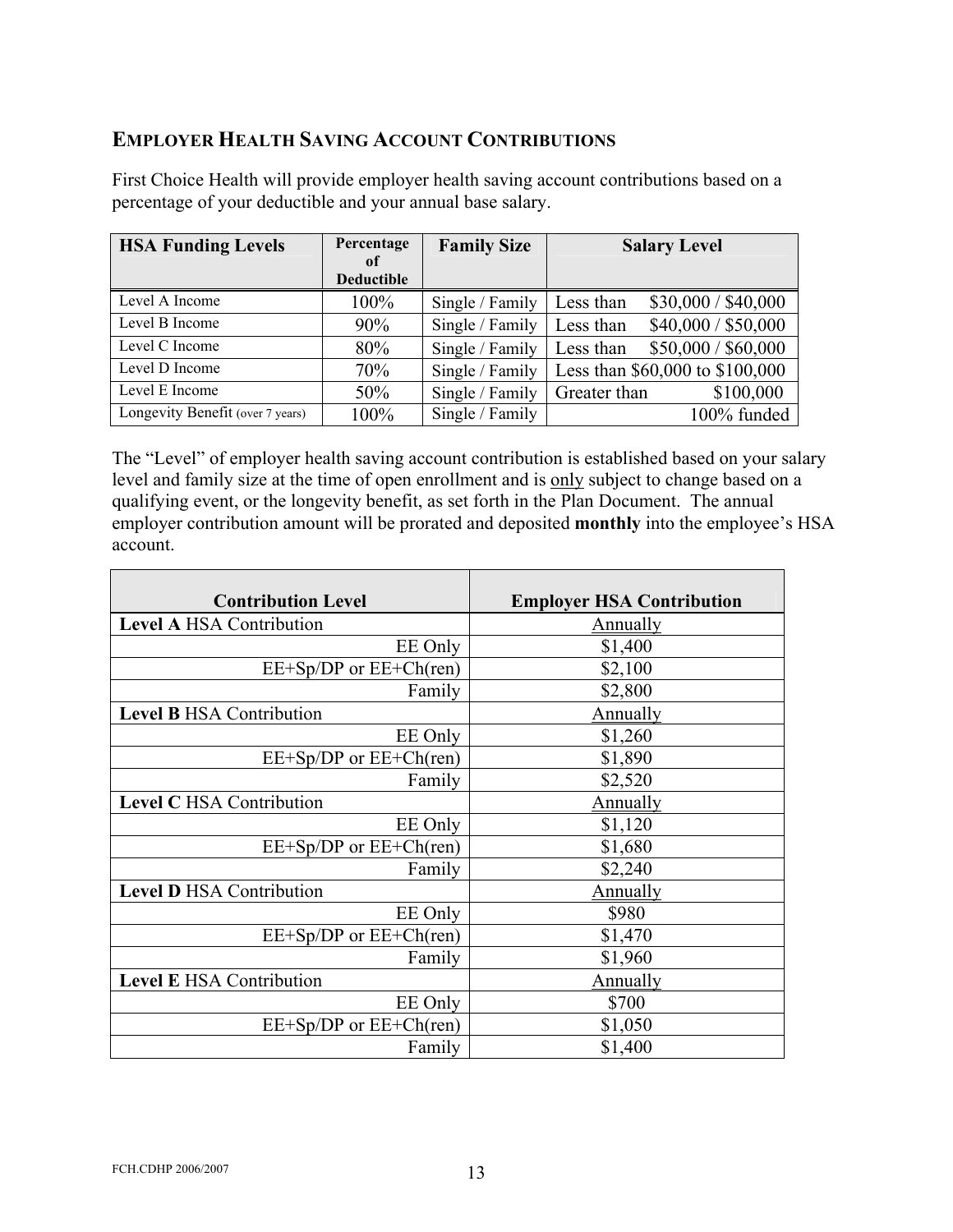#### <span id="page-16-0"></span>**PLAN YEAR DEDUCTIBLE**

The Plan year deductible is the amount you (and/or your family) must pay each Plan year before your employer is obligated to pay for covered services. The deductible must be met in full before any coinsurance applies. Only covered services are applied towards the calculation of the Plan year deductible. If your Plan year deductible has not been met, the amount due a provider is your liability until the deductible has been satisfied. The network and non-network Plan year deductibles are inclusive of each other. The following benefits do **not** apply toward the Plan year deductible: Preventive care up to \$400 and vision and vision copays. Penalty fees do not apply toward the Plan year deductibles.

*Prior Plan Deductible*: If FCH replaces this Plan with another employer group Plan, any portion of the Plan Year deductible that you satisfied under the previous Plan will be credited to the new group Plan. This credit will occur only during the Plan year in which the new group Plan becomes effective. You may call Customer Service with questions regarding prior Plan deductible credits.

#### **PLAN YEAR OUT-OF-POCKET MAXIMUM**

Vision copayments and preventive care do **not c**ount toward the Plan year out-of-pocket maximum. Penalty fees do not apply toward the Plan year out-of pocket maximum. The network and non-network Plan year out-of-pocket maximums are inclusive of each other.

#### **LIFETIME MAXIMUM**

The lifetime maximum level of benefits is \$2,000,000 per participant or dependent. Each Plan year of your continuous coverage, FCH will restore up to \$50,000 per participant or dependent per Plan year of your lifetime maximum that has been paid by FCH but not previously restored. This restoration occurs regardless of your health. The Plan year restoration does not apply to benefits with separate lifetime maximums such as organ transplants, TMJ disorders, and the twenty-four (24) month maximum for chemical dependency.

#### **ACCRUAL OF BENEFIT MAXIMUMS**

Benefits with Plan year and lifetime maximums accrued under your previous FCH employer group Plan will be transferred and applied to the corresponding benefit maximum(s) of this Plan, if applicable.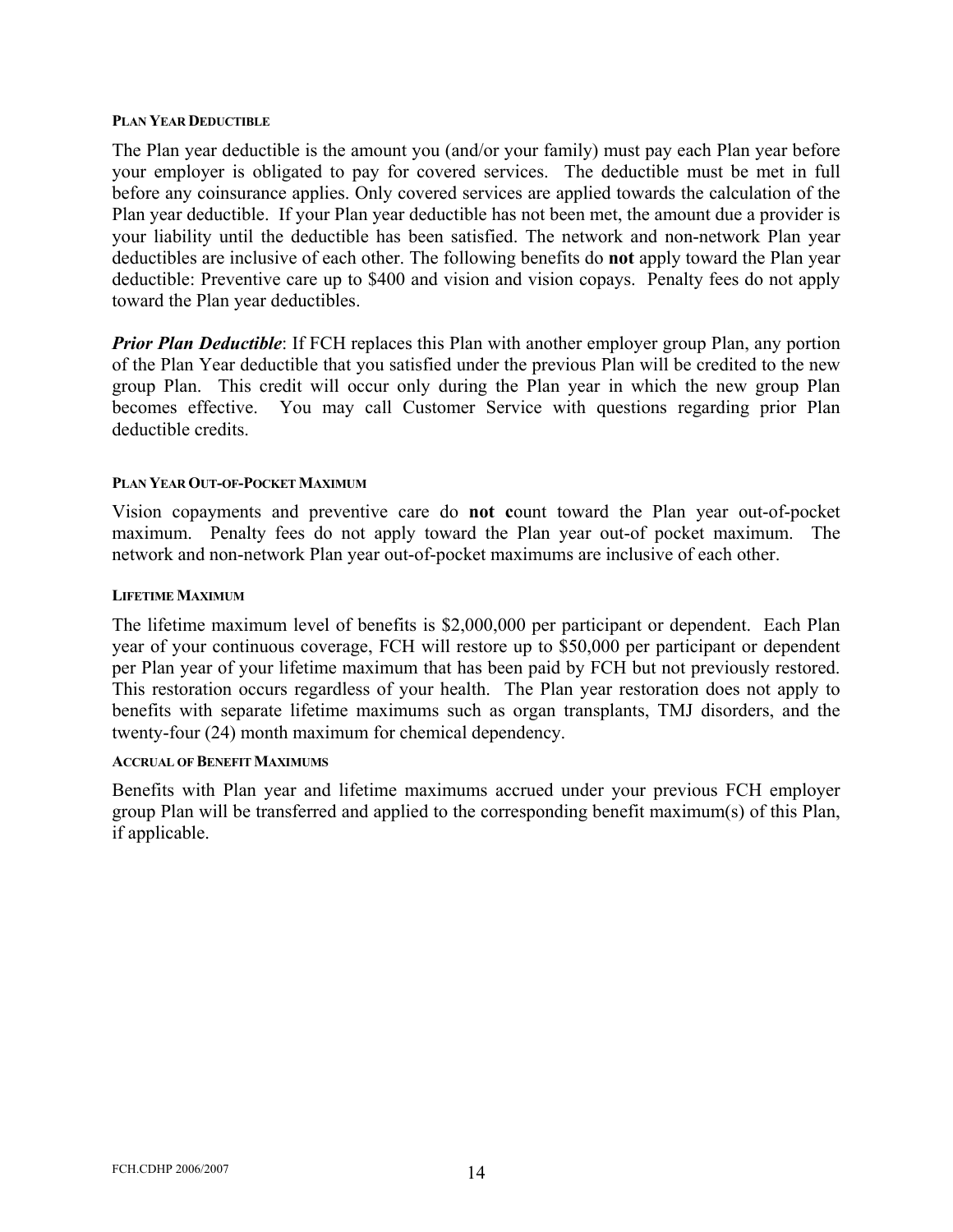## <span id="page-17-0"></span>**PRECERTIFICATION REQUIREMENTS**

All inpatient admissions and certain outpatient services and procedures require precertification from FCHA.

Precertification is required for:

- **Bariatric Surgery**
- ◆ Dental trauma services (follow-up services);
- Durable medical equipment and prosthetics if purchase exceeds \$1000 or \$250 per month rental;
- ♦ Eyelid surgery (blepharoplasty, etc);
- $\bullet$  Home health services/home infusion therapy;
- ♦ Hospice care;
- ♦ Inpatient hospital admissions*;*
- $\bullet$  Inpatient rehabilitation admissions ;
- ♦ Inter-facility transport via ambulance;
- ♦ Organ transplants;
- PET scans;
- ♦ Reconstructive and/or cosmetic surgery;
- ♦ Removal of breast implants;
- **Rhinoplasty**
- ♦ Skilled nursing facility admissions;
- ♦ Stereotactic radiosurgery ( ie gamma knife)
- ♦ Surgical interventions for sleep apnea;
- Unproven, investigational or experimental services (unless specifically and completely excluded); and
- Varicose Vein Procedures.

For any of these procedures, you're responsible for obtaining pre-certification directly from FCHA. You may have your provider contact FCHA for you, but you are ultimately responsible. The medical pre-certification number is 800-808-0450.

Your provider may submit an advance request to FCHA Medical Management for benefit or medical necessity determinations. If a service could be considered experimental and investigational for a given condition, we recommend a benefit determination in advance, since those services are typically not covered.

If you receive care from a non-participating provider for services that require precertification without obtaining the necessary approval, you will be assessed a financial penalty: \$400 for inpatient care and \$200 for outpatient care, or up to the billed amount, whichever is less. Penalty amounts **do not** apply toward your Plan year deductible or out of pocket maximums.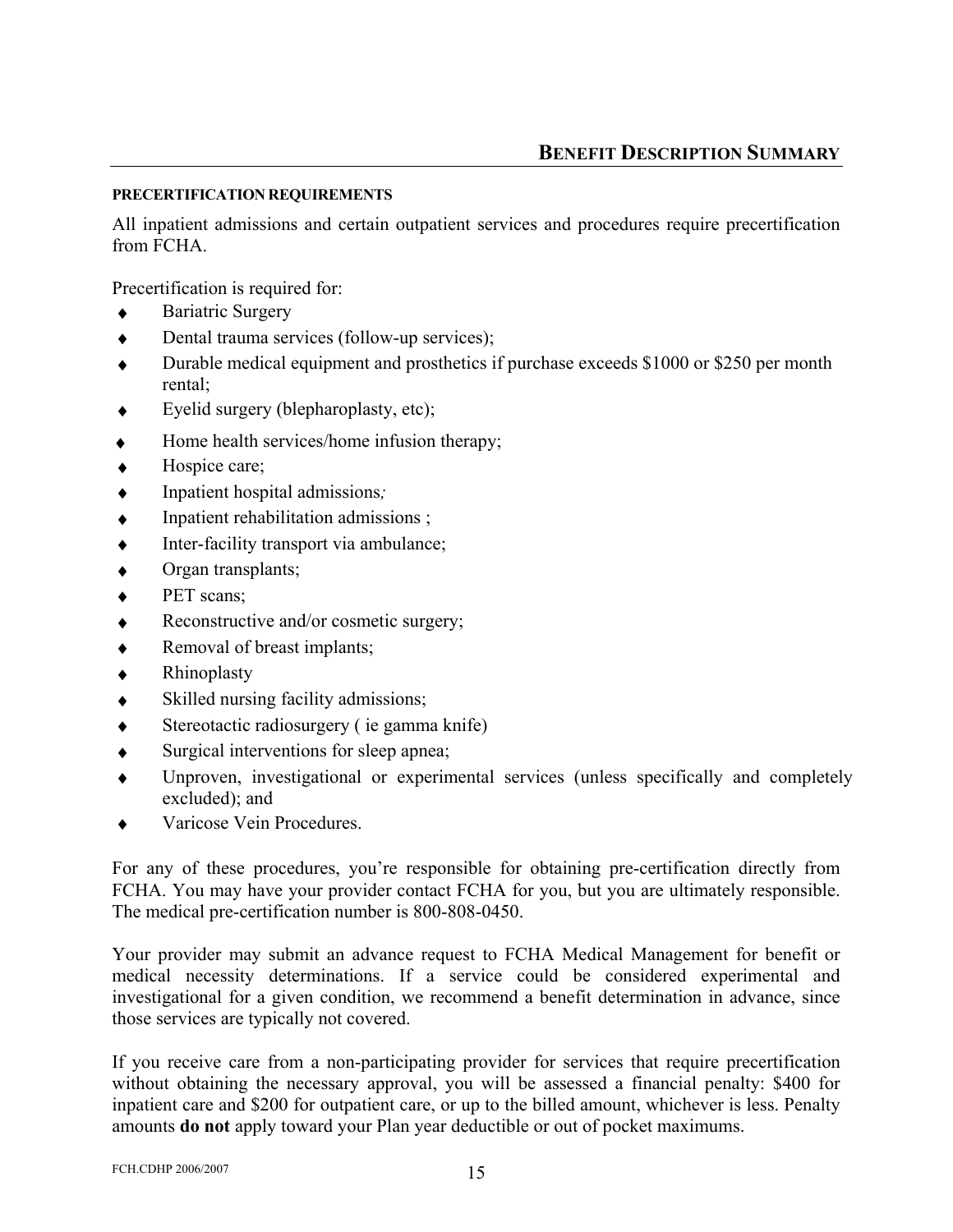<span id="page-18-0"></span>

|                                                                                                                               | <b>NETWORK</b><br><b>BENEFIT LEVEL</b>   | <b>OUT-OF-NETWORK</b><br><b>BENEFIT LEVEL</b>    |
|-------------------------------------------------------------------------------------------------------------------------------|------------------------------------------|--------------------------------------------------|
| <b>BENEFIT DESCRIPTION</b>                                                                                                    | <b>PARTICIPATING</b><br><b>PROVIDERS</b> | NON-<br><b>PARTICIPATING</b><br><b>PROVIDERS</b> |
| Acupuncture - maximum 12 visits per Plan year<br>(Maintenance therapy is not covered)                                         | 90%                                      | Not covered                                      |
| <b>AMBULANCE - maximum \$2,000 per Plan year</b>                                                                              |                                          |                                                  |
| Non-emergent inter-facility transport via ambulance<br>requires FCHA precertification                                         |                                          | 90%                                              |
| <b>BARIATRIC SURGERY</b>                                                                                                      | $90\%$                                   | $70\%$                                           |
| Facility & Professional Services                                                                                              |                                          |                                                  |
| <b>CHEMICAL DEPENDENCY TREATMENT - maximum</b><br>\$13,500 every 24 months for inpatient and outpatient<br>combined           | 70%                                      |                                                  |
| CHIROPRACTIC – Limited to 12 visits per Plan year<br>(Maintenance therapy is not covered)                                     | 90%                                      | 70%                                              |
| <b>DIABETIC EDUCATION &amp; DIABETIC NUTRITION EDUCATION</b>                                                                  | 90%                                      |                                                  |
| <b>DIETICIAN VISITS</b> - maximum 3 visits per Plan year                                                                      | 90%                                      | 70%                                              |
| DURABLE MEDICAL EQUIPMENT & PROSTHETIC DEVICES - maximum of \$10,000 combined for<br>DME and Prosthetic Devices per Plan year |                                          |                                                  |
| Durable Medical Equipment - precertification<br>$\bullet$<br>required if exceeds \$1000 purchase or \$250 per<br>month rental | $90\%$ $\triangleleft$                   | $70\%$                                           |
| Prosthetic Devices - precertification required if<br>$\bullet$<br>exceeds \$1000 purchase                                     | $90\%$ $\triangleleft$                   | $70\%$                                           |
| Wigs as a result of medically necessary treatments<br>$\bullet$                                                               | \$1000 lifetime maximum benefit          |                                                  |
| Oral Appliances - lifetime maximum \$300, for<br>treatment of obstructive sleep apnea only                                    | 90%                                      |                                                  |
| HOME HEALTH CARE - maximum 130 home health<br>agency visits per Plan year                                                     | $90\%$ $\triangleleft$                   | $70\%$                                           |
| <b>HOSPICE CARE</b>                                                                                                           | 90% $\bullet$                            | $70\%$                                           |
| <b>HOSPITAL FACILITY SERVICES</b>                                                                                             |                                          |                                                  |
| Certain out-patient procedures require precertification                                                                       |                                          |                                                  |
| Inpatient care                                                                                                                | $90\%$ $\triangleleft$                   | $70\%$                                           |
| Outpatient hospital surgery and services - certain<br>$\bullet$<br>out-patient procedures require precertification            | 90% $\bullet$                            | $70\%$                                           |
| Outpatient laboratory & radiology services<br>$\bullet$                                                                       | 90%                                      | 70%                                              |
| Ambulatory surgical centers - certain out-patient<br>$\bullet$<br>procedures require precertification                         | $90\%$ $\triangleleft$                   | $70\%$                                           |
| Hospital Emergency Room                                                                                                       | 90%                                      | 70%                                              |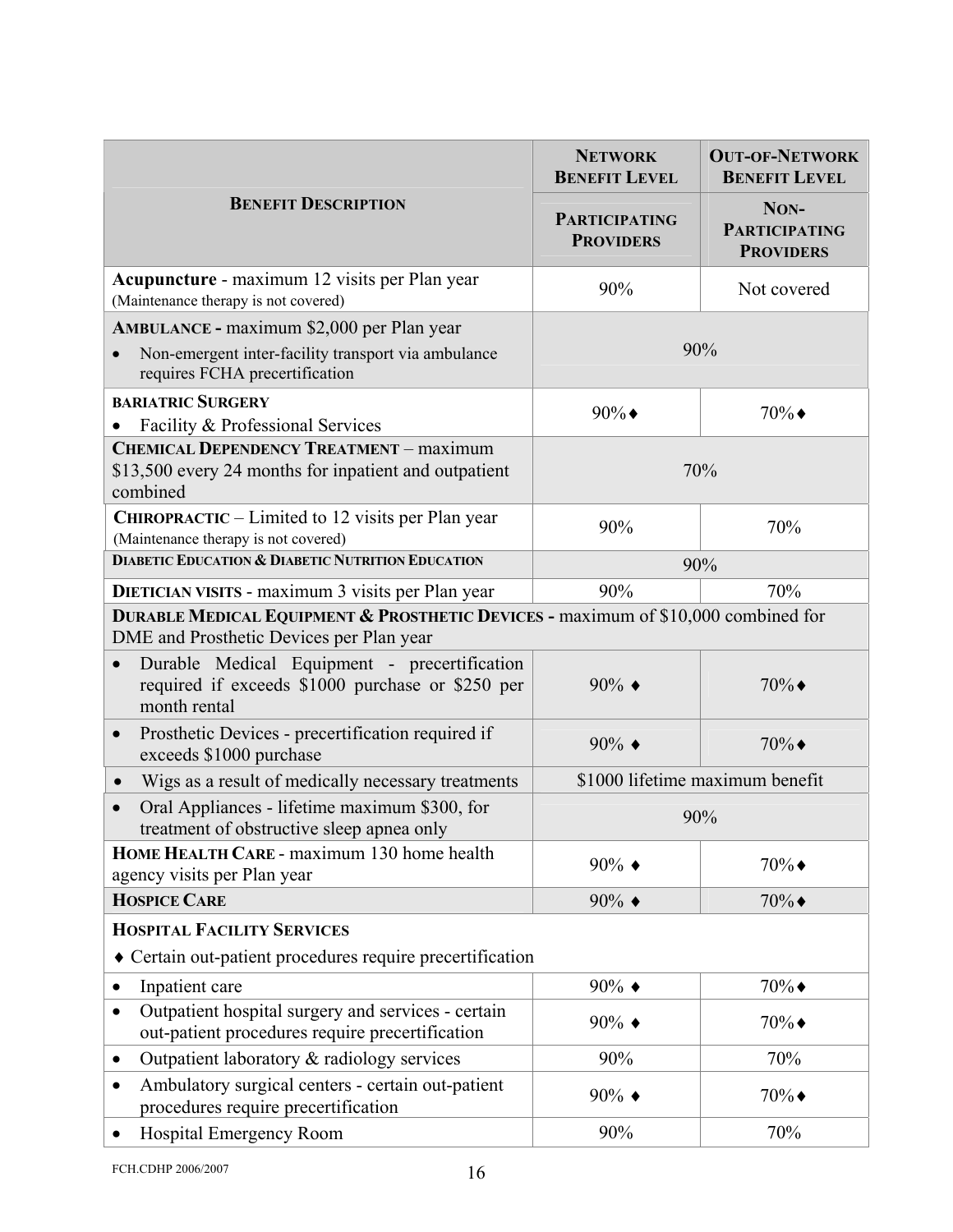<span id="page-19-0"></span>

|                                                                                                                                                                                                                                        | <b>NETWORK</b><br><b>BENEFIT LEVEL</b>               | <b>OUT-OF-NETWORK</b><br><b>BENEFIT LEVEL</b>    |
|----------------------------------------------------------------------------------------------------------------------------------------------------------------------------------------------------------------------------------------|------------------------------------------------------|--------------------------------------------------|
| <b>BENEFIT DESCRIPTION</b>                                                                                                                                                                                                             | <b>PARTICIPATING</b><br><b>PROVIDERS</b>             | NON-<br><b>PARTICIPATING</b><br><b>PROVIDERS</b> |
| <b>MEDICAL SUPPLIES</b>                                                                                                                                                                                                                | 90%                                                  | 70%                                              |
| <b>MENTAL HEALTH CARE</b>                                                                                                                                                                                                              |                                                      |                                                  |
| Inpatient care - maximum 10 days per Plan year<br>$\bullet$                                                                                                                                                                            |                                                      | 90%                                              |
| Outpatient therapy - maximum 20 visits per Plan<br>$\bullet$<br>year. (Office visits for medication checks will not accrue<br>towards your outpatient visit maximum)                                                                   | 70%                                                  |                                                  |
| Day treatment - each day counts as $\frac{1}{2}$ day toward<br>$\bullet$<br>the inpatient benefit maximum                                                                                                                              | 90%                                                  |                                                  |
| NATUROPATHIC CARE                                                                                                                                                                                                                      | 90%                                                  | Not covered                                      |
| NEURODEVELOPMENTAL THERAPY - maximum \$1,000<br>per Plan year                                                                                                                                                                          | 90%                                                  | 70%                                              |
| <b>ORGAN AND BONE MARROW TRANSPLANT SERVICES -</b><br>Subject to 12-month organ transplant waiting period.<br>Lifetime maximums: Recipient - \$250,000, Donor -<br>\$25,000                                                            | $90\%$ $\triangleleft$                               | Not covered                                      |
| PRESCRIPTION DRUGS AND MEDICATIONS - RETAIL                                                                                                                                                                                            | 90% after deductible<br>(See benefit)                | <b>Not covered</b>                               |
| <b>PRESCRIPTION DRUGS AND MEDICATIONS - MAIL</b><br><b>ORDER</b><br>Choice90 Program:<br><b>Walgreens Pharmacy</b><br>Kroger (Fred Meyer & QFC)                                                                                        | $100\%$ after<br>deductible (See<br>benefit)         | <b>Not covered</b>                               |
| PROFESSIONAL / PHYSICIAN SERVICES                                                                                                                                                                                                      |                                                      |                                                  |
| Certain out-patient procedures require precertification                                                                                                                                                                                |                                                      |                                                  |
| Office visits                                                                                                                                                                                                                          | 90%                                                  | 70%                                              |
| Preventive care visits $-$ does not apply toward the<br>Plan year deductible<br>- Pediatric & adult immunizations<br>- Screening services such as:<br>Mammograms<br>$\circ$<br>Colonoscopy<br>$\circ$<br>Flex Sigmoidoscopy<br>$\circ$ | 100% up to \$400<br>per participant per<br>Plan year | 70%                                              |
| Laboratory & radiology services                                                                                                                                                                                                        | 90%                                                  | 70%                                              |
| Hospital visits                                                                                                                                                                                                                        | 90%                                                  | 70%                                              |
| Surgery and anesthesia services                                                                                                                                                                                                        | 90%                                                  | 70%                                              |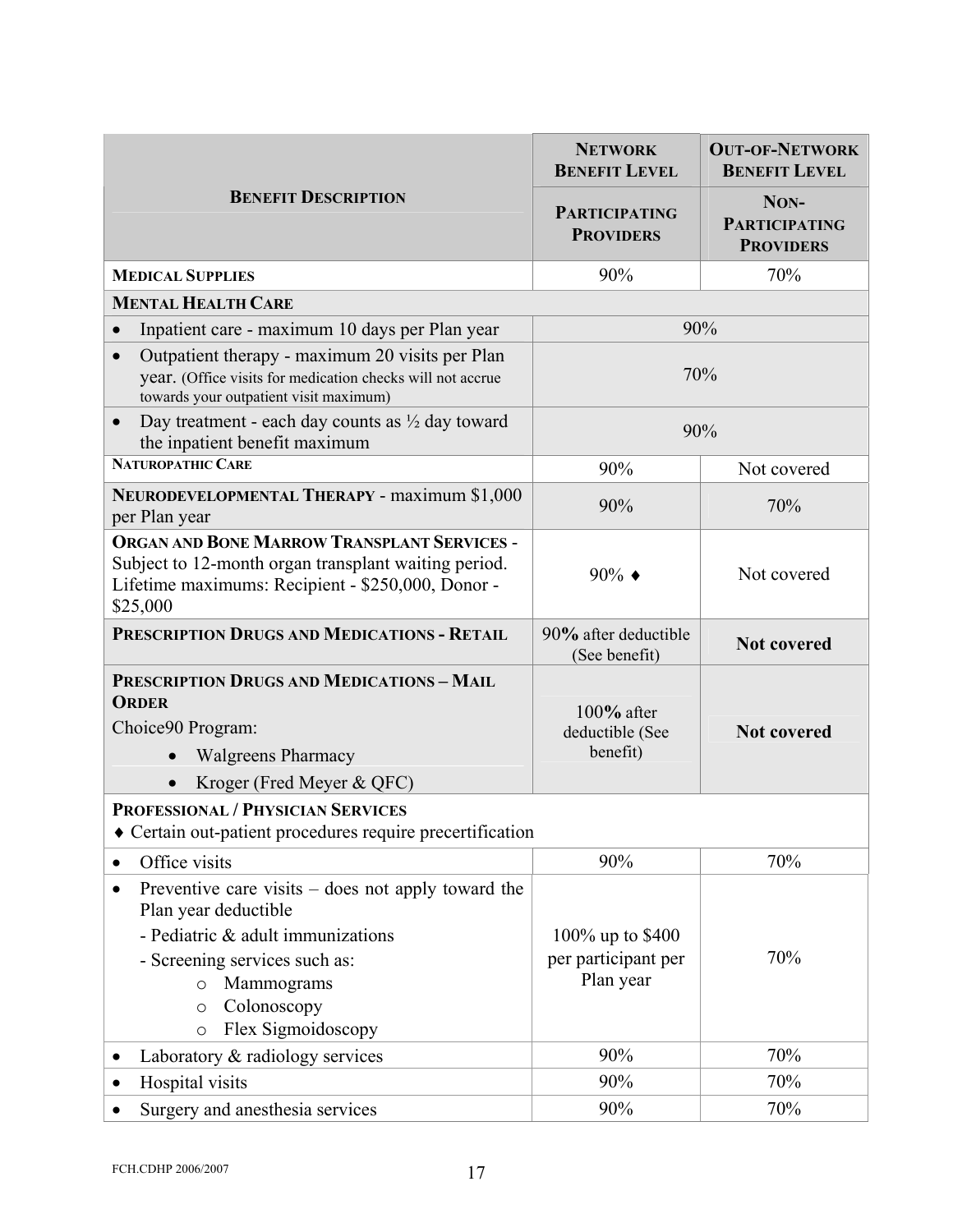<span id="page-20-0"></span>

|                                                                                                                          | <b>NETWORK</b><br><b>BENEFIT LEVEL</b>   | <b>OUT-OF-NETWORK</b><br><b>BENEFIT LEVEL</b>    |  |
|--------------------------------------------------------------------------------------------------------------------------|------------------------------------------|--------------------------------------------------|--|
| <b>BENEFIT DESCRIPTION</b>                                                                                               | <b>PARTICIPATING</b><br><b>PROVIDERS</b> | NON-<br><b>PARTICIPATING</b><br><b>PROVIDERS</b> |  |
| <b>REHABILITATION THERAPY</b>                                                                                            |                                          |                                                  |  |
| Inpatient care - maximum \$30,000 per Plan year                                                                          | $90\%$ $\triangleleft$                   | $70\%$                                           |  |
| Outpatient therapy - maximum 20 visits per Plan<br>year for all therapies combined                                       | 90%                                      | 70%                                              |  |
| <b>SKILLED NURSING FACILITY - maximum 60 days per</b><br>Plan year (Maintenance care and custodial care are not covered) | $90\%$ $\triangleleft$                   | $70\%$                                           |  |
| <b>SMOKING CESSATION - lifetime maximum \$250</b>                                                                        | 90%                                      |                                                  |  |
| TEMPOROMANDIBULAR JOINT (TMJ) DISORDER<br>SERVICES - maximum \$1,000 per Plan year; lifetime<br>maximum \$5,000          | 90%                                      | Not covered                                      |  |
| <b>URGENT CARE CENTER</b>                                                                                                | 90%                                      |                                                  |  |
| WOMEN'S HEALTH CARE/MATERNITY CARE                                                                                       | Covered as any other medical condition   |                                                  |  |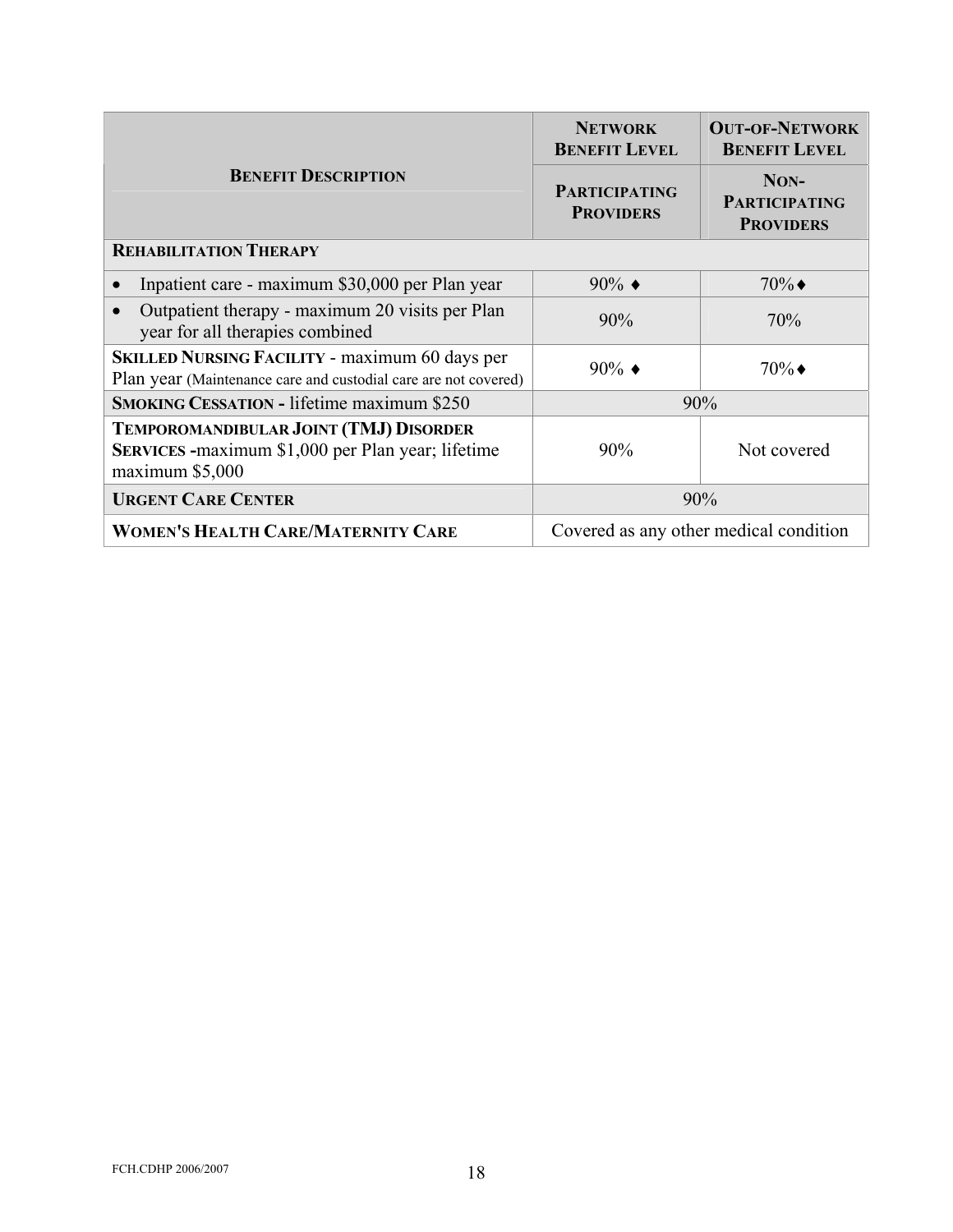# **COVERED SERVICES AND RELATED SUPPLIES**

<span id="page-21-0"></span>FCHA administers the services and benefits described to eligible persons enrolled in the FCH group health Plan. Please refer to the **BENEFIT SUMMARY** section for deductibles, copayments, coinsurance, and benefit maximum information.

## **Note: For all covered services described in this section: deductible, inpatient, outpatient, and office visit copayments and/or coinsurance will apply.**

Please be aware that medical necessity alone does not determine coverage of the services you receive. As the Plan Sponsor, FCH reserves the right to interpret the provisions contained herein. If there is a dispute or other question concerning coverage, FCH has sole authority to determine the eligibility of benefits received under this Plan.

All services and benefits are subject to the exclusions or limitations of the Plan. Coverage is provided only when all of the following conditions are met:

- The service or supply is a listed covered benefit;
- The service or benefit is not specifically excluded from coverage;
- Specific benefit limitations or lifetime maximums have not been exhausted;
- All precertification and benefit requirements have been met;
- The participant or dependent is eligible for coverage and enrolled in this Plan at the time the service or supply is provided; and
- The service or benefit is considered to be medically necessary for a covered medical condition, as outlined below:

A **medically necessary** service or supply, as determined by FCHA, is a medical service or supply which meets all the following criteria:

- It is required for the treatment or diagnosis of a covered medical condition;
- It is the most appropriate supply or level of service that is essential for the diagnosis or treatment of the patient's covered medical condition;
- It is known to be effective in improving health outcomes for the patient's medical condition in accordance with sufficient scientific evidence and professionally recognized standards;
- It is not furnished primarily for the convenience of the patient or provider of services; and
- It represents the most economically efficient use of medical services and supplies that may be provided safely and effectively to the patient.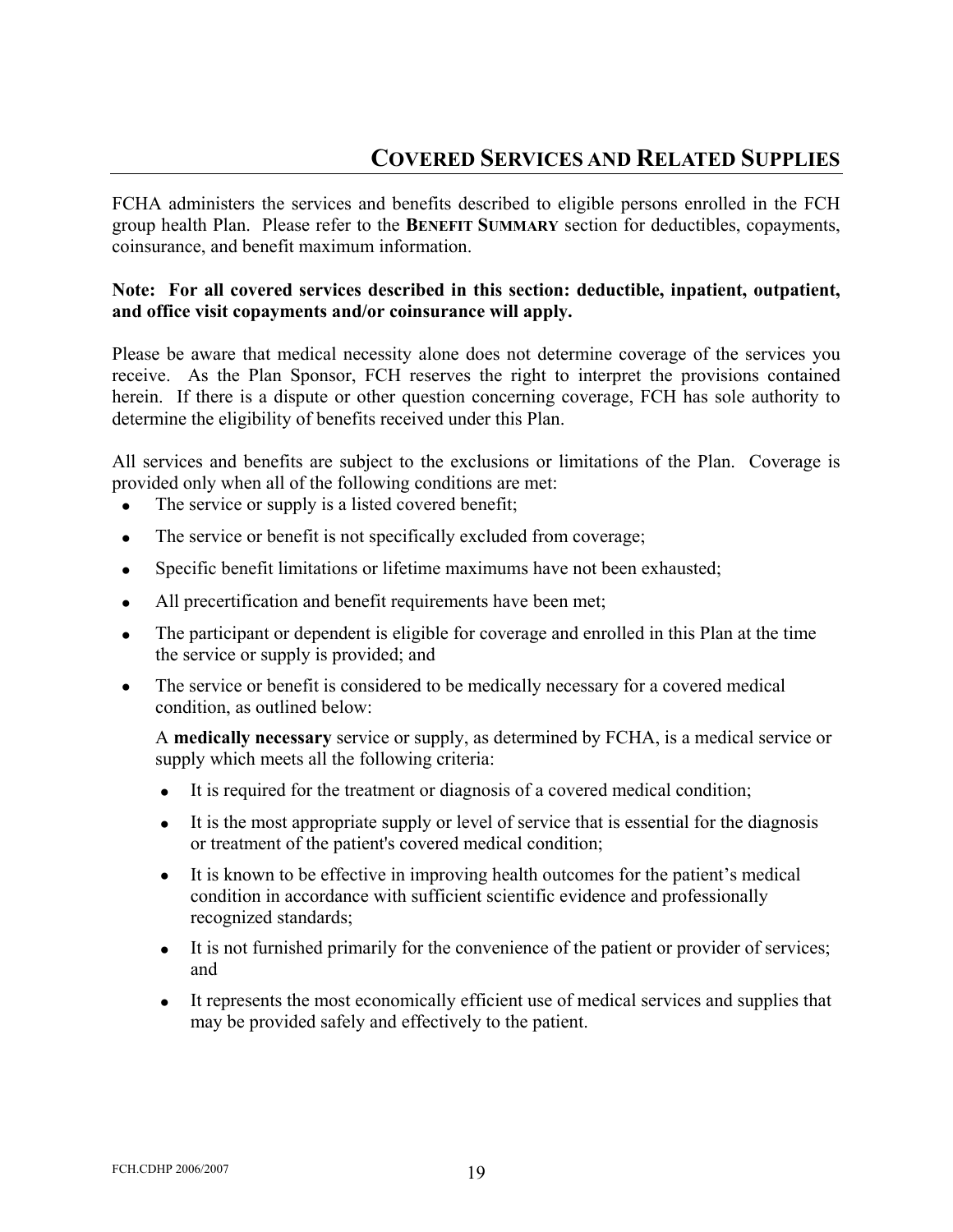#### <span id="page-22-0"></span>**AMBULANCE**

The use of approved ground or air ambulance transportation services are covered in an emergency situation to the nearest hospital where emergency health services can be rendered if the following conditions apply:

- Use of a less intensive form of transportation would likely endanger the participant's or dependent 's health; and
- Use of such transportation is not for personal or convenience reasons.

A non-emergent interfacility transport is covered in full when medically necessary and precertified by FCHA.

## **ACUPUNCTURE**

Coverage for acupuncture is covered when furnished by a participating provider for the medically necessary treatment of a covered illness or condition. Maintenance therapy is not covered.

## **BARIATRIC SURGERY**

## *All Bariatric surgeries are subject to FCHA pre certification.*

Gastrointestinal surgery for obesity, also called bariatric surgery, alters the digestive process by closing off parts of the stomach to make it smaller. Surgeries that only reduce stomach size are known as "restrictive operations" because they restrict the amount of food the stomach can hold. Some surgeries combine stomach restriction with a partial bypass of the small intestine. These procedures create a direct connection from the stomach to the lower segment of the small intestine, literally bypassing portions of the digestive tract that absorb calories and nutrients. These are known as malabsorptive operations.

Coverage for bariatric surgery must be medically necessary and may be subject to medical review and case management. This benefit is revocable at any time per the Plan Administrator's discretion. The bariatric surgery coverage applies to the actual surgery and other **inpatient costs** associated or related to that specific stay. Any pre or post services are applied to the applicable medical benefits.

## **CHEMICAL DEPENDENCY TREATMENT**

Inpatient, outpatient, and professional services benefits are available for covered illnesses characterized by a physiological and/or psychological dependency on a controlled substance and/or alcohol. For assistance finding a provider specific to your Mental Health or Chemical Dependency needs, you may call the EAP phone number listed on your ID card (1-800-777- 4114). Ask for a FCH participating provider.

Coverage for chemical dependency treatment includes:

- A maximum of \$13,500 every 24 months for inpatient and outpatient combined.
- Medically necessary services and supplies of a participating provider, facility, or approved program for both inpatient and outpatient care;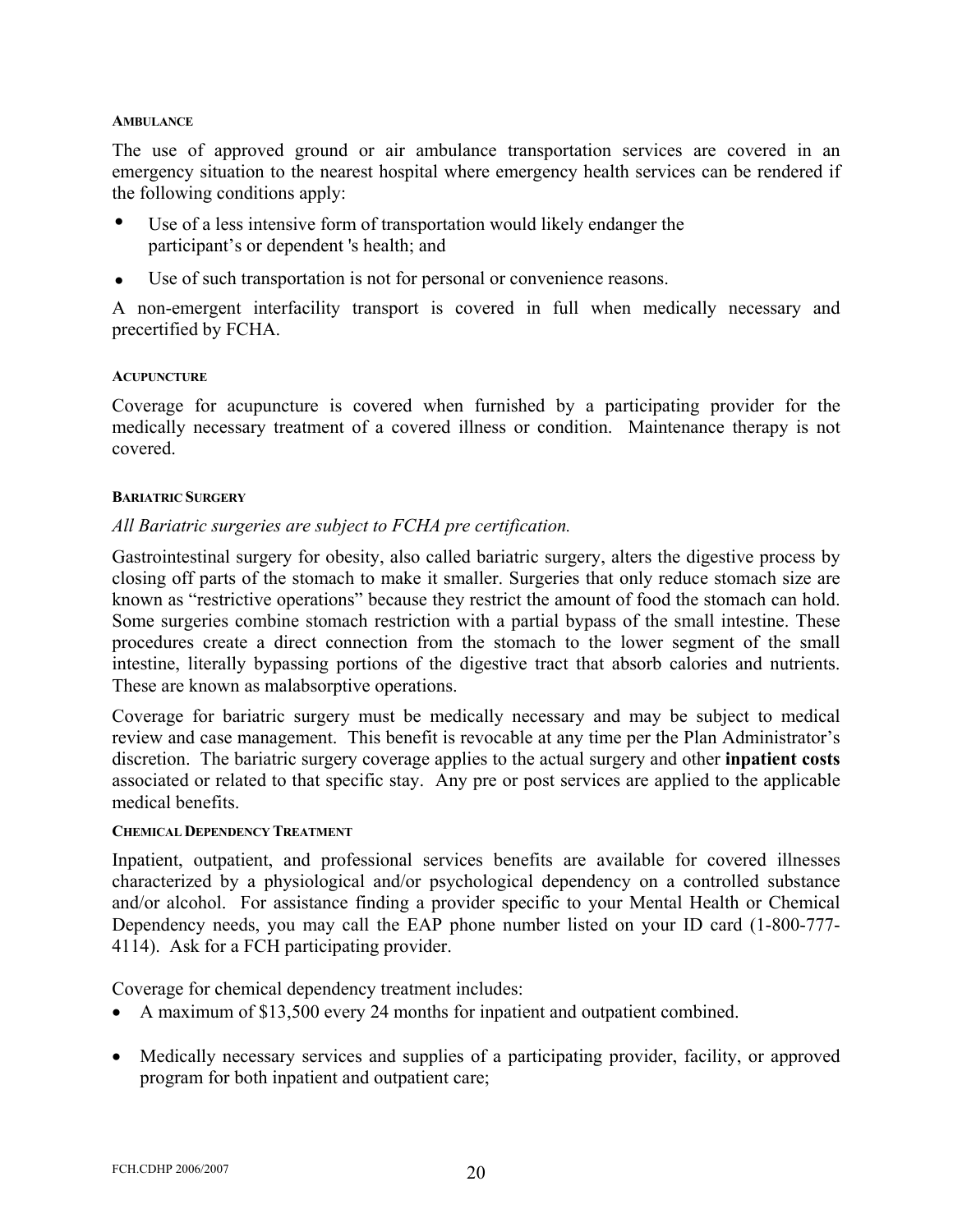<span id="page-23-0"></span>• Detoxification, supportive services, and approved prescription drugs prescribed by the participating provider or facility.

Coverage under this provision is limited to the specific services listed above and **does not** include:

- Alcoholics Anonymous or other similar chemical dependency programs or support groups;
- Court-ordered assessments or other assessments to determine the medical necessity of court order treatments;
- Court-ordered treatment and/or treatment related to the deferral of prosecution, deferral of sentencing or suspended sentencing, or treatment ordered as a condition of retaining motor vehicle driving rights, when no medical necessity exists;
- Emergency patrol services;
- Information and referral services;
- Information schools;
- Long term or residential custodial care; or
- Smoking cessation treatment.

## **CHIROPRACTIC CARE**

Manipulation of the spine is covered when furnished by a chiropractor for the medically necessary treatment of a covered illness or condition. Maintenance therapy is not covered. Coverage includes diagnosis and treatment of musculoskeletal disorders that are within the scope of the chiropractor.

Chiropractic care is limited to 12 visits per Plan year and includes medically necessary diagnostic radiology.

#### **DENTAL TRAUMA SERVICES**

Benefit coverage is provided under this medical Plan for the repair, but not the replacement, of a sound natural tooth which becomes damaged as a result of a traumatic injury. **After the initial examination by your dentist, a precertification for further services is required by FCHA**. All services related to the repair must be completed within six (6) months of the date of the injury. Any services received after six (6) months have elapsed, or after you become disenrolled from this group Plan regardless of whether six (6) months have elapsed or not, are not covered. Damage due to biting or chewing is not covered.

For the purposes of this coverage, a "sound natural tooth" is a tooth that is (i) free of active or chronic clinical decay, (ii) contains at least fifty percent (50%) bony structure, (iii) is functional in the arch, and (iv) has not been excessively weakened by multiple dental procedures.

#### **DIABETIC EDUCATION & DIABETIC NUTRITION EDUCATION**

Medically necessary diabetic education regarding nutrition and insulin management of diabetes is covered. The education may take place in classes through approved diabetic courses or as individual instruction.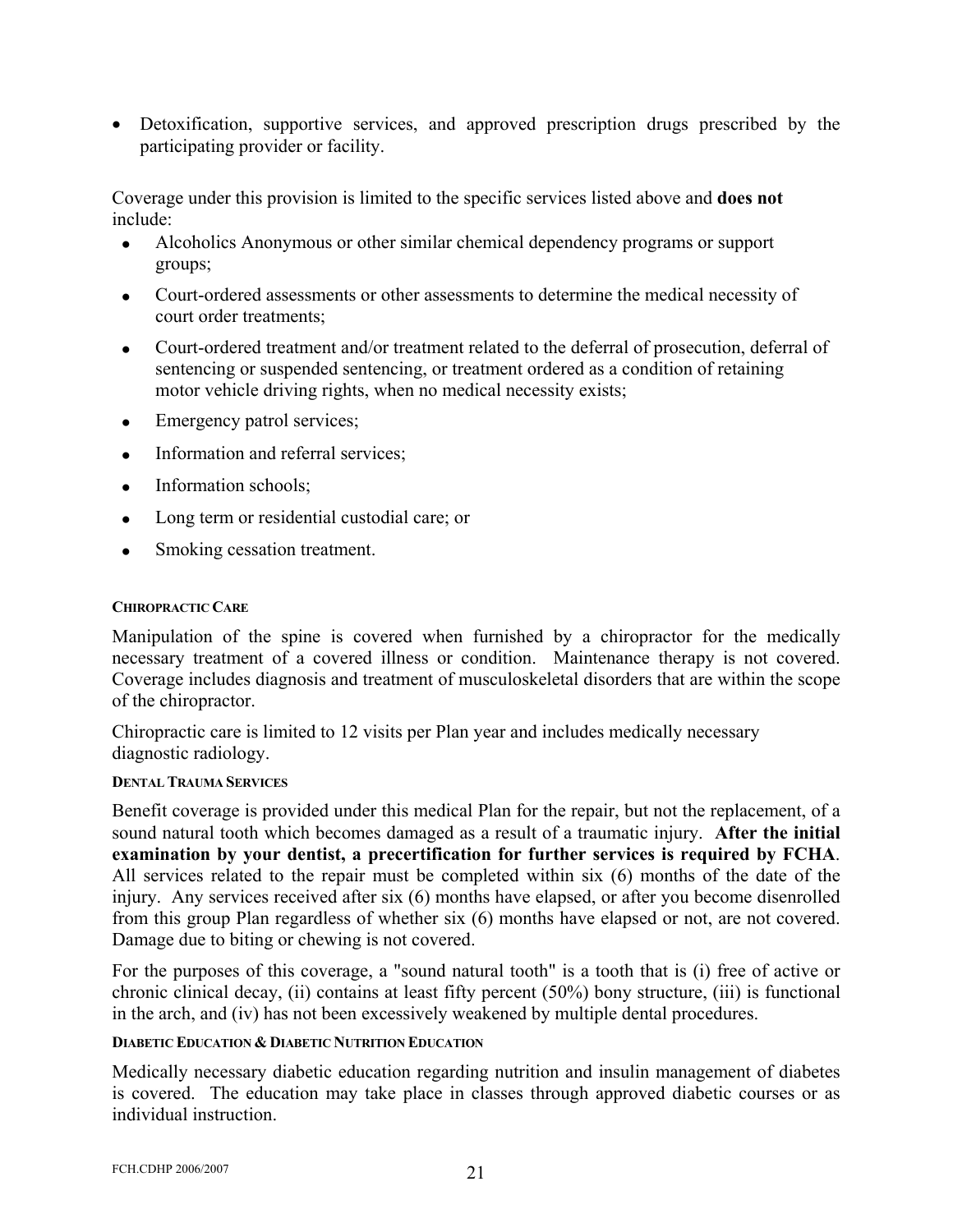#### <span id="page-24-0"></span>**DIETICIAN AND NUTRITIONIST SERVICES**

The services of a registered dietician or certified nutritionist are covered at a maximum of 3 visits per Plan year for the medically necessary treatment of a covered illness, injury, or condition.

#### **DURABLE MEDICAL EQUIPMENT (DME) & PROSTHETIC DEVICES**

Durable medical equipment that exceeds \$1000 purchase or \$250 per month rental and prosthetic devices that exceed \$1000 purchase require precertification by FCHA in order to be covered. A maximum limit of \$10,000 is available for combined DME and Prosthetic Devices per Plan year. Benefits for DME and Prosthetic Devices are subject to stated definitions, benefit limitations and exclusions of this Plan.

Durable medical equipment (DME) is medical equipment which can withstand repeated use, is not disposable, is used to serve a medically therapeutic purpose, is generally not useful to a person in the absence of a sickness or injury, and is appropriate for use in the home. Benefits will be provided for the purchase or rental (not to exceed the purchase price) of durable medical equipment when it is medically necessary and prescribed by a physician for therapeutic use in direct treatment of a covered illness or injury. Repair of covered medically necessary equipment due to normal use, change in physical condition, or growth of a child is eligible for coverage. Duplicate items are not covered. Purchase (vs. rental) is at the discretion of FCHA.

Examples of durable medical equipment are:

- Walkers Standard manual hospital beds
	- Oxygen and equipment for administering oxygen
- Standard manual wheelchairs

## **DIABETIC DME AND SUPPLIES**

• Crutches

Coverage for diabetic equipment includes medically necessary diabetic monitoring equipment and the initial cost of a medically necessary insulin pump. Repair of covered medically necessary equipment due to normal use is eligible for coverage. When medically necessary, foot care appliances for prevention of complications associated with diabetes are covered.

Coverage for diabetic supplies is limited to insulin, syringes, and needles for diabetic injections, lancets, urine and blood glucose testing reagents (including visual strips). This benefit is only available under section **PRESCRIPTION DRUG BENEFIT**.

#### **PROSTHETIC DEVICES**

Prosthetic devices are covered when medically necessary for the treatment of an appropriate covered condition. Standard artificial limbs and eyes for the replacement of body parts lost as a result of an illness or injury are covered. Coverage is limited to the initial purchase and subsequent repair costs necessitated by physical growth or normal use. Duplicate items are not covered. In addition to limitations and exclusions listed elsewhere, FCHA will not provide coverage for items primarily for use during or to enable sports and/or recreational activities.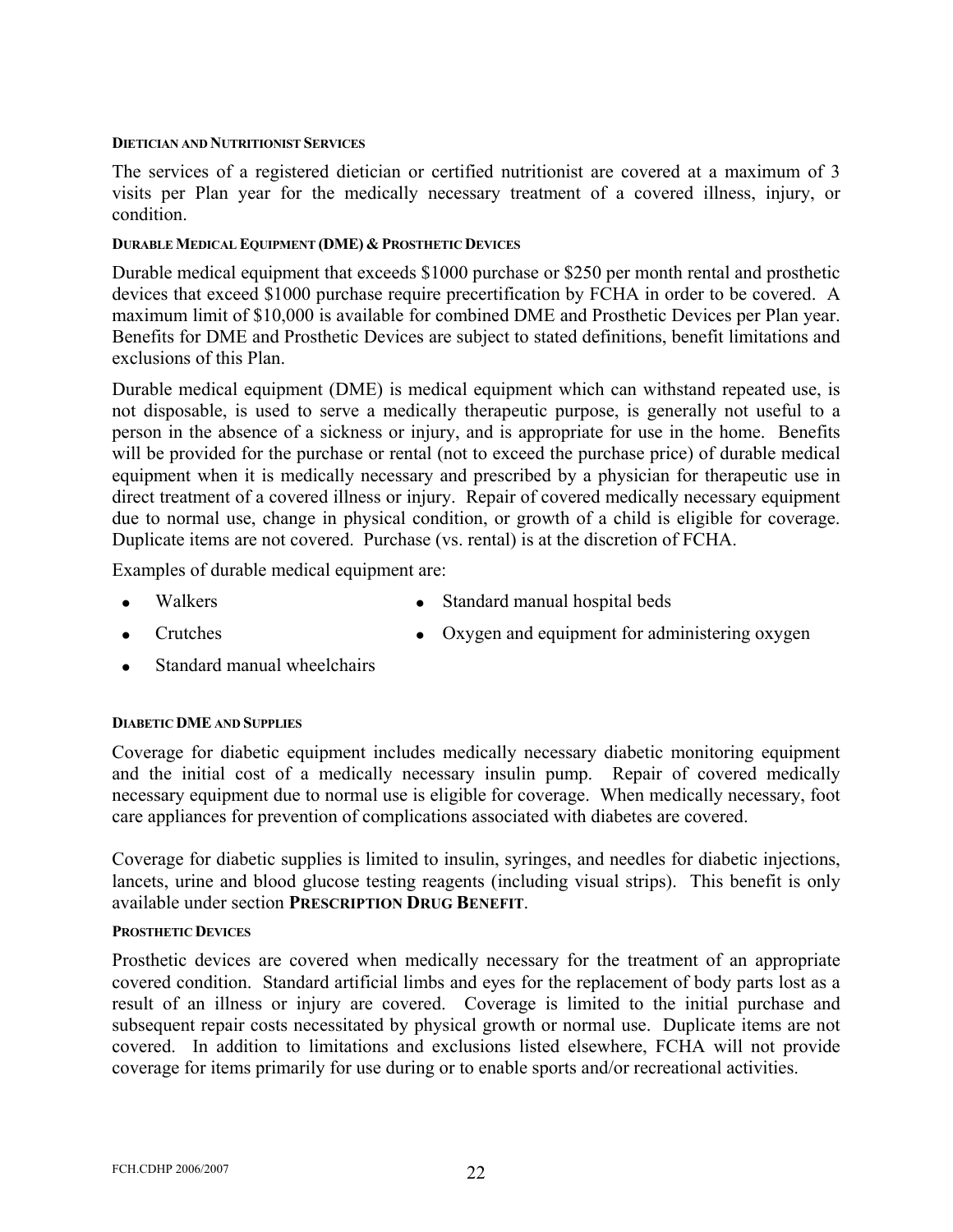## **Exclusions for Durable Medical Equipment, Prosthetic Devices, and Medical Supplies**

In addition to limitations and exclusions listed elsewhere in this document, the Plan will not provide coverage for:

- Biofeedback equipment;
- Computer-controlled or microprocessor-controlled prosthetic devices;
- Electronic and/or keyboard communication devices;
- Exercise equipment;
- Equipment or supplies whose primary purpose is preventing illness or injury;
- Items that are not manufactured exclusively for the direct therapeutic treatment of an ill or injured patient; and
- Items that can be or are available over the counter, except for medically necessary crutches, walkers, standard wheelchairs, diabetic supplies, and ostomy supplies;
- Items primarily designed to assist a person caring for the patient;
- Items primarily for comfort, convenience, recreational purposes, or use outside the participant or dependent's residence;
- Items primarily for use during or to enable sports and/or recreational activities;
- Oral appliances, except for the medically necessary treatment of obstructive sleep apnea;
- Personal comfort items including, but not limited to, air conditioners, lumbar rolls, heating pads, diapers, and personal hygiene items;
- Regular or special car seats, regular or special strollers, push chairs, air filtration systems or supplies, orthopedic or other special chairs, pillows, prone standers, three-wheeled scooters, adjustable beds, bed wetting training equipment, corrective shoes, whirlpool baths, vaporizers, room humidifiers, hot tubs or other types of tubs, home UV or other light units, home blood testing equipment and supplies (except as indicated under this section, subsection DURABLE MEDICAL EQUIPMENT (DME)  $&$ PROSTHETIC DEVICES, AND MEDICAL SUPPLIES, Diabetic DME and Supplies), and humidifiers;
- Supportive equipment/environmental adaptive items including, but not limited to, handrails, chair lifts, ramps, shower chairs, commodes, car lifts, elevators, car and home modifications.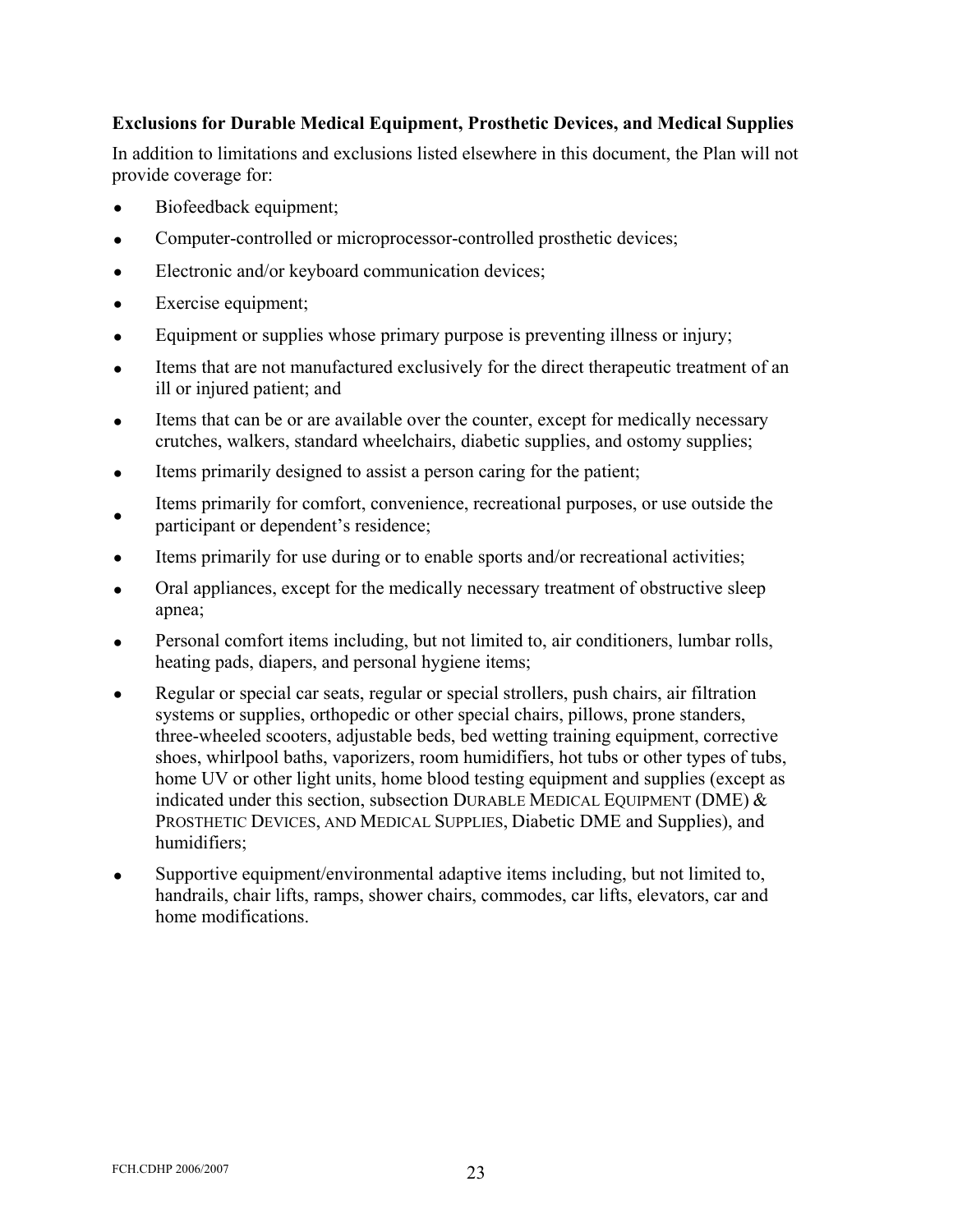#### <span id="page-26-0"></span>**EMERGENCY CARE**

Coverage for emergency conditions includes medically necessary emergency room visits in participating and non-participating facilities.

**Emergency (Medical Emergency, Emergent)** means the emergent and acute onset of a symptom or symptoms, including severe pain, that would lead a prudent layperson, acting reasonably, to believe that a health condition exists that requires immediate medical attention, and that failure to provide medical attention would result in serious impairment to bodily functions or serious dysfunction of a bodily organ or part, or would place the person's health in serious jeopardy.

Examples of emergent conditions include but are not limited to severe pain, difficulty breathing, deep cuts or severe bleeding, poisoning, drug overdose, broken bones, unconsciousness, stab or gun shot wounds, automobile accidents, and pain or bleeding during pregnancy.

**In the case of a life-threatening emergency**, whether at home or away from home, you should seek the most immediate care available. To receive the highest level of benefit coverage, all follow-up care to emergency treatment must be provided by FCH participating providers. Specialty care services require approval for the highest level of benefit coverage. If you do not obtain the necessary precertification, your benefits will be substantially reduced or denied.

If you are admitted to a non-participating hospital or facility, you are responsible for notifying FCHA within two (2) business days. See page 9, section HOW TO OBTAIN HEALTH CARE, subsection NOTIFICATION FOR EMERGENT ADMISSIONS OR CHILDBIRTH. FCHA may arrange for your transfer to a participating hospital as soon as your condition permits at no cost to you.

#### **FAMILY PLANNING**

The following voluntary sterilization and birth control procedures are covered:

- IUD insertion Diaphragm
- Tubal ligation Cervical Cap
- Vasectomy Norplant

Over-the-counter products are not covered. Oral contraceptives are covered under section PRESCRIPTION DRUG BENEFIT.

#### **Termination of Pregnancy**

Voluntary termination of pregnancy within the first trimester is covered.

#### **Infertility Services**

**The treatment of infertility is not a covered benefit.** The following services are covered for the initial diagnosis of infertility:

- Endometrial biopsy Reproductive screening services
- Hysterosalpingography Sperm count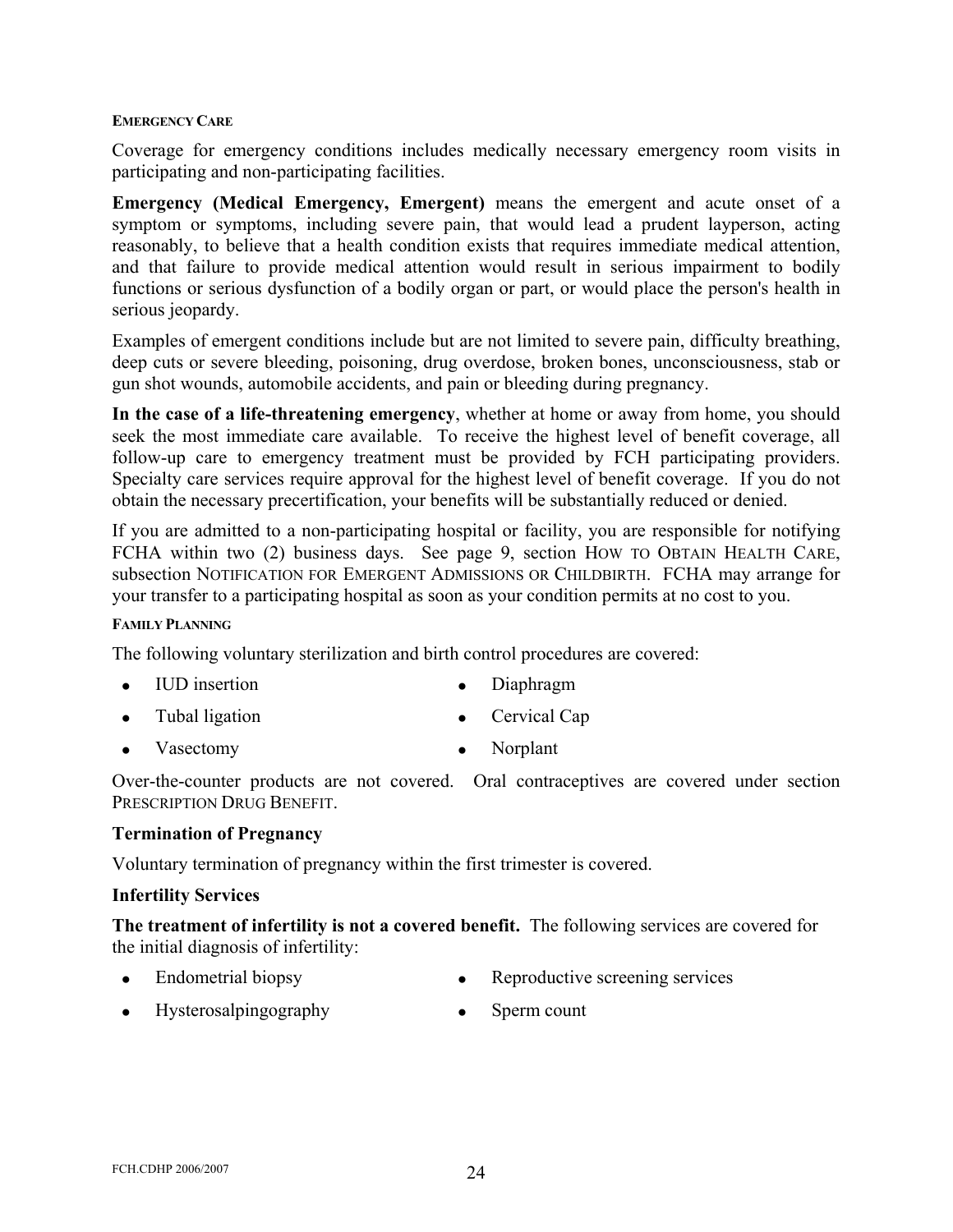## <span id="page-27-0"></span>**HOME HEALTH CARE**

Home health care services are covered when prescribed by your physician has been precertified. Refer to page 9, section HOW TO OBTAIN HEALTHCARE*,* subsection PRECERTIFICATION REQUIREMENTS. Home health care is covered when the patient must be homebound and when the care provided is medically necessary skilled care services. Skilled care services are services that must be delivered or supervised by licensed professional medical personnel in order to obtain the specified medical outcome. Benefits are limited to intermittent visits provided by a licensed home health care agency and include medically necessary home infusion services. A precertification request from your provider and an approval by FCHA are required to receive coverage. Any charges for home health care that qualify under this benefit and under any other benefit of this Plan will be covered under the most appropriate benefit, as determined by FCHA.

A visit is defined as one time-limited session or encounter with any of the following home health agency providers of care. A maximum of 130 Home Health agency visits are available per Plan year.

- Nursing services (Registered Nurse, Licensed Practical Nurse);
- Licensed or registered physical, occupational or speech therapist;
- Home health aid working directly under the supervision of one of the above employees; or a
- Medical Social Worker (M.S.W.)

Private duty nursing, shift or hourly care services, custodial care, maintenance care, housekeeping services, respite care, and meal services are not covered.

The Home Health Care benefit is not intended to cover care in the home when care in a skilled nursing facility or a hospital is determined by FCHA to be more cost-effective.

## **HOSPICE CARE**

Hospice care services are covered when the provider has determined that life expectancy is six (6) months or less and you have obtained FCHA pre certification. In order to receive the highest level of benefit coverage, care must be provided by a participating provider. Hospice care must be part of a written Plan of care prescribed and approved by a physician in order to be covered.

Coverage for hospice care includes:

- Medically necessary services and supplies in a hospice facility approved by FCHA;
- Intermittent in-home visits when provided by a registered nurse, licensed practical nurse, medical social worker, physical, occupational, or speech therapist, or a home health aide;
- One period of continuous home care provided by a registered nurse, licensed practical nurse, or home health aid under the supervision of a registered nurse. This type of care is provided only during a period of crisis, which would otherwise require hospitalization in an acute care facility. Continuous care is covered for four (4) or more hours per day for a period not to exceed five (5) days, or seventy-two (72) hours, whichever comes first;
- FCH.CDHP 2006/2007 25 • Respite care is covered in the home in order to continue necessary care activities in the absence of a primary care giver. Coverage is limited to a maximum of one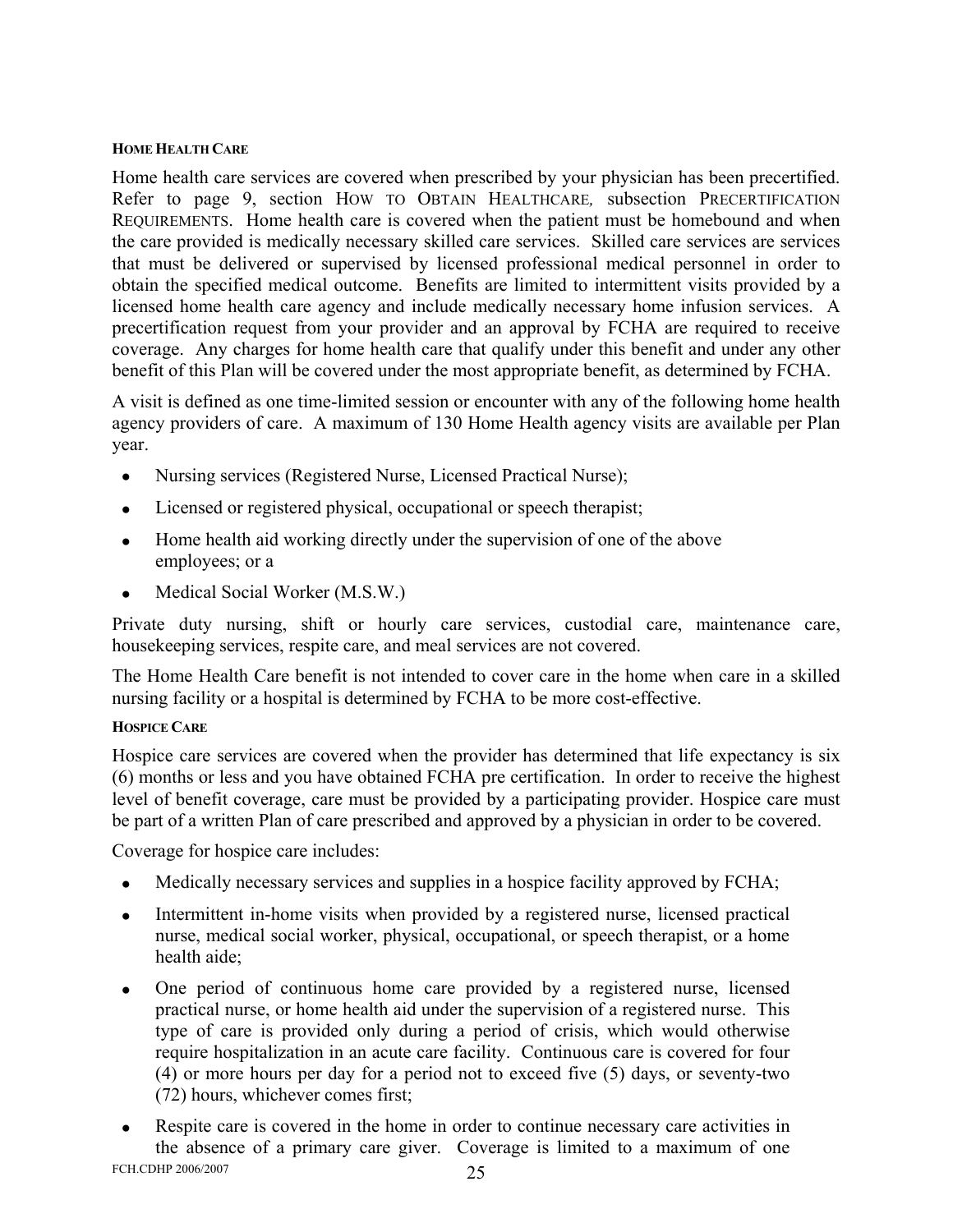hundred twenty (120) hours during each three (3) month period of hospice care, beginning with the first day of covered hospice care;

- Approved prescription drugs furnished and billed by an approved hospice facility or home health agency; and
- Durable medical equipment (see subsections **DURABLE MEDICAL EQUIPMENT (DME) & PROSTHETIC DEVICES, AND MEDICAL SUPPLIES.**)

Coverage for hospice care does **not** include the following:

- Any service excluded under this Plan;
- Financial or legal counseling services;
- Housekeeping or meal services;
- Services not specifically listed as covered hospice services under this Plan;
- Services provided by participant or dependents of the patient's family or by volunteers;
- Spiritual or bereavement counseling;
- Supportive equipment such as handrails or ramps;
- Transportation; and
- Custodial care or maintenance care, except that benefits will be provided for palliative care to the terminally ill patient subject to the stated limits.

Any charges for hospice care that qualify under this benefit and under any other benefit of this Plan will be covered under the most appropriate benefit, as determined by FCHA.

*This space intentionally left blank.*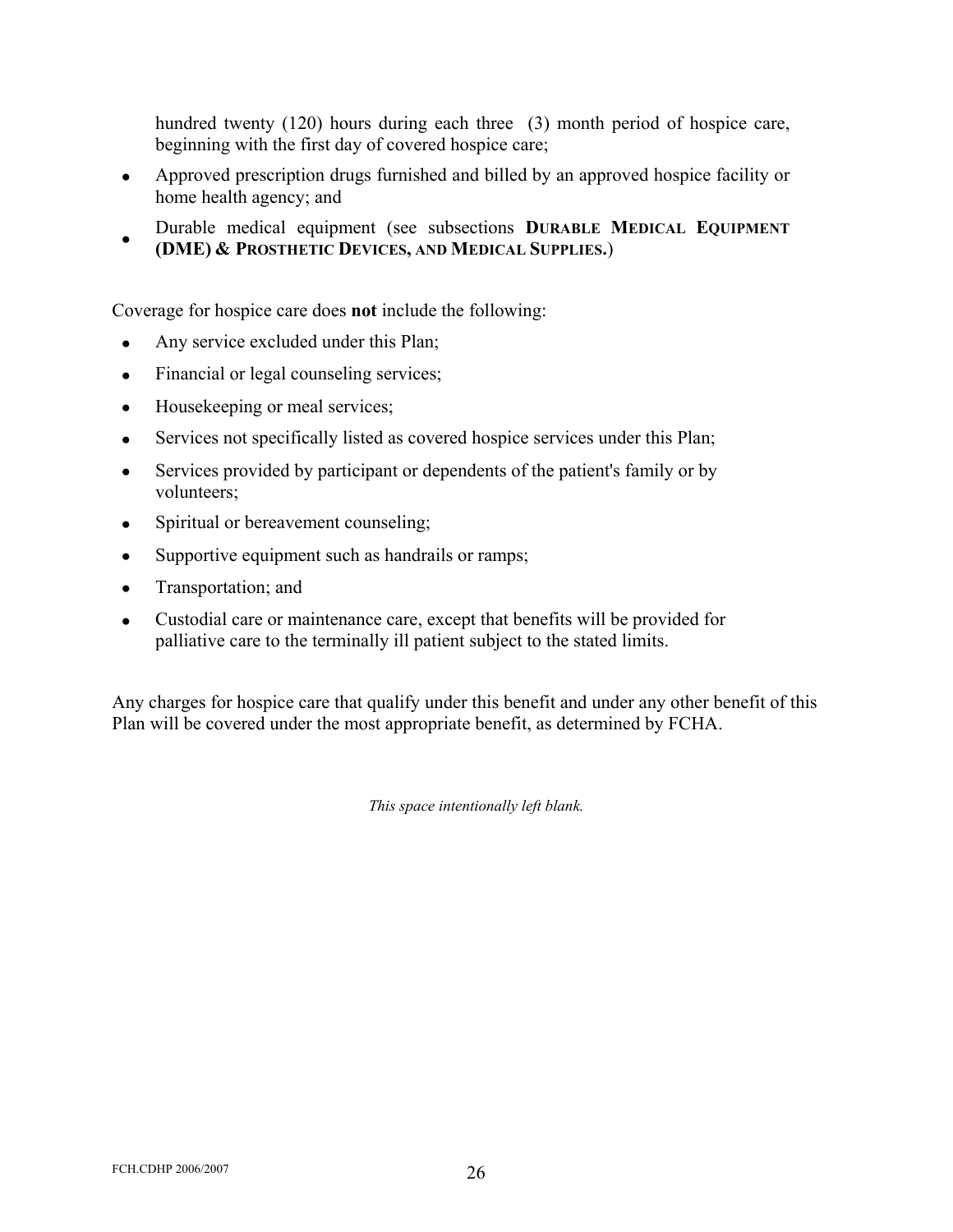#### <span id="page-29-0"></span>**HOSPITAL/ FACILITY SERVICES**

Hospital and facility charges for medically necessary covered care are paid at the highest level when the hospital or facility are participating providers and precertification from your provider has been approved by FCHA. Precertification is required for all non-emergent inpatient admissions to a hospital or facility and for outpatient surgery. Standard maternity care and emergency admissions require notification. See page 9, section HOW TO OBTAIN HEALTHCARE*,*  subsections PRECERTIFICATION and NOTIFICATION FOR EMERGENT ADMISSIONS OR CHILDBIRTH for specific requirements*.*

## **Inpatient Medical & Surgical Care**

Coverage for inpatient hospital care includes semi-private room and board, operating room and anesthesia services, radiology, laboratory and pharmacy services furnished by and used while in the hospital.

## **Outpatient Hospital Surgery and Services**

Coverage for outpatient hospital care includes outpatient surgery, procedures and services, operating room and anesthesia services, radiology, laboratory and pharmacy services furnished by and used while at a hospital or ambulatory surgical center.

## **MEDICAL SUPPLIES**

Medical supplies are covered when medically necessary for the treatment or care of an appropriate covered condition. See DME limitations and exclusions page 23 of this document.

## **MENTAL HEALTH CARE**

Inpatient, outpatient, and professional services benefits are available for covered mental or psychiatric conditions. A maximum of 10 days for Inpatient Care and 20 visits for Outpatient Therapy are available per Plan year. (Office visits for medication checks will not accrue towards your outpatient visit maximum). A day treatment counts as ½ day toward the inpatient benefit maximum.

You may access Mental Health or Chemical Dependency care directly. For assistance finding a provider specific to your Mental Health or Chemical Dependency needs, you may call the EAP phone number listed on your ID card (1-800-777-4114). Ask for a FCH participating provider.

There is no coverage under this provision for the following:

- **Behavioral therapy** Court-ordered assessments
- Chemical dependency Sexual dysfunction
- 
- Developmental delay disorders Sensitivity training

absence of a mental health diagnosis

- 
- Marriage and family therapy, in the Chronic pain management, including biofeedback
	- Residential treatment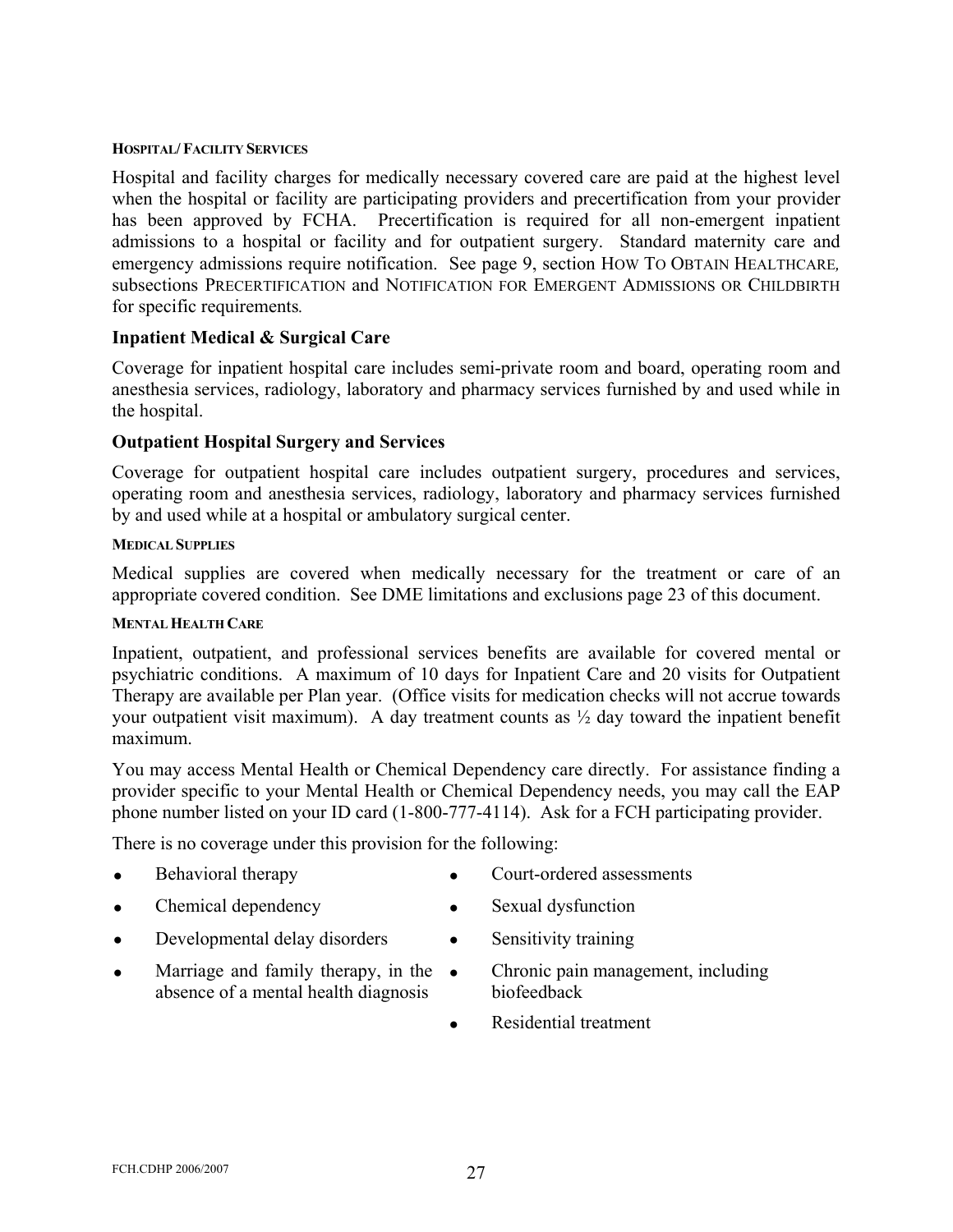#### <span id="page-30-0"></span>**NATUROPATHIC CARE**

The services of a participating naturopathic physician are covered for the medically necessary treatment of a covered illness, injury, or condition. These services include standard diagnostic medical procedures and therapies.

## **NEURODEVELOPMENTAL THERAPY**

Coverage is available for the restoration and improvement of function in neurodevelopmentally disabled children, age six (6) and under up to \$1000 per Plan year. Children seven (7) years of age and older are not covered. The therapy must be a part of a formal written treatment Plan prescribed by a physician. The following services are included:

- Outpatient physical, occupational and speech therapy;
- Ongoing maintenance in cases where serious significant deterioration would result without ongoing treatment; and
- Neurological and psychological testing, evaluations and assessments

Once the benefit under this provision is exhausted, coverage may not be extended by using the benefits under any other provision.

## **ORAL SURGERY**

Coverage for oral surgery includes:

- The reduction or manipulation of fractures of facial bones;
- Excision of lesions, cysts, and tumors of the mandible, mouth, lip or tongue; and
- Incision of accessory sinuses, mouth salivary glands or ducts.

This coverage does not include care of the teeth or dental structures, dental implants, extractions of impacted teeth, services related to malocclusion, services to correct malposition of the teeth, or orthognathic surgery, regardless of the origin.

#### **ORGAN AND BONE MARROW TRANSPLANT SERVICES**

Provided the criteria for a transplant procedure are met, the following transplants are covered:

- Heart Kidney/pancreas
- Heart/lung Liver
- 
- 
- Lung The second second second second second second second second second second second second second second second second second second second second second second second second second second second second second second s
- Kidney
- 
- 
- Intestinal Living donor liver transplant
- Islet Cell Multi-visceral ( liver, stomach, jejunum, ileum, pancreas, and /or colon
	- Certain autologous and allogenic bone marrow transplants (including peripheral stem cell rescue)

For the purpose of this program, the term "transplant" does not include cornea transplantation. Coverage for cornea transplantation is available under other benefits of this program.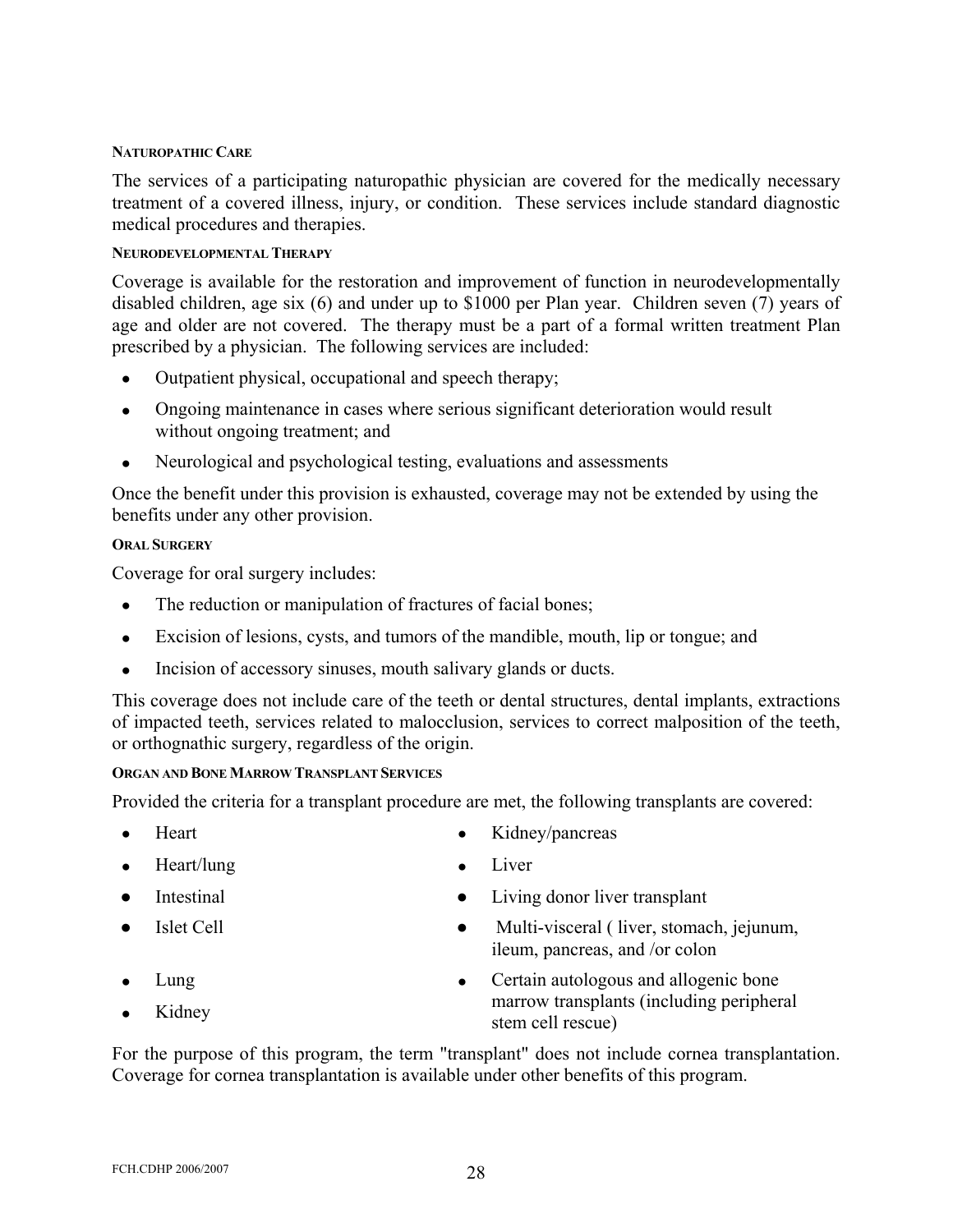Services directly related to organ transplants must be coordinated by your participating provider. A precertification request from your participating provider and approval by FCHA is required. There is no out-of-network benefit for organ transplants. All inpatient, outpatient, and office coinsurance apply. Such approval is based on the following criteria:

- Your provider submits a written recommendation and supporting documentation;
- Your medical condition requires the requested transplant based on medical necessity;
- The requested procedure is not considered to be an experimental or investigational treatment for your condition;
- The procedure is performed at a facility and by a provider approved by FCHA; and
- You are accepted into the approved facility transplant program and comply with all program requirements.

Please have your provider send a written request to FCHA for precertification of your transplant prior to your inpatient admission. The request must include the results of the transplant evaluation. Send the requests to:

Medical Director C/O Medical Management First Choice Health Administrators 600 University Street Ste. 1400 Seattle, WA 98101

## **Transplant Waiting Period**

You are eligible for coverage for organ transplants after you have been continuously covered under this group Plan for a period of twelve (12) consecutive months from your date of enrollment. The twelve (12) month organ transplant waiting period does not apply to an organ transplant performed prior to your date of enrollment.

There are no waiting periods under the following conditions:

- If the transplant is necessary as a result of abrupt unforeseen damage to a previously nondiseased organ;
- If the transplant is necessary as a result of an accident or injury which occurs after you enroll;
- If the transplant is necessary to correct a congenital defect for a child who has been continuously covered under this employer group Plan since birth.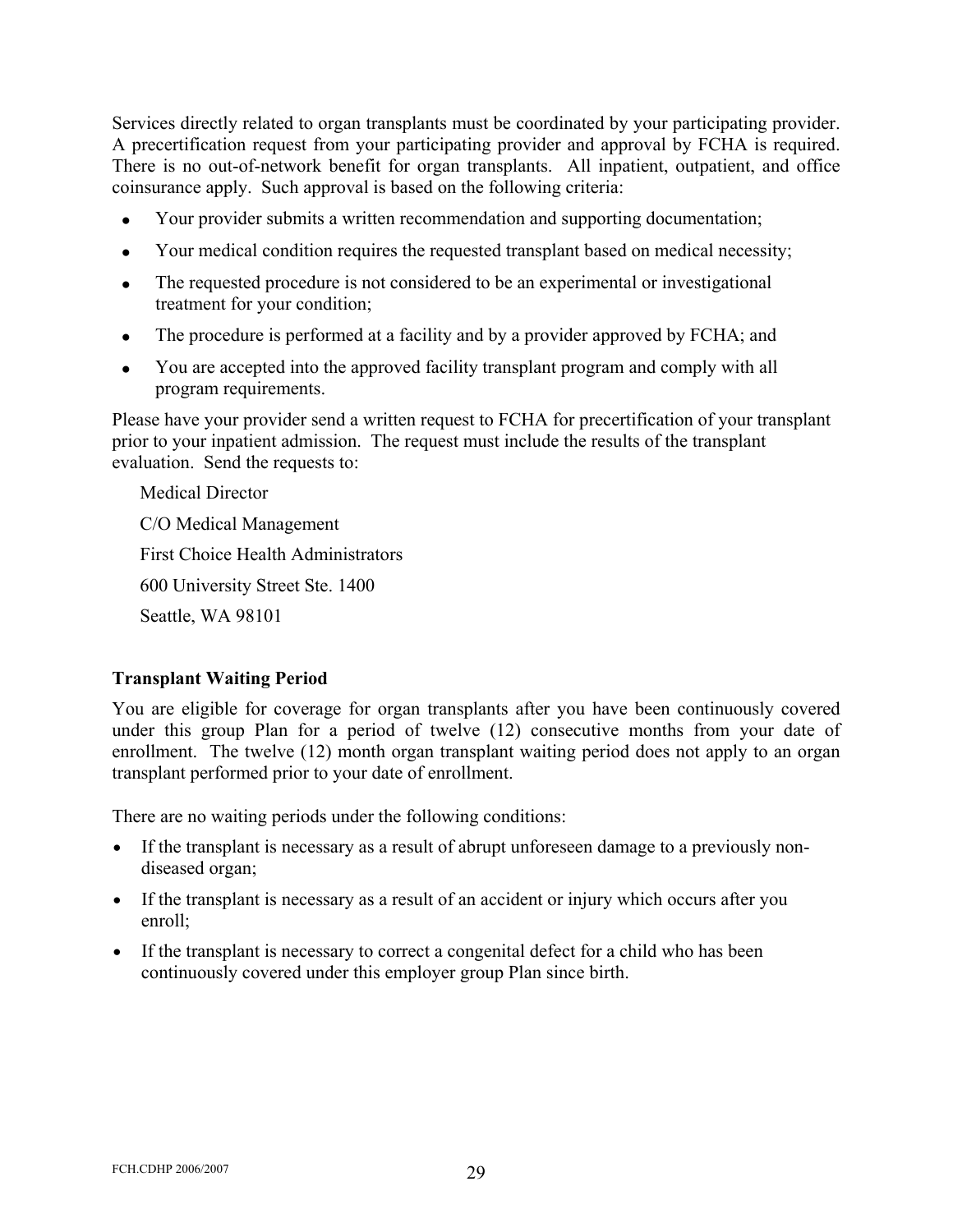## **Recipient Services**

Covered recipient transplant services are available up to a maximum of \$250,000 and include:

- Medical and surgical services directly related to the transplant procedure and follow-up care;
- Diagnostic tests and exams directly related to the transplant procedure and follow-up care;
- Inpatient facility fees and pharmaceutical fees incurred while an inpatient;
- Medically necessary services and supplies directly related to the transplant procedure;
- Pharmaceuticals administered in an outpatient setting; and
- Travel and lodging expenses for the recipient and his/her family when the recipient is required by FCHA to travel thirty (30) or more miles outside of the service area for medically necessary services related to an approved transplant. Travel and lodging benefits are paid up to a maximum of \$2,500 per transplant episode and must be precertified by **FCHA**

## **Donor Services**

Donor expenses are covered up to a maximum of \$25,000 **only if** all the following conditions are met:

- The transplant procedure is approved by FCHA;
- The **recipient** is enrolled in the group Plan;
- The expenses are for services directly related to the transplant procedure; and
- The donor services are not covered under any other health Plan or government program.

Covered donor expenses include:

- Donor typing, testing, and counseling; and
- Donor organ selection, removal, storage, and transportation of the surgical/harvesting team and/or the donor organ or bone marrow.

Organ donor expenses apply toward the recipient's lifetime maximum benefit.

## **Transplant Exclusions**

In addition to the limitations and exclusions contained in this document, the following transplant services are **not** covered:

- Complications arising from the donation procedure if the donor is not an participant or dependent;
- Animal-to-human transplants;
- Artificial or mechanical devices designed to replace human organs;
- Prescription drugs dispensed after the recipient has been discharged from the transplant facility, except as may be covered under section PRESCRIPTION DRUG BENEFIT;
- M eals and lodging (except for lodging as otherwise specified above);
- Organ transplants not specifically listed as covered transplants; and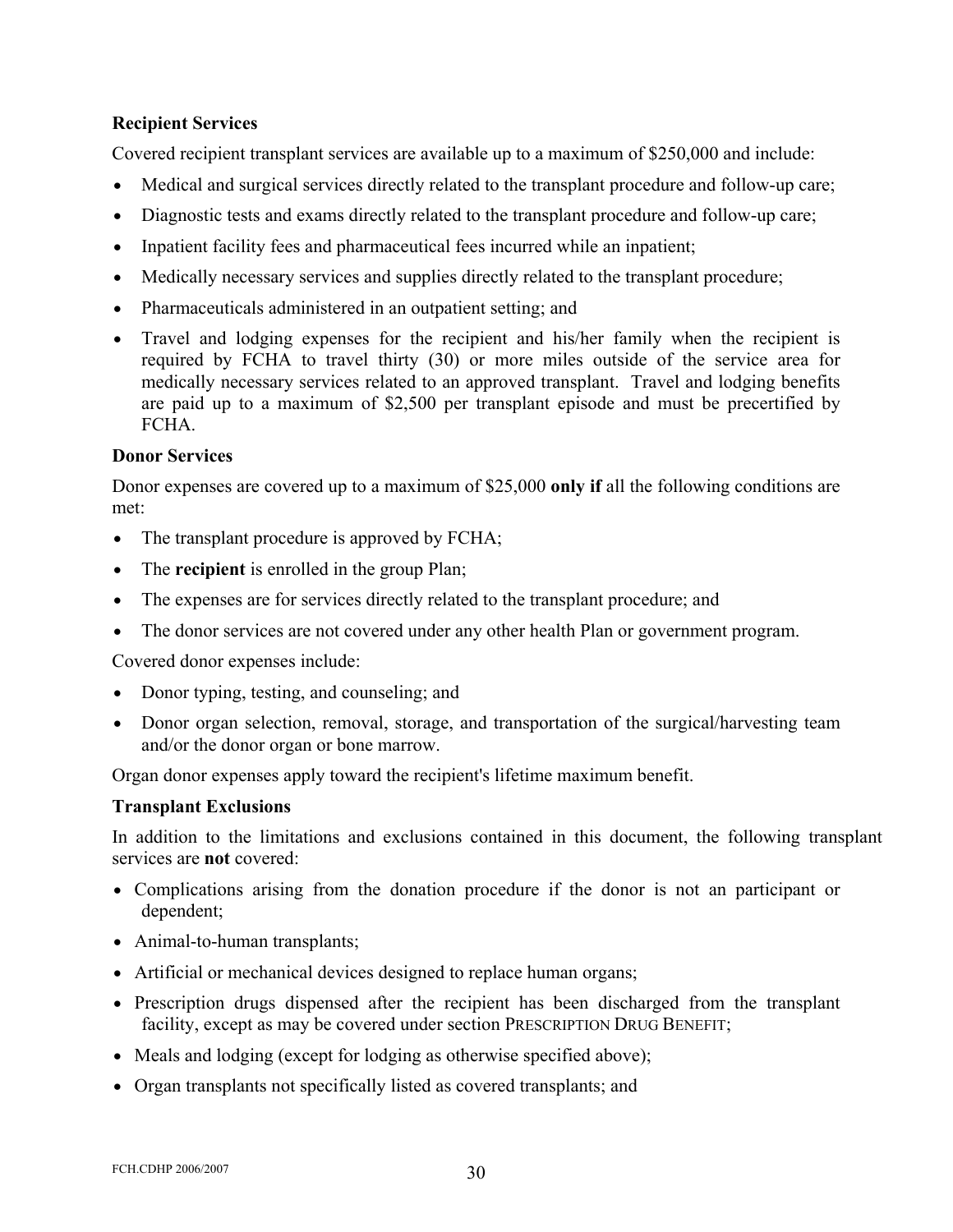<span id="page-33-0"></span>• Transplants which are considered to be experimental or investigational, as defined in this document, for the condition. See section DEFINITIONS for definition of experimental or investigational.

**Note:** If you, as a participant, choose to donate an organ or bone marrow, donor expenses are not covered under this Plan. However, complications arising from the donation are covered as any other illness to the extent that they are not covered under the recipient's health Plan.

## **PLASTIC AND RECONSTRUCTIVE SERVICES**

Plastic and reconstructive services and procedures are covered only for the following conditions and are subject to any applicable inpatient, outpatient, and copayments and/or coinsurance:

- To correct a functional deficit resulting from a congenital disease or anomaly;
- For a prompt repair of an accidental injury that occurred while the participant or dependent is covered under this employer group Plan. The repair must be performed within twelve months of the initial injury;
- To correct a functional physical disorder resulting from disease;
- To correct a functional physical disorder resulting from a prior surgery, provided the prior surgery would be eligible for coverage under this Plan; or
- For reconstructive breast surgery following a mastectomy which resulted from disease, illness, or injury. Coverage is also available for internal or external breast prosthesis. A breast reconstruction on the non-diseased or non-injured breast is covered to make the healthy breast equivalent in size to the reconstructed breast.

Coverage does **not** include:

- Cosmetic services, supplies, or surgery to repair, modify, or reshape a functioning body structure for the improvement of the patient's appearance or self esteem;
- Complications resulting from non-covered services;
- Orthognathic surgery, regardless of origin or cause; or
- Dermabrasion, chemical peels, and/or skin procedures used to improve appearance or to remove scars or tattoos.

## **PREVENTIVE CARE**

The CDHP provides 100% preventive care coverage up to the first \$400 per participant per Plan year. Notice 2004-23 provides a CDHP safe harbor for preventive care benefits including physicals, immunizations, well child care and screening services such as mammogram, colonoscopy and flex sigmoidoscopy. The notice also clarifies that preventive care generally does not include the treatment of existing conditions.

The FCH CDHP preventive care benefit includes coverage for routine physicals and routine childhood immunizations, and vaccinations for participants and dependents who are nineteen (19) years of age or older limited to influenza, pneumococcus, and tetanus boosters. Coverage determinations are based on current recommendations from the American Academy of Pediatrics, the American Academy of Family Physicians, and the Report of the U.S. Preventive Services Task Force - Guide to Clinical Preventive Services, and are subject to change periodically. Travel and work-related immunizations are not covered.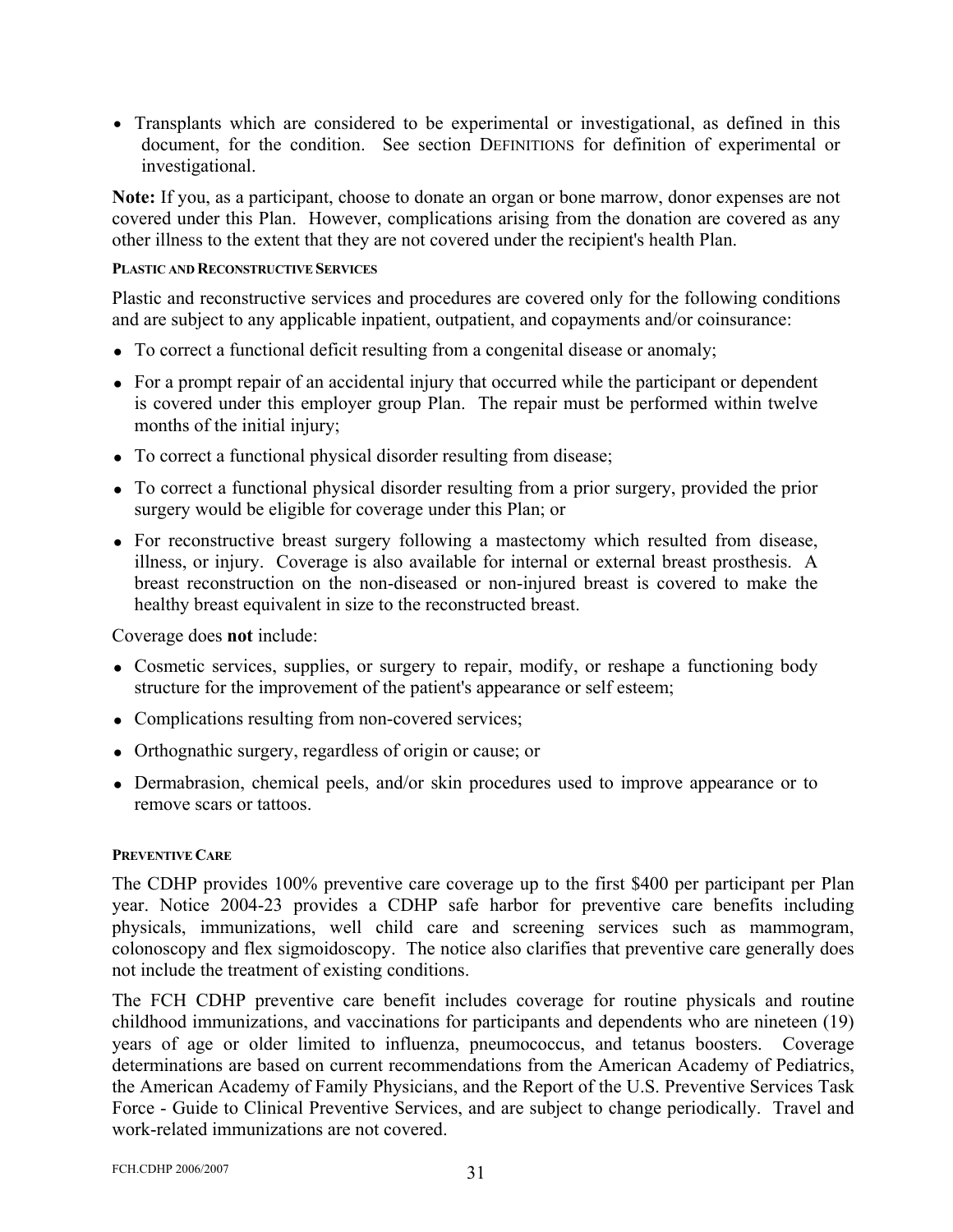<span id="page-34-0"></span>Preventive care does not include diagnostic treatment, lab, or x-ray, or follow-up care or maintenance care of existing conditions or chronic disease.

#### **PROFESSIONAL SERVICES**

Your care must be provided by a FCH participating provider in order to receive the highest level of benefit coverage. Coverage applies to in-person visits only. Charges for care provided by phone, fax, electronic mail, Internet and telemedicine are not covered.

## **REHABILITATION THERAPY**

Coverage for physical therapy, speech therapy, occupational therapy, massage therapy, and biofeedback for disabling conditions other than neurodevelopmental disabilities (see this section**,** subsection **NEURODEVELOPMENTAL THERAPY** below) is provided on an inpatient and outpatient basis when all of the following conditions are met:

- The services are medically necessary to restore and significantly improve function that was previously present but was lost due to an acute injury or illness;
- The services are not for palliative, recreational, relaxation, or maintenance therapy;
- The loss of function was not the result of a work-related injury; and
- The therapy is provided by, or prescribed by, your physician.

## **Inpatient Rehab Care**

Inpatient rehabilitation services are covered up to \$30,000 per plan year and must be furnished and billed by a rehabilitative unit of a hospital, or be furnished and billed by another rehabilitation facility approved by FCHA. When rehabilitation follows acute care in a continuous inpatient stay, this benefit starts on the day that the care becomes primarily rehabilitative. Inpatient care includes all room and board, all services provided and billed by the inpatient facility, and therapies performed during the rehabilitative stay. A precertification request including an approved treatment Plan and approval by FCHA is required prior to services being rendered for all inpatient treatment.

## **Outpatient Rehab Care**

Benefits for outpatient rehabilitation care are subject to the following provisions:

- You must not be confined in a hospital or other medical facility;
- The therapy must be part of a formal written treatment Plan prescribed by your physician; and
- Services must be furnished and billed by a hospital, by a physician, or by a physical, occupational, speech, or massage therapist.

Coverage for outpatient rehabilitative services is limited to those services that are reasonably expected to result in significant self-sustaining functional improvement (not dependent on maintenance therapy) within ninety (90) days of initiation. Speech therapy is only covered when required as a result of brain or nerve damage secondary to an accident, disease, or stroke.

All therapies combined accrue toward the outpatient visit maximum and are limited to 20 visits per Plan year.

## **Once the benefits under this provision have been exhausted, coverage may not be extended by using the benefits under any other provision.**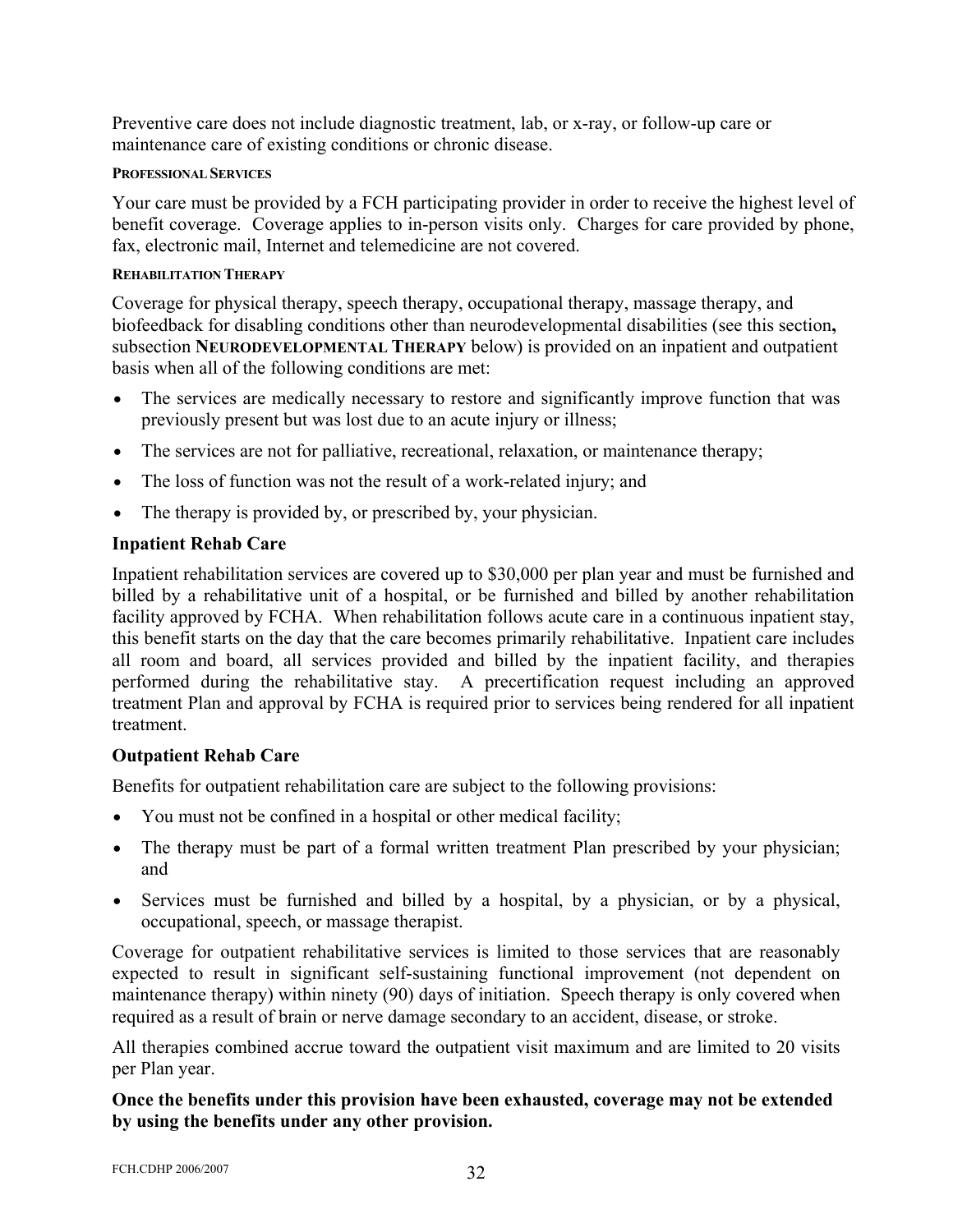#### <span id="page-35-0"></span>**SKILLED NURSING FACILITY**

Medically necessary care in a skilled nursing facility for skilled care services is covered up to a maximum of 60 days per plan year when a precertification is obtained by FCHA. Coverage for a skilled nursing facility includes semi-private room and board and medically necessary ancillary services. The care provided must be therapeutic or restorative in nature and require the infacility delivery of care by licensed professional medical personnel, under the direction of a physician, in order to obtain the desired medical outcome. Maintenance care and custodial care are not covered. Please see the LIMITATIONS AND EXCLUSIONS section.

## **TOBACCO CESSATION**

This benefit (up to a \$250 lifetime maximum) requires participation in and proof of completion of an approved smoking cessation program. To find a program, call the Washington State Department of Health Washington Quit Line at 1-877-270-STOP or your county health district, or check with your local FCH preferred provider hospital.

Certain smoking cessation pharmacy products are covered when purchased in association with an approved smoking cessation program. You must pay the cost of any drugs received under this benefit and submit your claim to FCHA for reimbursement. The cost of the drugs will be subject to your tobacco cessation lifetime benefit.

For reimbursement, send a copy of your proof of completion along with your receipts to FCHA Claims Department, PO Box 12659, Seattle, WA 98111-4659.

## **TEMPOROMANDIBULAR JOINT (TMJ) DISORDER**

Medical, surgical, and related hospital services are covered specifically for the treatment of temporomandibular joint disorders up to \$1000 per Plan year and \$5000 lifetime maximum. All inpatient admissions to a hospital or facility for the treatment of TMJ require a precertification request from your participating provider and approval by FCHA. If you self-refer for specialty care to a non-participating provider, your care will not be covered. Medical and surgical services are those which are:

- Reasonable and appropriate for the treatment of a disorder of the temporomandibular joint;
- Effective for the control or elimination of one or more of the following conditions caused by a disorder of the temporomandibular joint: pain, infection, disease, difficulty in speaking, or difficulty in chewing or swallowing food;
- Not experimental or investigational as determined by FCHA according to definition contained in this document; and
- Not primarily for cosmetic purposes.

## **URGENT CARE**

**Urgent Care** means services that are medically necessary and immediately required as a result of an unforeseen illness, injury, or condition and it was reasonable, given the circumstances, to obtain the services through an Urgent Care Facility.

Examples of urgent conditions include but are not limited to cuts and lacerations, diarrhea, fever, minor allergic reactions, sinus infections, sprains, strains, urinary tract infections, and vomiting.

FCH.CDHP 2006/2007 33 **Outside the Service Area:** If an urgent situation occurs while you are traveling or visiting outside the service area, seek care immediately. To receive the highest level of benefit coverage, all follow-up care to urgent treatment must be provided by participating providers.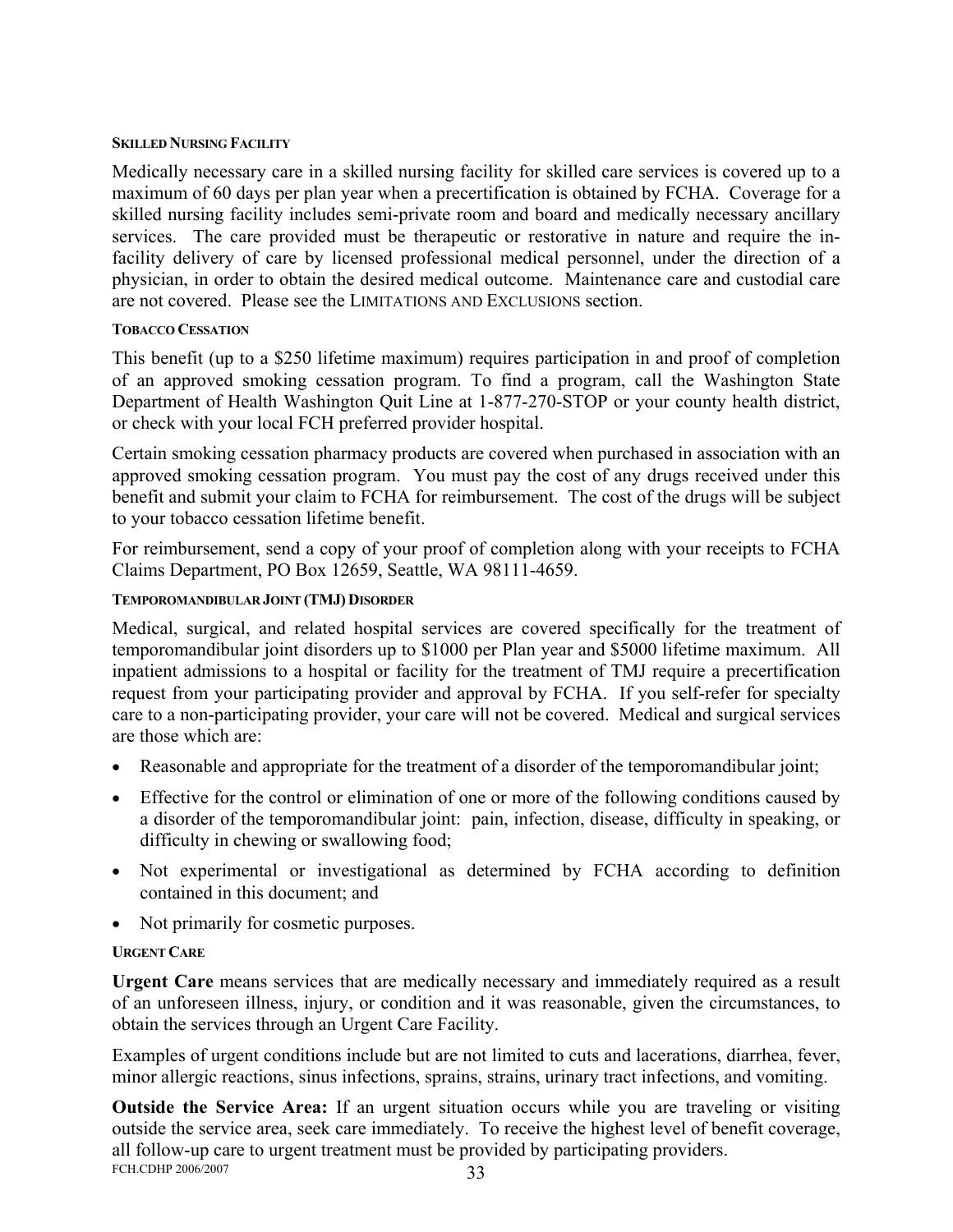## <span id="page-36-0"></span>**MATERNITY CARE**

basis as any other medical condition. Medically necessary prenatal diagnosis of congenital disorders of the fetus by means of screening and diagnostic procedures during pregnancy is Coverage for pregnancy and childbirth in a hospital or birthing center is provided on the same covered. The services of a licensed physician (M.D. or D.O.), an advanced registered nurse practitioner (A.R.N.P.), a licensed midwife, or a certified nurse midwife (CNM) are covered under this benefit.

with the mother, will make the decision regarding length of stay based upon accepted standard Mandated maternity inpatient stays are up to forty-eight (48) hours for routine deliveries or up to ninety-six (96) hours for cesarean sections. In all cases, the attending provider, in consultation medical practice.

Notification to FCHA is required within 2 business days for the following:

- All emergency childbirth admissions. **Failure to notify FCHA of an emergent admission will result in a denial of benefits**
- Exceeding the mandated maternity inpatient stays timeline(s) listed above
- Admission to an out-of-network hospital or facility

See this section and section HOW TO OBTAIN HEALTHCARE, subsections PRECERTIFICATION, NOTIFICATION FOR EMERGENT ADMISSION OR CHILDBIRTH (Page 10).

## **Coverage for Newborns**

(see your Summary Plan document for details). Benefits for newborns are subject to the newborn child's own coinsurance and deductible requirements. Coverage for a newborn child is provided when enrolled as a dependent under this group Plan

- Newborn care includes:
- Inpatient hospital care, including inpatient care separate from the maternity admission;
- Circumcision (for up to six  $(6)$  months following birth for an enrolled dependent);
- Outpatient and emergency care for the medically necessary treatment of an illness or injury; and
- Professional care and medically appropriate follow-up care.

## **WOMEN'S HEALTH AND CANCER RIGHTS ACT OF 1998 DISCLOSURE**

The Women's Health and Cancer Rights Act of 1998 requires FCHA to disclose the following benefit statement to Plan participants:

Health plans that provide medical and surgical benefits with respect to mastectomy shall provide, services in a manner determined in consultation with the physician and the participant: in a case of a participant who is receiving benefits in connection with a mastectomy and who elects breast reconstruction in connection with such mastectomy, coverage for the following

- Reconstruction of the breast on which the mastectomy has been performed;
- Surgery and reconstruction of the other breast to produce a symmetrical appearance; and
- Prostheses and physical complications in all stages of mastectomy, including lymphedemas.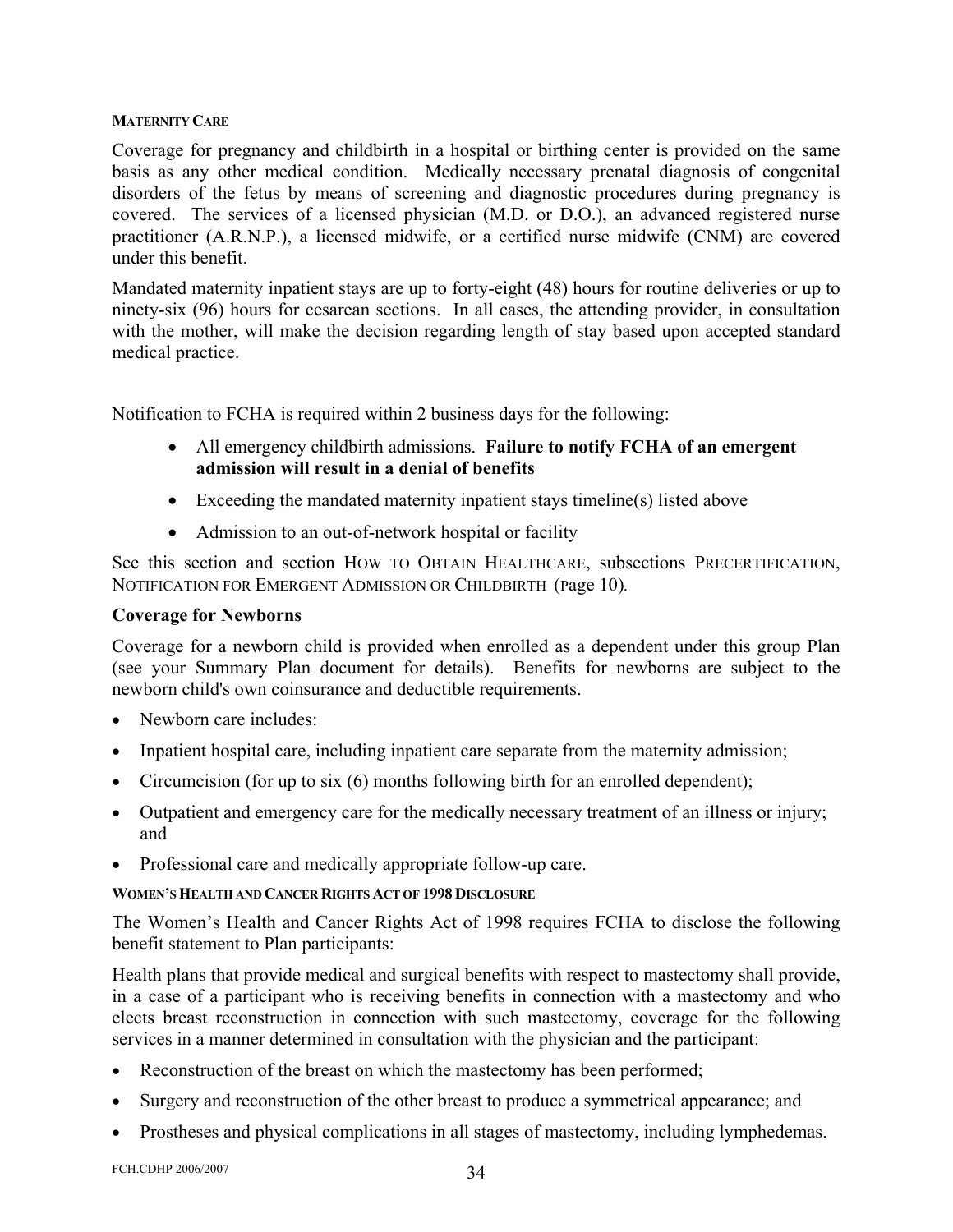<span id="page-37-0"></span>

# **PRESCRIPTION DRUG BENEFIT**

FCH contracts with MedImpact for the services required to administer the prescription drug benefit. FCH delegates to MedImpact the authority to make decisions regarding the prescription drug benefit according to policies and procedures.

You must use MedImpact Pharmacies or the Mail Order Pharmacy benefit. There is no coverage if you use any other pharmacy.

evaluation of a drug's effectiveness, cost and safety relative to alternative drugs which treat the pharmacists based on extensive research. Every non-formulary drug has an equivalent drug, This Plan uses a formulary. A formulary is an established list of preferred drugs based on an same condition(s). The determination of formulary versus non-formulary drugs is performed by which is on the formulary.

- All prescriptions must be dispensed through a participating pharmacy.
- All prescriptions must be ordered by a licensed provider.
- All prescriptions must be warranted to treat a covered condition.
- If a brand name drug is selected when a generic equivalent drug is available, you will be responsible for paying the difference in price between the brand-name drug and the generic, plus the applicable brand-name coinsurance. Your out-of-pocket expense will never exceed the cost of the drug.
- When a generic equivalent is available, but your physician requests the brand name product because s/he believes the brand name product to be medically necessary, then you are responsible for the brand name coinsurance amount.

NOTE: Tier 2 and 3 may include drugs that have prior authorization, quantity dispensing agent(s) before coverage is available.) limitations, or step-therapy requirements. (Step-Therapy drugs require a previous trial of specific

The following benefit summary outlines the coverage available under this Plan and identifies the deductible or coinsurance amounts for which the participant or dependent is responsible. The three-tier formulary drug benefit consists of three levels designed to help manage your prescription drug costs:

- **Tier 1 (Generic)** includes most generic drugs.
- **Tier 2 (Preferred Brand Drugs)** includes preferred brand-name drugs that have no generic equivalent.
- **Tier 3 (Non-Preferred Brand Drugs)** includes brand drugs that are not listed in tier 2. In most cases there are reasonable alternatives in tier 1 or 2 for drugs found in this highest tier.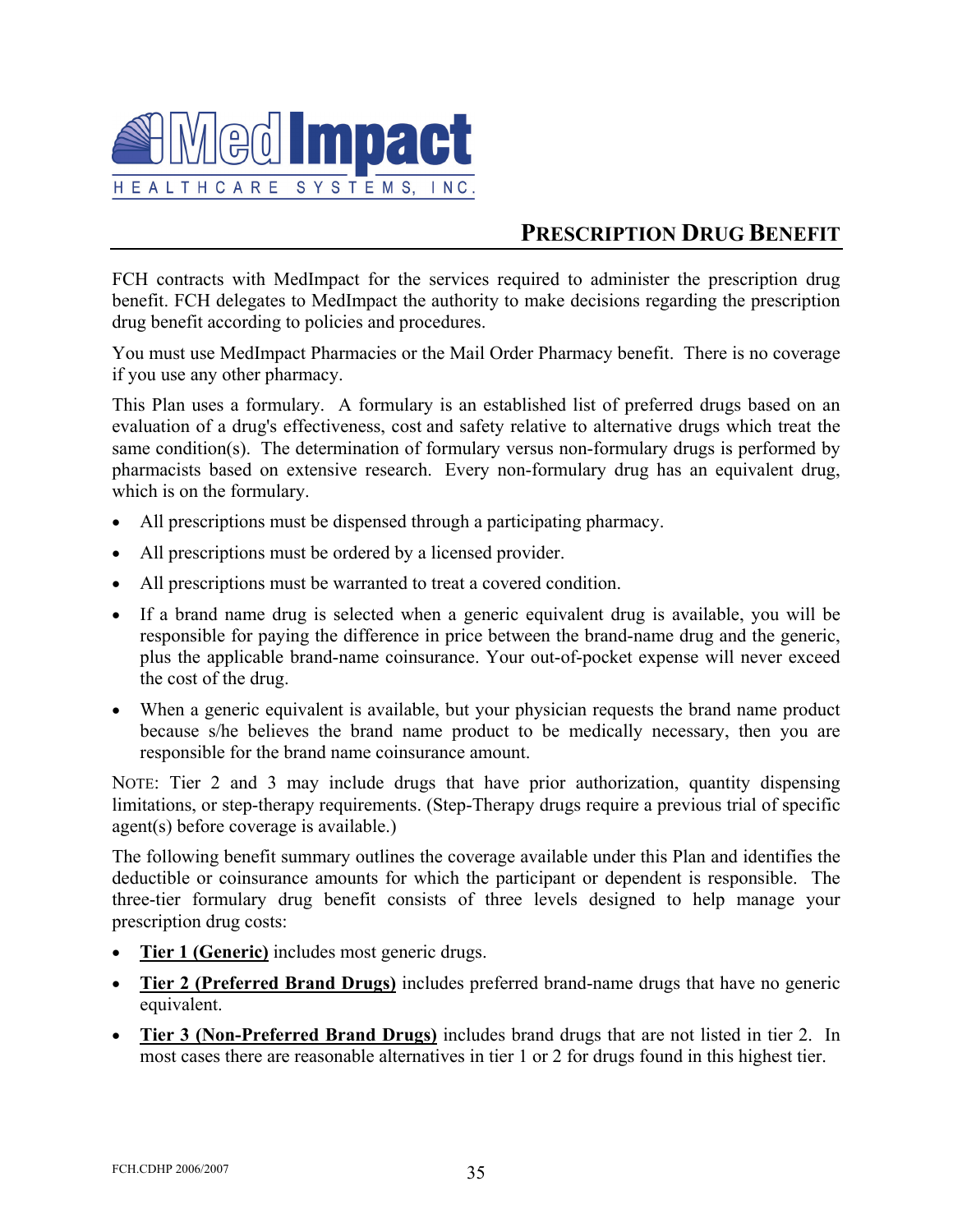<span id="page-38-0"></span>

| <b>RETAIL PHARMACY BENEFIT</b> | A thirty (30) day supply       |  |
|--------------------------------|--------------------------------|--|
|                                | 90% after deductible           |  |
| MAIL ORDER PHARMACY BENEFIT    | Up to a ninety (90) day supply |  |
| (Also see Choice90)            | 100% after deductible          |  |

#### **CHOICE 90 AND MAIL ORDER PROGRAMS FOR ONGOING MEDICATIONS**

You will have two options for obtaining a 90-day supply of ongoing medications.

1. Mail Order. You may obtain a 90-day supply of medication through a mail order program with Walgreens.

#### **HOW TO USE THE MAIL ORDER PROGRAM**

- a) Complete the mail order Patient Profile/Order Form.
- b) Attach your prescription for a 90-day supply of medication to the Patient Profile/Order Form and include your payment.
- c) Mail all documents to the address below.

**Please place your order for a refill by mail 3 weeks before your current supply runs out**  and allow 14 days for delivery of your medication. Your coinsurance can be made by check or credit card. Do not send cash. Mail all documents to:

## **Walgreens Healthcare Plus**

#### P.O. Box 188

## Beaverton, OR 97075-0188

To obtain additional details about the mail order pharmacy benefit, please contact Walgreens Healthcare Plus at:

#### 1-800-635-3070

#### www.whphi.com

2. Choice 90. You can also obtain a 90-day supply of medication through the Choice90 program. Choice 90 is MedImpact's retail-based program that allows you to obtain up to a 90-day supply of ongoing medication through your local Walgreens.

Refills by phone call: 1-800-797-3345

For a copy of the Quick Reference Guide, please contact Customer Service at 1-800-430-**818. 3**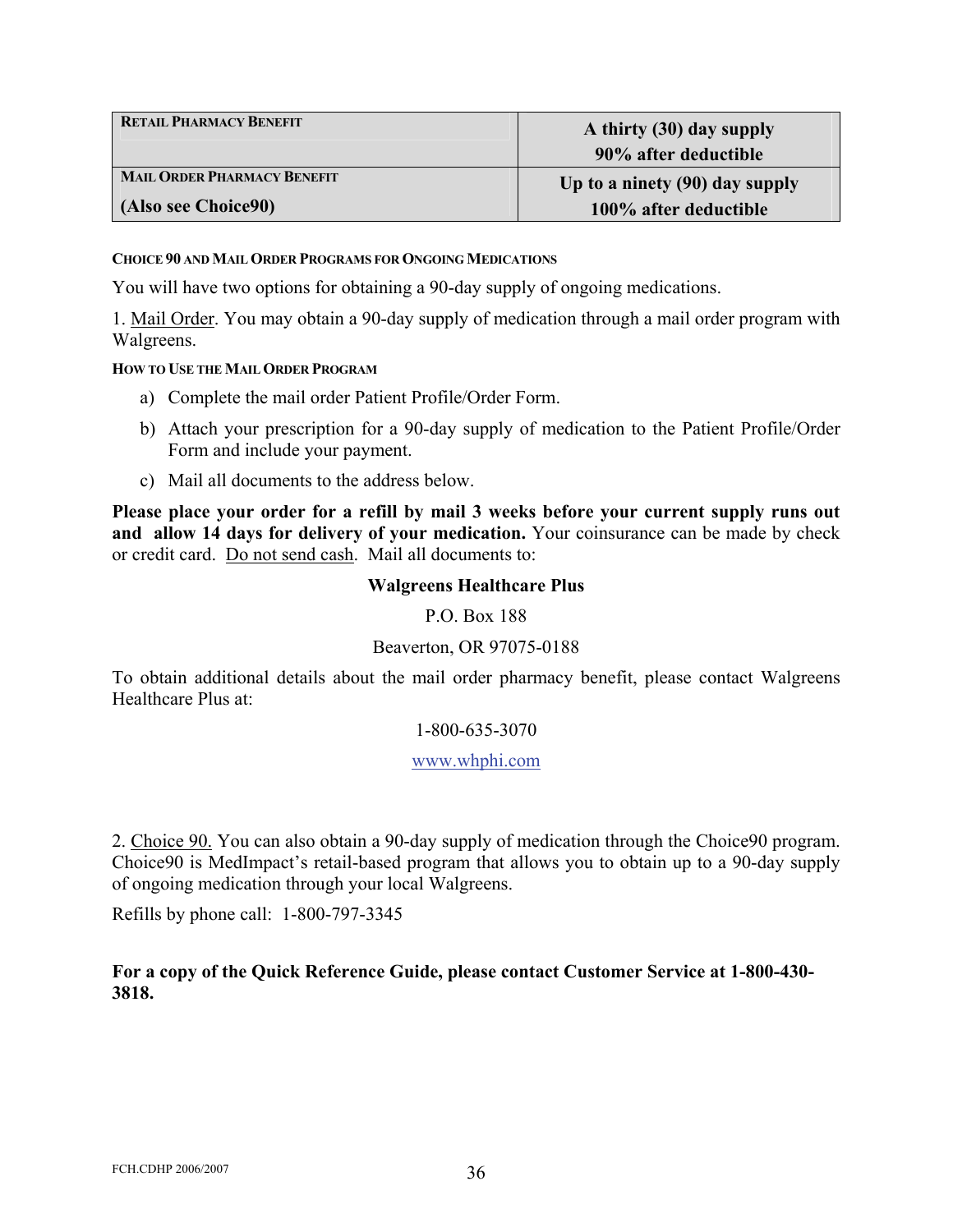## <span id="page-39-0"></span>**COVERED DRUGS**

- Any other drug which, under applicable state law, may only be dispensed by means of a written prescription from a physician or other lawful prescriber, and which is (i) medically necessary to treat the condition of the patient and (ii) not otherwise limited or excluded;
- Compound medications in which at least one ingredient is a legend prescription drug (prior authorization may be required);
- Diabetic supplies, including disposable needles/syringes, blood testing agents (e.g. Chemstrips, AccuCheck, One Touch) and lancets;
- Insulin and disposable needles/syringes. Needles/syringes must be dispensed in quantities corresponding to the amount of insulin prescribed and at the same time in order to be included under the same coinsurance with the insulin;
- Insulin:
- Legend (prescription) drugs, including fluoride supplements (oral tablets or drops only) and prenatal vitamins. (See this section, subsection **EXCLUSIONS** below for exceptions); and
- PKU formulas (e.g. Lofenalac, Phenex-2, Phenyl-Free, PKU 2, PKU 3).

## **EXCLUSIONS**

- Anabolic steroids, unless specifically pre-authorized;
- Anorectics (any drug used for the purpose of weight loss);
- Anti-wrinkle agents in all dosage forms (e.g. Retin A, Renova, tretinoin);
- Any prescription dispensed from a non-participating pharmacy unless dispensed resulting from an emergent condition;
- Botanicals and herbal medicines:
- Charges for the administration or injection of any drug;
- Dietary formulas and supplements, including minerals (e.g. Phoslo, Potaba), except PKU formulas;
- Drugs available without a prescription or for which there is a nonprescription equivalent available;
- Immunization agents, blood or blood plasma;
- Infertility medications (e.g. Clomid, Metrodin, Pergonal, Profasi);
- Injectable drugs that are not normally self administered;
- Investigational or experimental drugs, including drugs labeled "Caution: Limited by federal law to investigational use", even if there is a retail or wholesale charge for such drugs;
- Levonorgestrel (Norplant), coverage is provided under section COVERED SERVICES AND RELATED SUPPLIES, subsection WOMEN'S HEALTH CARE / MATERNITY CARE, Family Planning;
- Lost, stolen, spilled or replacement prescriptions;
- Minoxidil (Rogaine) or any other medications used for the treatment of alopecia (hair loss);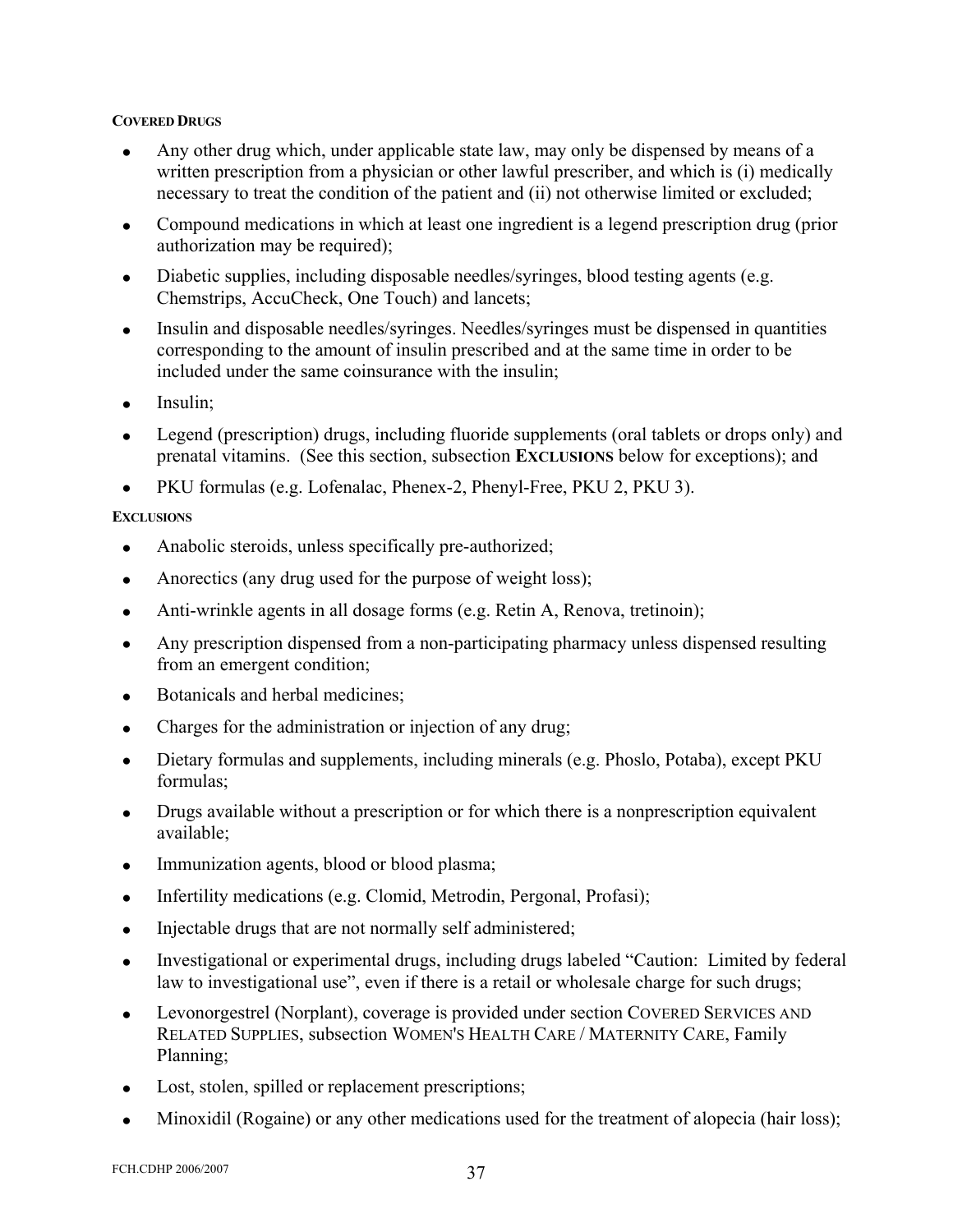- Non-approved medications;
- Non-legend drugs and over-the-counter (OTC) products;
- Prescription medications for the treatment of a non-covered condition;
- Products used for cosmetic purposes;
- Refills dispensed after one (1) year from the date of the prescription order, any refill in excess of the quantity specified by the physician, unauthorized refills of any medication;
- Retin-A for individuals over the age of 25;
- Tobacco deterrent medications and tobacco cessation aids (except when purchased in association with an approved smoking cessation program);
- Therapeutic devices or appliances, including needles, syringes, support garments and other non-medicinal substances, regardless of intended use, unless covered as diabetic supplies (see above);
- Travel immunizations;
- Use of FDA approved drugs, medications, and other items for non-approved indications, except when an FDA approved drug has been proven clinically effective for the treatment of such indication and is supported in peer-reviewed scientific medical literature; and
- Vitamins and fluoride, singularly or in combination, except generic legend prescription prenatal vitamins and legend fluoride supplements (oral tablets or drops only) are covered. (Connie, does this have to be generic?)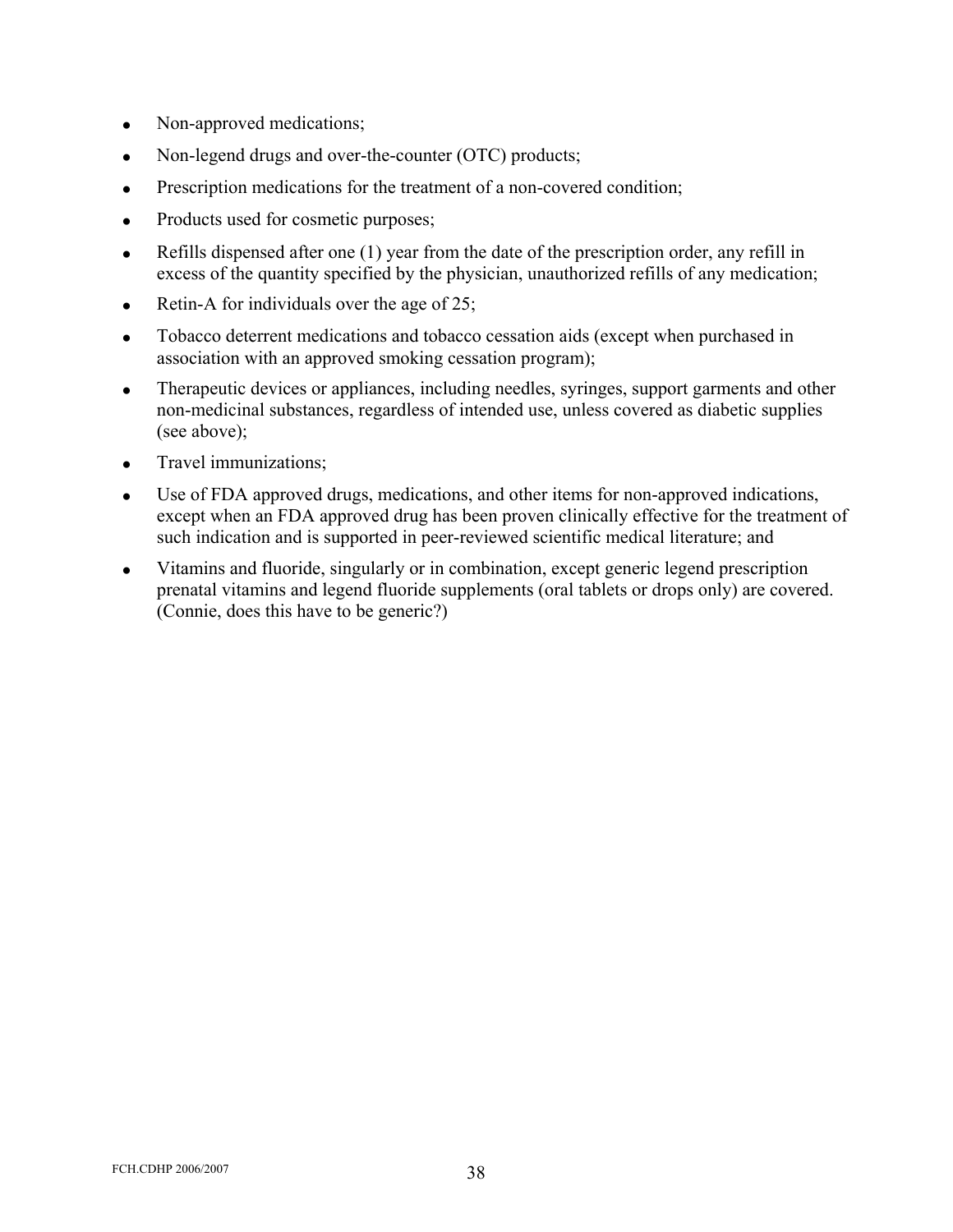<span id="page-41-0"></span>The following vision benefit summary outlines the coverage available under this Plan and identifies the deductible, copayment or coinsurance amounts for which the participant or dependent is responsible. A referral is not required.

| <b>BENEFIT DESCRIPTION</b>                                                                           | <b>COVERAGE / LIMITATIONS</b>    |  |  |
|------------------------------------------------------------------------------------------------------|----------------------------------|--|--|
| <b>Eye Examination - every 12 months from your last date of service.</b>                             |                                  |  |  |
| The eye exam includes the necessary tests to evaluate and<br>monitor visual wellness.                | Covered in full after \$10 copay |  |  |
| <b>Hardware - every 12 months from your last date of service.</b>                                    |                                  |  |  |
| The hardware benefit includes coverage for the following<br>items, covered up to the Plan allowance. |                                  |  |  |
| Frames                                                                                               |                                  |  |  |
| Basic Spectacle Lenses - (Single Vision, Bifocal, Trifocal,<br>Lenticular)                           | Plan allowance: \$150            |  |  |
| <b>Elective Contact Lenses</b>                                                                       |                                  |  |  |
| Contact Lens Exam (fitting and evaluation)                                                           |                                  |  |  |
| <b>Medically Necessary Contact Lenses</b>                                                            | Covered in full                  |  |  |

For questions regarding your specific Plan allowance, assistance with choosing a provider or finding a retail outlet near you, please call the Customer Service number listed on your ID Card.

**Spectacle Lenses** - Several cosmetic lens options are available at cost-controlled prices under the Plan.

**Contact Lens Exam** - The contact lens exam is a special exam in addition to your routine eye exam for ensuring proper fit of your contacts and evaluating your vision with the contacts.

**Elective Contact Lenses** - Contact lenses are considered to be elective if you elect to wear contacts instead of glasses as a personal choice, versus a medical condition that prevents you from wearing glasses.

**Medically Necessary Contact Lenses** - Contact lenses are furnished when the participating provider secures prior approval for any of the following conditions: a) following cataract surgery; b) to correct extreme visual acuity problems that cannot be corrected with spectacle lenses; c) under certain conditions of Anisometropia and d) Keratoconus. If the request is approved, the contact lenses are fully covered, after any applicable copays, when services are obtained from a participating provider.

## **VISION LIMITATIONS**

- Benefits renew every 12 months from your last date of service;
- Coverage for eye exam is only available through a participating provider;
- Hardware allowance can be used anywhere. However, contract discount will apply if the providers is a participating FCH preferred Optical Hardware Facility; and
- You are responsible for the coinsurance amount, office visit copayment, and/or additional costs not covered under this benefit.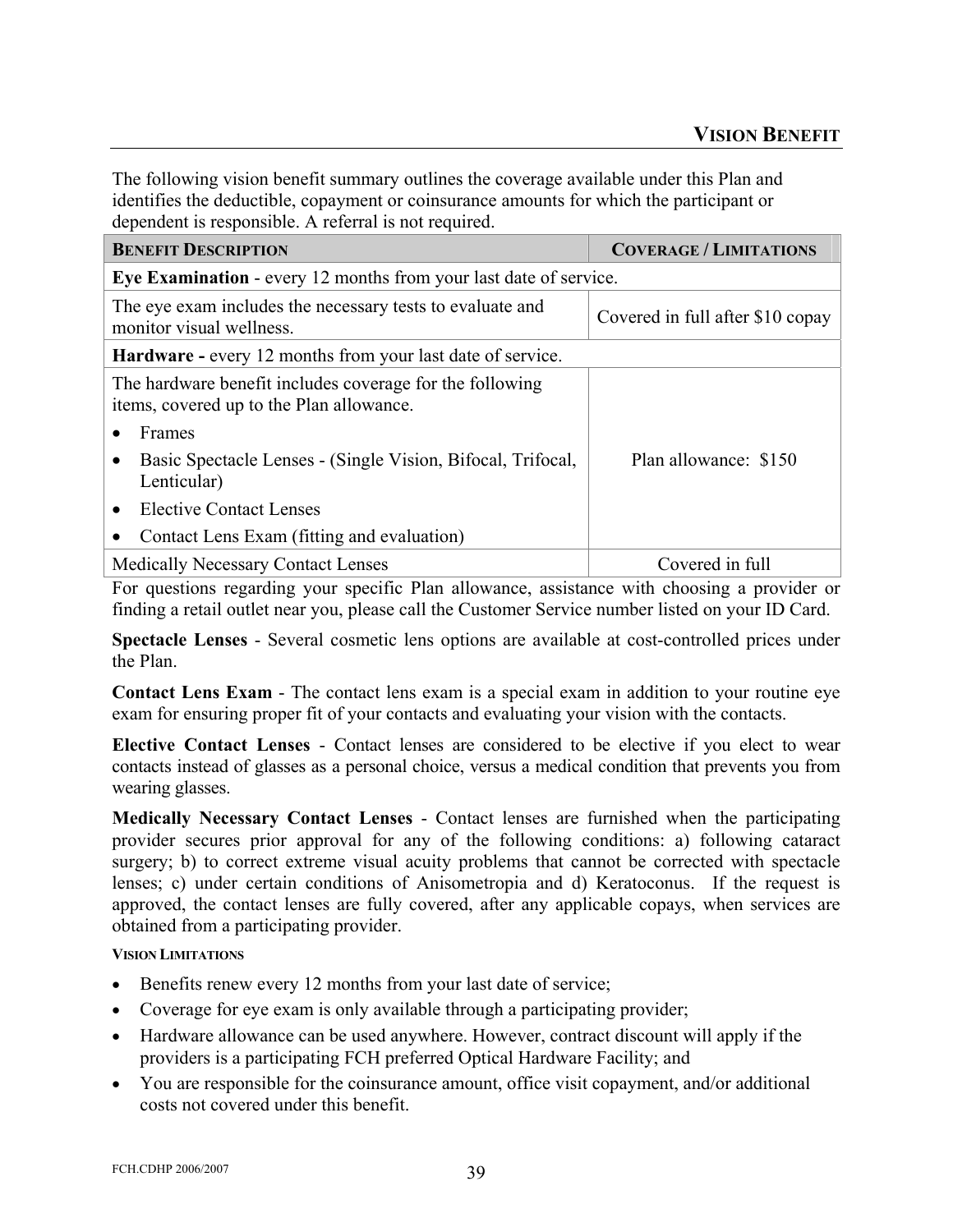<span id="page-42-0"></span>Covered services are limited to the diagnosis, therapeutic care or treatment, and prevention of disease, sickness or injury as described in this document. Coverage is specifically excluded for each of the following items and any related services and charges:

- Abdominoplasty/panniculectomy;
- Aromatherapy;
- Artificial insemination, in vitro fertilization, gamete intra-fallopian transplant (GIFT), and any other treatments for infertility (regardless of the cause), including any direct or indirect complications or after effects, other than pregnancy;
- Athletic training, body-building, fitness training or related expenses;
- Botanical and herbal medicines, as well as other over-the-counter medications;
- Charges for care provided by phone, fax, electronic mail, Internet, and telemedicine;
- Charges for services or supplies that are over and above UCR;
- Charges for services related to injuries while under the influence of a controlled substance and/or alcohol unless prescribed by a physician;
- Cognitive therapy;
- Cosmetic services (surgical and non-surgical), including treatment for complications thereof, except as otherwise specifically stated under section **COVERED SERVICES AND RELATED SUPPLIES**, subsection **PROFESSIONAL SERVICES**, **Plastic and Reconstructive Services**;
- Custodial care, Domiciliary care, Housekeeping services, and Rest cures;
- Dental services including, but not limited to, associated anesthesia and facility charges, except as specified under section **COVERED SERVICES AND RELATED SUPPLIES**, subsection **PROFESSIONAL SERVICES**, **Dental Trauma Services**;
- Experimental, investigational, and unproven services;
- Eyeglasses and contact lenses unless specifically stated herein;
- Genetic testing, counseling, interventions, and other genetic services, unless it is an essential component of a covered and medically necessary treatment or it is a medically necessary precursor to obtaining a prompt and covered treatment;
- Hair analysis;
- Hearing aids (unless specifically stated herein) and cochlear implants;
- Implants including, but not limited to, penile prosthesis;
- Infertility treatments (regardless of the cause);
- Laser Assisted Uvuloplasty (LAUP); Laser Assisted Uvulopalatoplasty (LAUPP); Somnoplasty;
- Liposuction and other procedures for removal of adipose tissue;
- Maintenance Care;

FCH.CDHP 2006/2007 40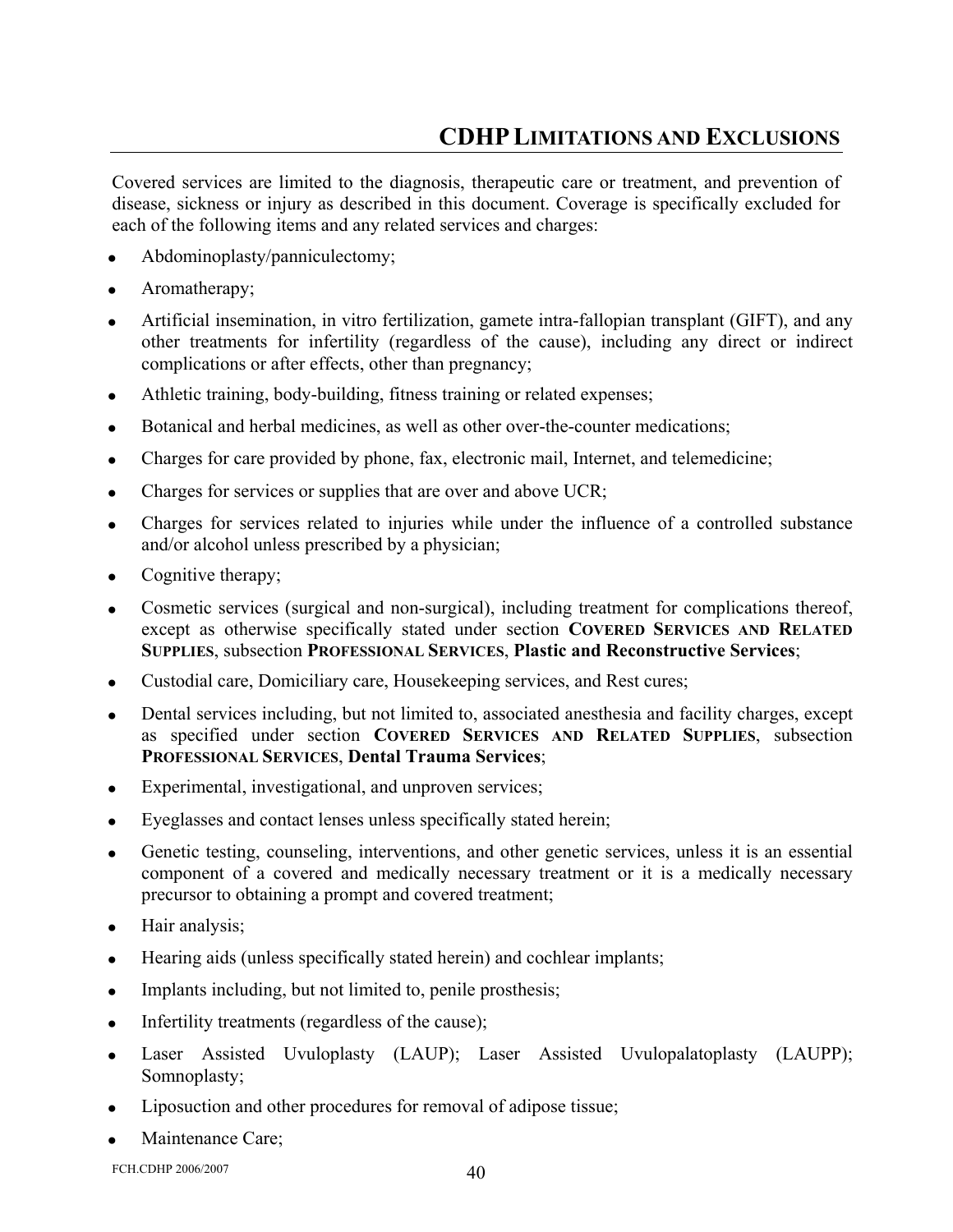- Marriage and family counseling, unless specifically stated herein;
- Non-covered services and complications arising from non-covered services;
- Non-surgical treatment, programs, or supplies intended to result in weight reduction, regardless of diagnosis;
- Occupational injuries or diseases;
- Oral appliances, except for the medically necessary treatment of obstructive sleep apnea;
- Orthodontic appliances and services; Dentures and related services;
- Orthognathic (jaw) surgery, regardless of the origin or cause, including any complications or after effects thereof; treatment of malocclusion; upper and lower jaw bone surgery except for direct treatment of acute traumatic injury or cancer;
- Orthotics, orthotic shoe inserts, orthotic services, and orthotic casting associated with care of the feet, except for prevention of complications associated with diabetes, corrective shoes;
- Over-the-counter products, except as specifically noted under section COVERED SERVICES AND RELATED SUPPLIES, subsection DURABLE MEDICAL EQUIPMENT (DME), PROSTHETIC DEVICES, AND MEDICAL SUPPLIES;
- Personal, convenience, or comfort services, supplies, or items including, but not limited to, telephones, televisions, guest services, private hospital room, air conditions, and hygiene items;
- Physical exams for the express purpose of obtaining or continuing employment, insurance, governmental licensure or participation in sports activities;
- Prescription medications, except as expressly allowed as a covered benefit;
- Preventive care and screening, except as specifically referenced under section COVERED SERVICES AND RELATED SUPPLIES, subsection PROFESSIONAL SERVICES, Preventive Care;
- Private duty nursing;
- Procedures, regardless of medical necessity, which are outside of the scope of the provider's license, registration or certification;
- Radial keratotomy, Lasik or any other refractive surgery, orthoptics, pleoptics, visual analysis therapy or training related to muscular imbalance of the eye, and optometric therapy;
- Reduction mammoplasty (breast reduction surgery) except as part of a reconstructive procedure following a mastectomy which resulted from disease, illness or injury (see section COVERED SERVICES AND RELATED SUPPLIES, subsection PROFESSIONAL SERVICES, Plastic and Reconstructive Services);
- Repair or replacement of items not used in accordance with manufacturer's instructions or recommendations;
- Replacement of lost or stolen items, such as, but not limited to, prescription drugs, prostheses, or DME;
- Respite care except as detailed under section COVERED SERVICES AND RELATED SUPPLIES, subsection HOSPICE CARE;
- Reversal of sterilization;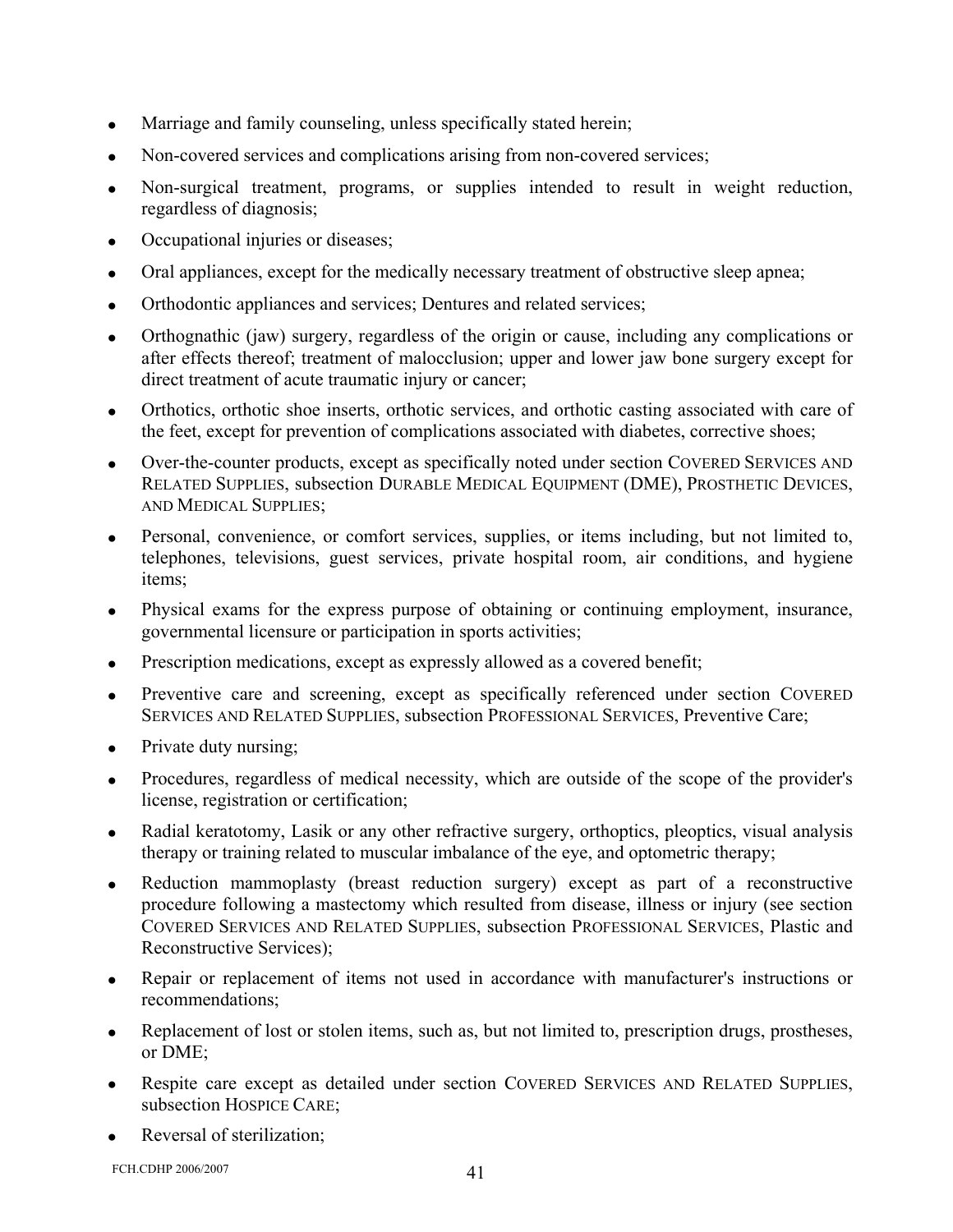- Rhinoplasty;
- Routine eye exams unless specifically stated herein;
- Routine foot care, including non-surgical treatment of deformities of the toes and feet, except when such care is directly related to the treatment of diabetes:
- Services and supplies to the extent that benefits are payable under the terms of a contract or insurance offering for: uninsured or underinsured (UIM) coverage; motor vehicle, motor vehicle no-fault, or personal injury protection (PIP) coverage; or commercial premises or homeowner's medical premise coverage, or other similar type of contract or insurance;
- Services for any condition, illness or injury that arise from or during the course of work for wages or profit that is covered by State Insurance Workers' Compensation and Federal Act or similar law;
- Services for any condition for which the Veterans' Administration, federal, state, county or municipal government or any of the armed forces is responsible or provides treatment, except as required by law;
- Services for any condition resulting from declared or undeclared acts of terrorism, war or military service;
- Services for mental health, except as may be specified herein;
- Services for the treatment of sexual dysfunction;
- Services for which there is a referral, precertification or coordination of care requirement, but it has not been obtained;
- Services furnished outside the service area, except as described under section COVERED SERVICES AND RELATED SUPPLIES, subsections EMERGENCY CARE and URGENT CARE;
- Services provided by a family member (spouse, domestic partner, parent, or child);
- Services provided by or that could be provided by a spa, health club, fitness center, or a weight loss clinic;
- Services which are not medically necessary for the diagnosis, treatment, or prevention of injury or illness, even though such services are not specifically listed as exclusions;
- Services which are received prior to the participant or dependent's effective date of coverage or after the coverage termination date;
- Sex change operations or treatment for transsexualism;
- Special diets, enteral formulas, nutritional supplements, electrolyte formulas, vitamins  $\&$ minerals, and other dietary formulas or supplements (except PKU formula for the treatment of phenylketonuria (PKU), which is covered at 100%);
- Special education;
- Surgery for gynecomastia;
- Surgical or other treatment for snoring;
- Transportation, except as specified under section COVERED SERVICES AND RELATED SUPPLIES, subsections AMBULANCE and ORGAN AND BONE MARROW TRANSPLANT SERVICES;